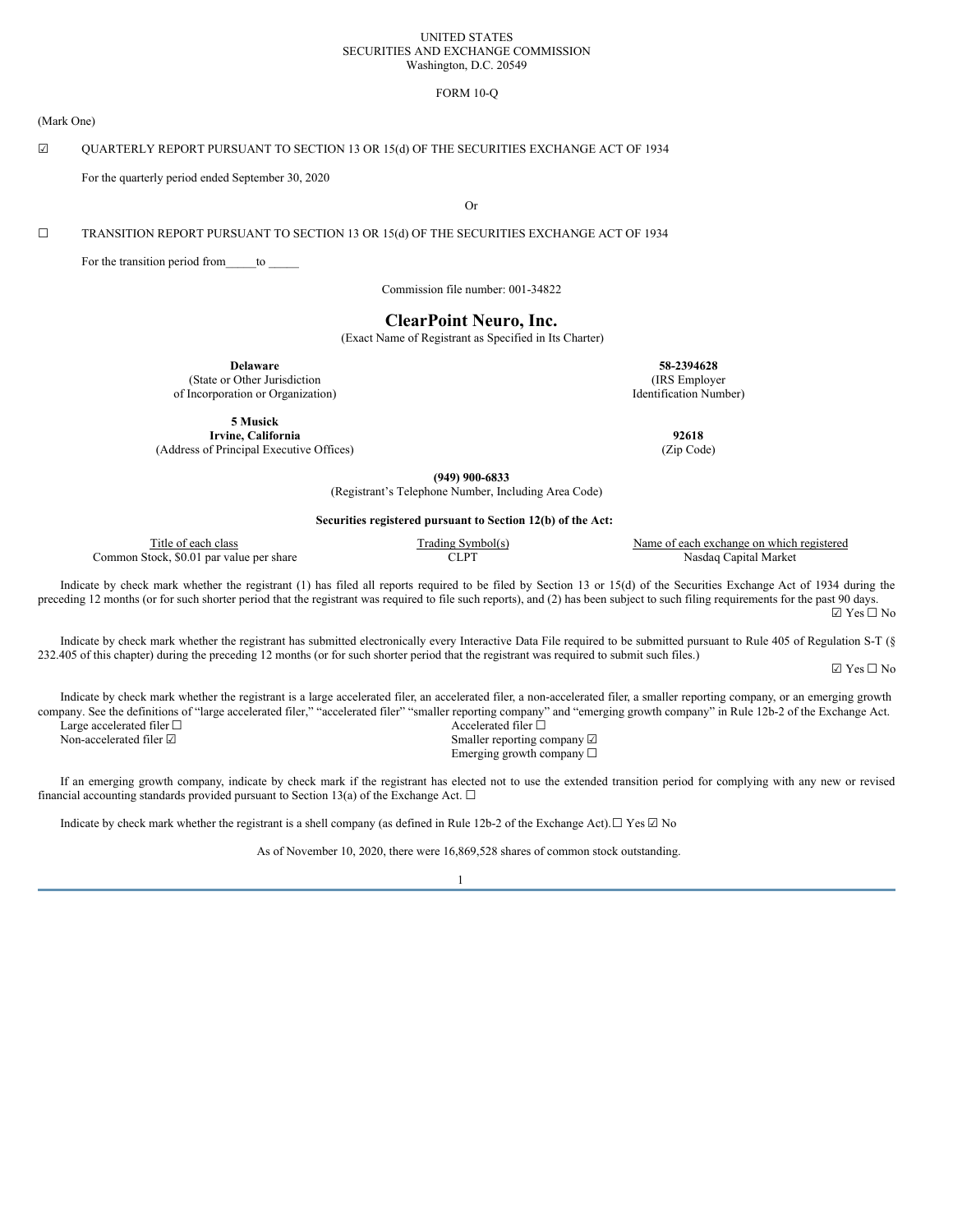## **CLEARPOINT NEURO, INC.**

# **TABLE OF CONTENTS**

# **PART I – FINANCIAL [INFORMATION](#page-3-0)**

| Item 1.           | <b>Financial Statements (unaudited)</b>                                                                         |    |
|-------------------|-----------------------------------------------------------------------------------------------------------------|----|
|                   | Condensed Consolidated Balance Sheets as of September 30, 2020 and December 31, 2019                            |    |
|                   | Condensed Consolidated Statements of Operations for the three months ended September 30, 2020 and 2019          |    |
|                   | Condensed Consolidated Statements of Operations for the nine months ended September 30, 2020 and 2019           |    |
|                   | Condensed Consolidated Statements of Stockholders' Equity for the nine months ended September 30, 2020 and 2019 |    |
|                   | Condensed Consolidated Statements of Cash Flows for the nine months ended September 30, 2020 and 2019           | 8  |
|                   | <b>Notes to Condensed Consolidated Financial Statements</b>                                                     | 9  |
| Item 2.           | Management's Discussion and Analysis of Financial Condition and Results of Operations                           | 20 |
| <u>Item 3.</u>    | <b>Ouantitative and Oualitative Disclosures About Market Risk</b>                                               | 28 |
| Item 4.           | <b>Controls and Procedures</b>                                                                                  | 28 |
|                   | <b>PART II – OTHER INFORMATION</b>                                                                              |    |
|                   |                                                                                                                 |    |
| Item 1.           | <b>Legal Proceedings</b>                                                                                        | 29 |
| Item 1A.          | <b>Risk Factors</b>                                                                                             | 29 |
| Item 2.           | Unregistered Sales of Equity Securities and Use of Proceeds                                                     | 29 |
| Item 3.           | <b>Defaults Upon Senior Securities</b>                                                                          | 30 |
| Item 4.           | <b>Mine Safety Disclosures</b>                                                                                  | 30 |
| <u>Item 5.</u>    | <b>Other Information</b>                                                                                        | 30 |
| Item 6.           | <b>Exhibits</b>                                                                                                 | 31 |
| <b>SIGNATURES</b> |                                                                                                                 | 32 |
|                   |                                                                                                                 |    |

# 2

Page Number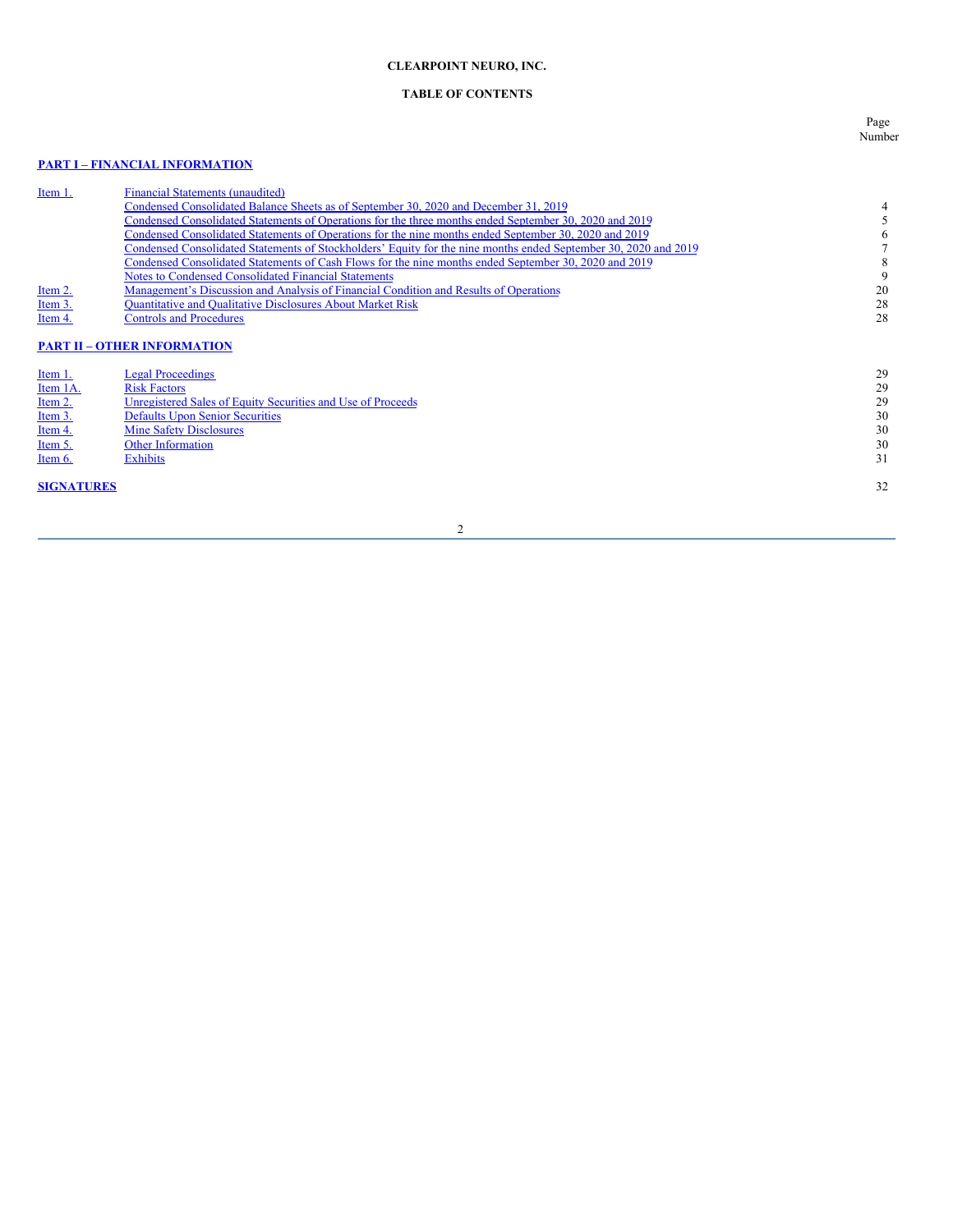## **Trademarks, Trade Names and Service Marks**

*ClearPoint*®, *ClearTrace*® and *ClearPoint Neuro*® are trademarks of ClearPoint Neuro, Inc. Any other trademarks, trade names or service marks referred to in this Quarterly Report on Form 10-Q (this "Quarterly Report") are the property of their respective owners.

## **SPECIAL NOTE REGARDING FORWARD-LOOKING STATEMENTS**

This Quarterly Report contains "forward-looking statements" as defined under the United States federal securities laws. The forward-looking statements are contained principally in the section of this Quarterly Report entitled "Management's Discussion and Analysis of Financial Condition and Results of Operations." These statements involve known and unknown risks, uncertainties and other factors that may cause our actual results, performance or achievements to be materially different from any future results, performance or achievements, expressed or implied by the forward-looking statements. Forward-looking statements include, but are not limited to, statements about:

- the COVID-19 pandemic and measures taken or that may be taken to combat the spread of the disease;
- future revenues from sales of ClearPoint system products and services;
- our ability to market, commercialize and achieve broader market acceptance for our ClearPoint system products; and
- estimates regarding the sufficiency of our cash resources and our ability to obtain additional financing, to the extent necessary or advisable.

In some cases, you can identify forward-looking statements by terms such as "anticipates," "believes," "could," "estimates," "expects," "intends," "may," "plans," "potential," "predicts," "projects," "should," "will," "would," and similar expressions intended to identify forward-looking statements, although not all forward-looking statements contain these words. Although we believe that we have a reasonable basis for each forward-looking statement contained in this Quarterly Report, we caution you that these statements are based on a combination of facts and factors currently known by us and our projections of the future, about which we cannot be certain.

You should refer to the section titled "Risk Factors" of our Annual Report on Form 10-K for the fiscal year ended December 31, 2019, which we filed with the SEC on March 27, 2020 (the "2019 Form 10-K") and in this Quarterly Report, for a discussion of important factors that may cause our actual results to differ materially from those expressed or implied by the forward-looking statements contained in this Quarterly Report. As a result of these factors, we cannot assure you that the forward-looking statements in this Quarterly Report will prove to be accurate. Furthermore, if our forward-looking statements prove to be inaccurate, the inaccuracy may be material. In light of the significant uncertainties in these forward-looking statements, you should not regard these statements as a representation or warranty by us or any other person that we will achieve our objectives and plans in any specified time frame, or at all. We do not undertake to update any of the forward-looking statements after the date of this Quarterly Report, except to the extent required by applicable securities laws.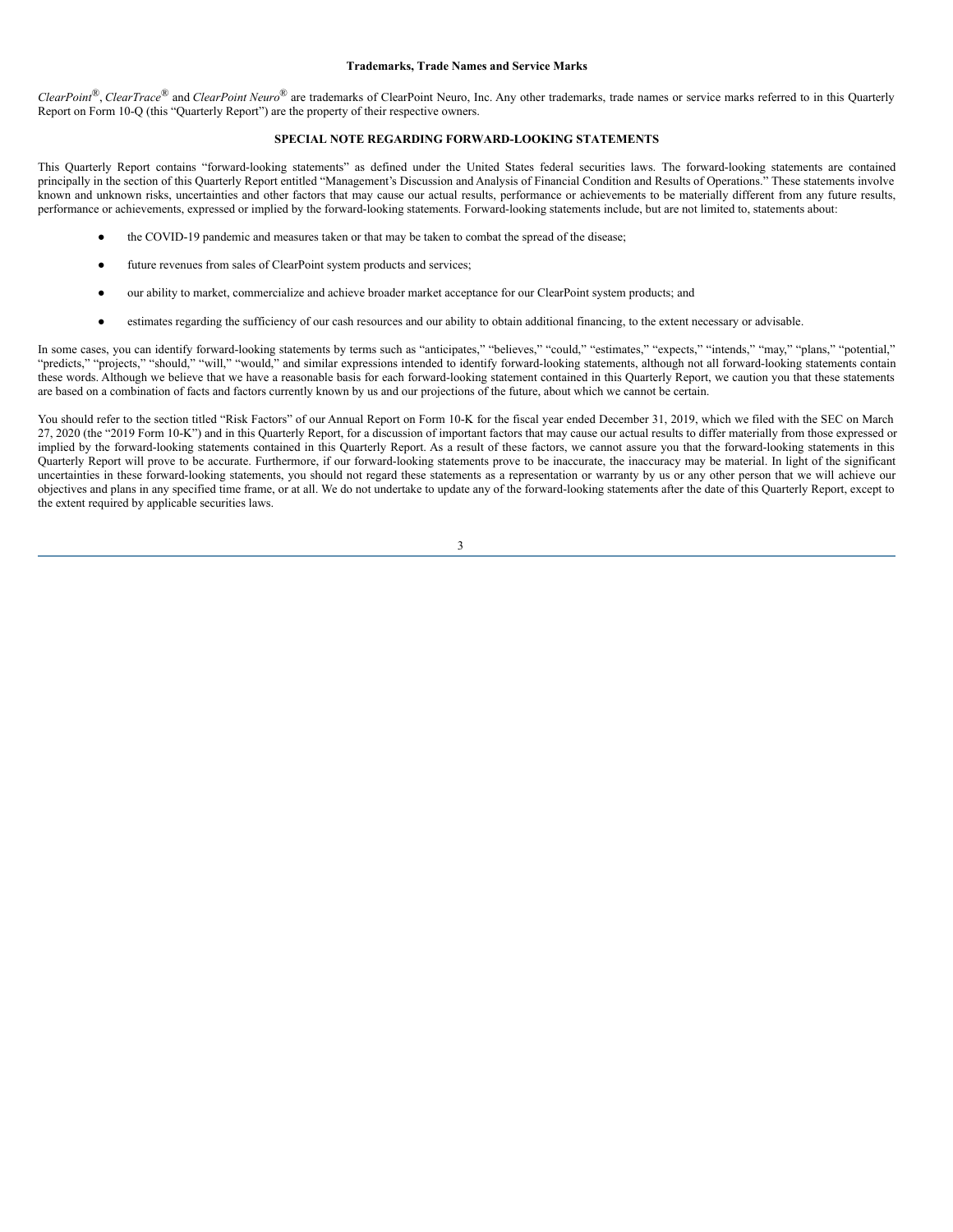# <span id="page-3-2"></span><span id="page-3-1"></span><span id="page-3-0"></span>**ITEM 1. FINANCIAL STATEMENTS**

# **CLEARPOINT NEURO, INC.**

#### **(formerly MRI Interventions, Inc.) Condensed Consolidated Balance Sheets**

|                                                                                                                          |              | September 30,<br>2020<br>(Unaudited) |               | December 31,<br>2019 |
|--------------------------------------------------------------------------------------------------------------------------|--------------|--------------------------------------|---------------|----------------------|
| <b>ASSETS</b>                                                                                                            |              |                                      |               |                      |
| Current assets:                                                                                                          |              |                                      |               |                      |
| Cash and cash equivalents                                                                                                | $\mathbf{s}$ | 14,665,597                           | S.            | 5,695,722            |
| Accounts receivable, net                                                                                                 |              | 1,449,333                            |               | 1,089,917            |
| Inventory, net                                                                                                           |              | 3,534,643                            |               | 3,240,218            |
| Prepaid expenses and other current assets                                                                                |              | 492,886                              |               | 357,227              |
| Total current assets                                                                                                     |              | 20,142,459                           |               | 10,383,084           |
| Property and equipment, net                                                                                              |              | 327,055                              |               | 447,162              |
| Operating lease rights of use                                                                                            |              | 294,583                              |               | 374,218              |
| Software license inventory                                                                                               |              | 571,800                              |               | 504,400              |
| Licensing rights                                                                                                         |              | 487,640                              |               | 135,000              |
| Other assets                                                                                                             |              | 23,380                               |               | 82,573               |
| Total assets                                                                                                             | $\mathbb{S}$ | 21,846,917                           | $\mathbb{S}$  | 11.926.437           |
| <b>LIABILITIES AND STOCKHOLDERS' EQUITY</b>                                                                              |              |                                      |               |                      |
| Current liabilities:                                                                                                     |              |                                      |               |                      |
| Accounts payable                                                                                                         | $\mathbf{s}$ | 1,064,121                            | <sup>\$</sup> | 965,783              |
| Accrued compensation                                                                                                     |              | 1,210,356                            |               | 1,408,292            |
| Other accrued liabilities                                                                                                |              | 487,768                              |               | 328,460              |
| Operating lease liabilities, current portion                                                                             |              | 108,923                              |               | 113,520              |
| Deferred product and service revenue                                                                                     |              | 767,969                              |               | 1,016,892            |
| Paycheck Protection Program loan payable, current portion                                                                |              | 73,985                               |               |                      |
| Total current liabilities                                                                                                |              | 3,713,122                            |               | 3,832,947            |
| Accrued interest                                                                                                         |              |                                      |               | 959.659              |
| Operating lease liabilities, net of current portion                                                                      |              | 205,468                              |               | 276,669              |
| Deferred product and service revenue, net of current portion                                                             |              | 108,816                              |               | 197,862              |
| 2020 senior secured convertible notes payable, net                                                                       |              | 16,848,396                           |               |                      |
| 2010 junior secured notes payable, net                                                                                   |              |                                      |               | 2,072,583            |
| Paycheck Protection Program loan payable, net of current portion                                                         |              | 822,015                              |               |                      |
| Total liabilities                                                                                                        |              | 21,697,817                           |               | 7,339,720            |
| Commitments and contingencies                                                                                            |              |                                      |               |                      |
| Stockholders' equity:                                                                                                    |              |                                      |               |                      |
| Preferred stock, \$0.01 par value; 25,000,000 shares authorized; none issued and outstanding at September 30, 2020 and   |              |                                      |               |                      |
| December 31, 2019                                                                                                        |              |                                      |               |                      |
| Common stock, \$0.01 par value; 200,000,000 shares authorized; 15,881,404 shares issued and outstanding at September 30, |              |                                      |               |                      |
| 2020; and 15,235,308 issued and outstanding at December 31, 2019                                                         |              | 158,814                              |               | 152,353              |
| Additional paid-in capital                                                                                               |              | 117,930,011                          |               | 117,173,984          |
| Accumulated deficit                                                                                                      |              | (117, 939, 725)                      |               | (112, 739, 620)      |
| Total stockholders' equity                                                                                               |              | 149,100                              |               | 4,586,717            |
| Total liabilities and stockholders' equity                                                                               | S            | 21.846.917                           | \$            | 11,926,437           |

See accompanying notes to Condensed Consolidated Financial Statements.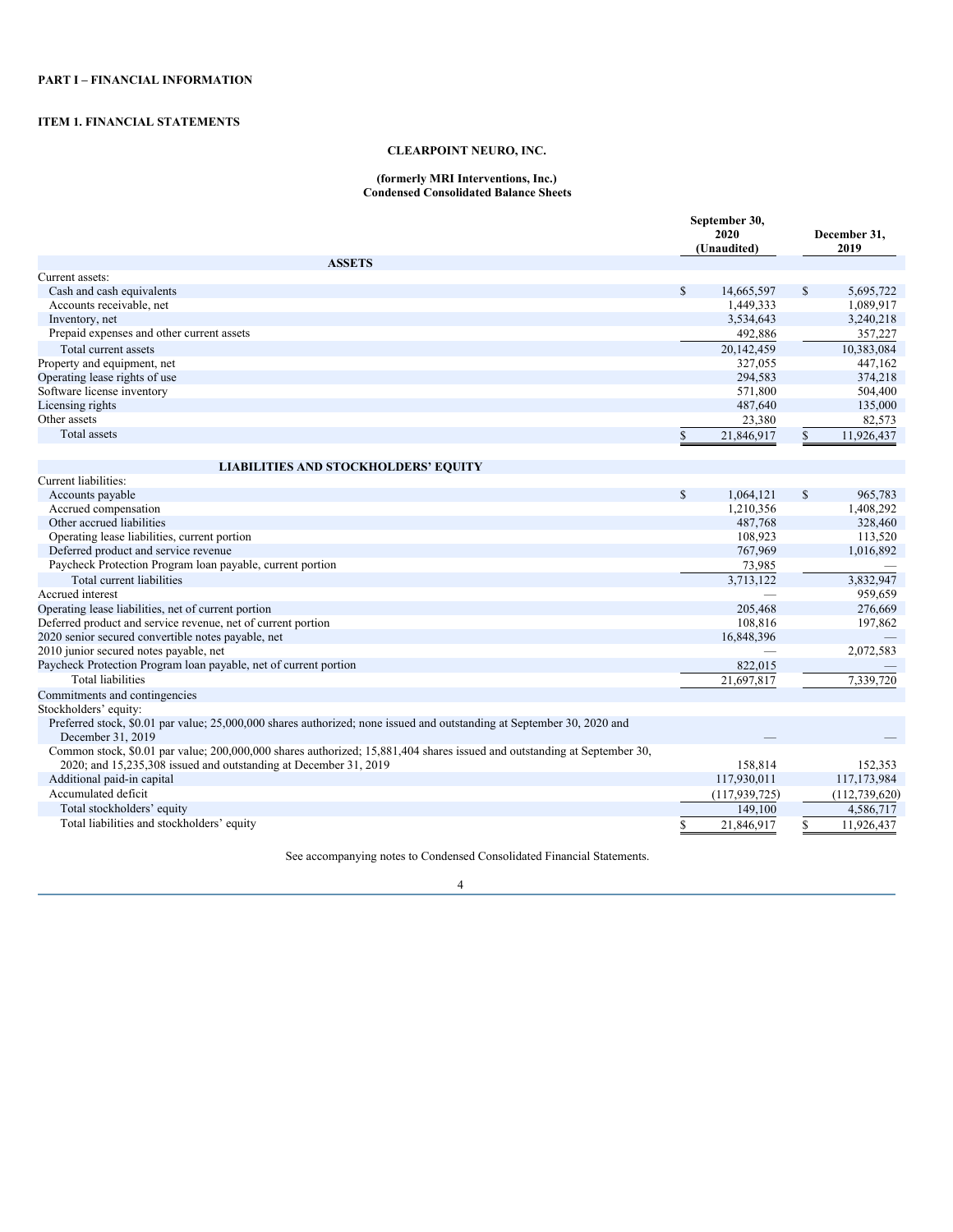## **CLEARPOINT NEURO, INC.**

#### **(formerly MRI Interventions, Inc.) Condensed Consolidated Statements of Operations (Unaudited)**

<span id="page-4-0"></span>

|                                                         | <b>For The Three Months Ended</b><br>September 30, |             |     |             |
|---------------------------------------------------------|----------------------------------------------------|-------------|-----|-------------|
|                                                         |                                                    | 2020        |     | 2019        |
| Revenues:                                               |                                                    |             |     |             |
| Product revenues                                        | \$                                                 | 2,333,550   | \$  | 2,594,428   |
| Service and other revenues                              |                                                    | 1,185,637   |     | 333,038     |
| Total revenues                                          |                                                    | 3,519,187   |     | 2,927,466   |
| Cost of revenues                                        |                                                    | 718,787     |     | 983,042     |
| Research and development costs                          |                                                    | 1,209,048   |     | 761,881     |
| Sales and marketing expenses                            |                                                    | 1,492,948   |     | 1,063,143   |
| General and administrative expenses                     |                                                    | 1,369,900   |     | 1,029,929   |
| Operating loss                                          |                                                    | (1,271,496) |     | (910, 529)  |
| Other income (expense):                                 |                                                    |             |     |             |
| Other (expense) income, net                             |                                                    | (11, 491)   |     | 728         |
| Interest expense, net                                   |                                                    | (201,245)   |     | (213, 167)  |
| Net loss                                                |                                                    | (1,484,232) |     | (1,122,968) |
| Net loss per share attributable to common stockholders: |                                                    |             |     |             |
| Basic and diluted                                       | S.                                                 | (0.09)      | \$. | (0.08)      |
| Weighted average shares outstanding:                    |                                                    |             |     |             |
| Basic and diluted                                       |                                                    | 15,724,401  |     | 14,053,508  |

See accompanying notes to Condensed Consolidated Financial Statements.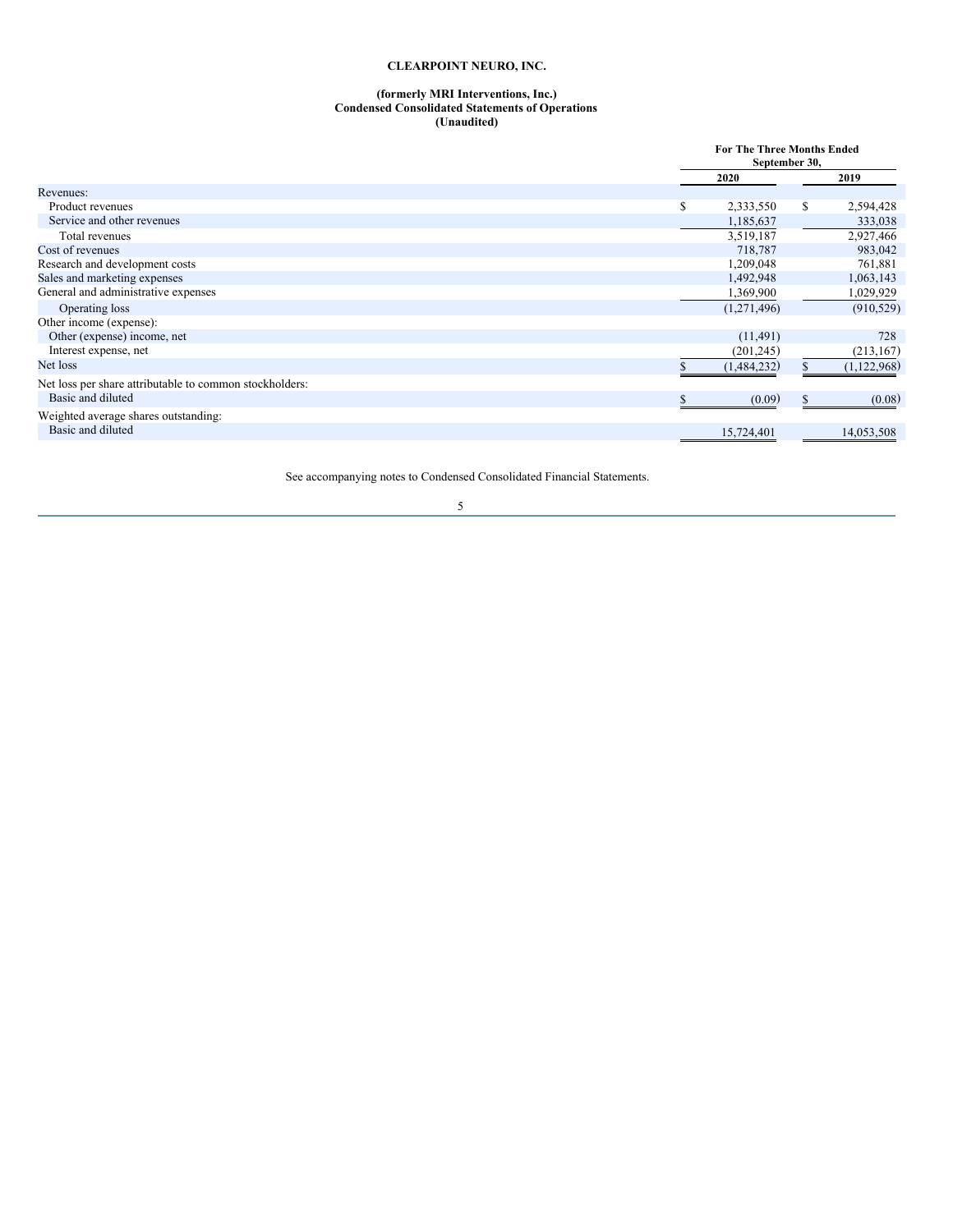## **CLEARPOINT NEURO, INC. (formerly MRI Interventions, Inc.) Condensed Consolidated Statements of Operations (Unaudited)**

<span id="page-5-0"></span>

|                                                         |                 | For The<br><b>Nine Months Ended</b><br>September 30, |
|---------------------------------------------------------|-----------------|------------------------------------------------------|
|                                                         | 2020            | 2019                                                 |
| Revenues:                                               |                 |                                                      |
| Product revenues                                        | \$<br>6,030,005 | \$<br>6,952,575                                      |
| Service and other revenues                              | 3,082,558       | 1,053,807                                            |
| Total revenues                                          | 9,112,563       | 8,006,382                                            |
| Cost of revenues                                        | 2,276,927       | 2,899,837                                            |
| Research and development costs                          | 2,860,877       | 2,044,224                                            |
| Sales and marketing expenses                            | 3,915,920       | 3,246,912                                            |
| General and administrative expenses                     | 4,013,493       | 2,991,305                                            |
| Operating loss                                          | (3,954,654)     | (3, 175, 896)                                        |
| Other income (expense):                                 |                 |                                                      |
| Other (expense) income, net                             | (5,360)         | 8,100                                                |
| Interest expense, net                                   | (1,240,091)     | (726, 292)                                           |
| Net loss                                                | (5,200,105)     | (3,894,088)                                          |
| Net loss per share attributable to common stockholders: |                 |                                                      |
| Basic and diluted                                       | (0.33)          | (0.31)                                               |
| Weighted average shares outstanding:                    |                 |                                                      |
| Basic and diluted                                       | 15,556,231      | 12,477,790                                           |

See accompanying notes to Condensed Consolidated Financial Statements.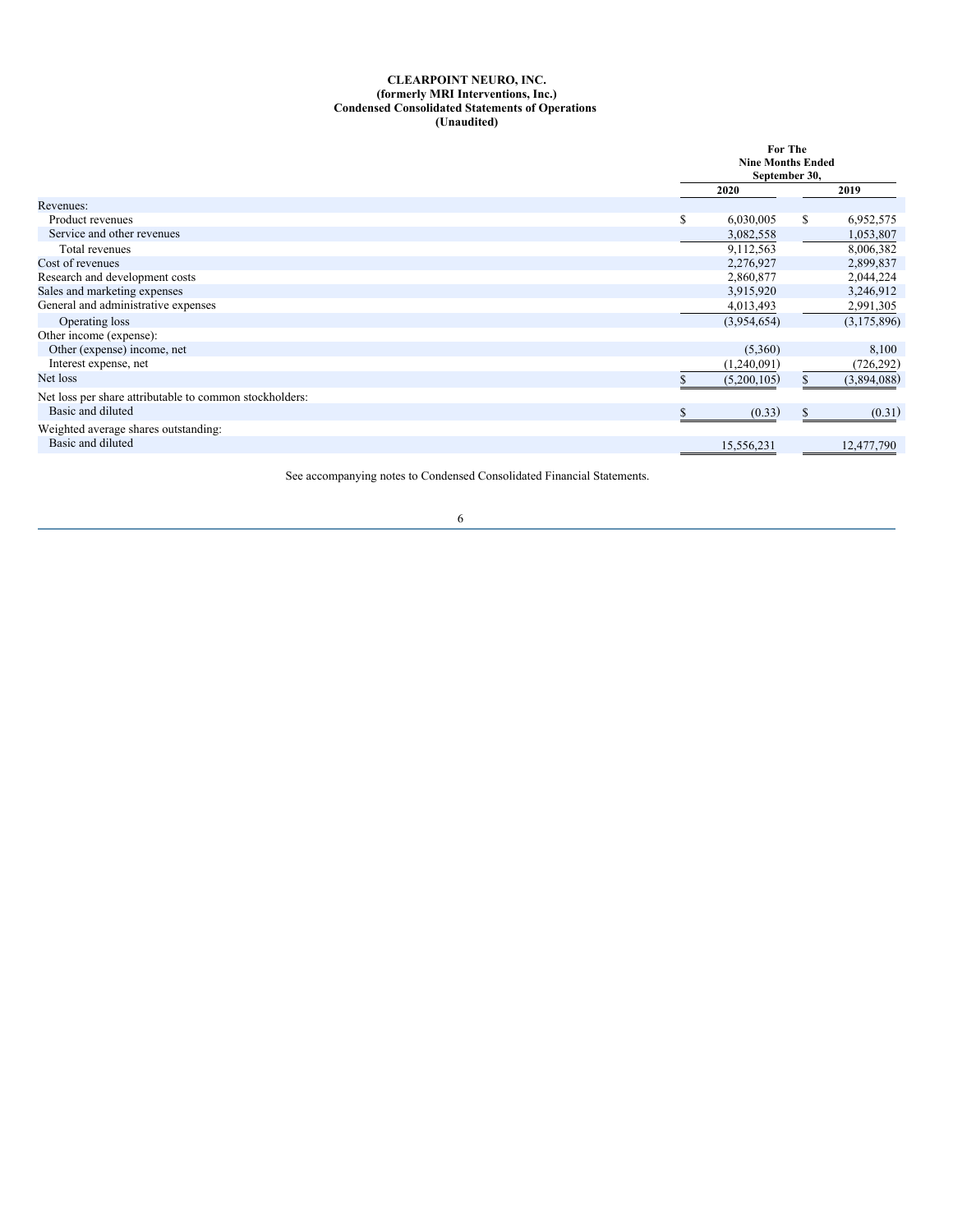#### **CLEARPOINT NEURO, INC. (formerly MRI Interventions, Inc.) Condensed Consolidated Statements of Stockholders' Equity (Unaudited)**

<span id="page-6-0"></span>

|                              |               |                     |         | For The Nine Months Ended September 30, 2020 |    |                 |   |               |
|------------------------------|---------------|---------------------|---------|----------------------------------------------|----|-----------------|---|---------------|
|                              |               | <b>Common Stock</b> |         | <b>Additional</b><br>Paid-in                 |    | Accumulated     |   |               |
|                              | <b>Shares</b> |                     | Amount  | Capital                                      |    | Deficit         |   | Total         |
| Balances, January 1, 2020    | 15,235,308    |                     | 152,353 | \$<br>117,173,984                            | S. | (112, 739, 620) | ъ | 4,586,717     |
| Issuances of common stock:   |               |                     |         |                                              |    |                 |   |               |
| Share-based compensation     | 9,696         |                     | 97      | 227,871                                      |    |                 |   | 227,968       |
| Warrant exercises (cashless) | 262,145       |                     | 2,621   | (2,621)                                      |    |                 |   |               |
| Net loss for the period      |               |                     |         |                                              |    | (2,054,825)     |   | (2,054,825)   |
| Balances, March 31, 2020     | 15,507,149    |                     | 155,071 | 117,399,234                                  |    | (114, 794, 445) |   | 2,759,860     |
| Issuances of common stock:   |               |                     |         |                                              |    |                 |   |               |
| Share-based compensation     | 5,538         |                     | 56      | 240,961                                      |    |                 |   | 241,017       |
| Net loss for the period      |               |                     |         |                                              |    | (1,661,048)     |   | (1,661,048)   |
| Balances, June 30, 2020      | 15,512,687    |                     | 155,127 | 117,640,195                                  |    | (116, 455, 493) |   | 1,339,829     |
| Issuances of common stock:   |               |                     |         |                                              |    |                 |   |               |
| Share-based compensation     | 248,637       |                     | 2,486   | 291,017                                      |    |                 |   | 293,503       |
| Warrant exercises (cashless) | 120,080       |                     | 1,201   | (1,201)                                      |    |                 |   |               |
| Net loss for the period      |               |                     |         |                                              |    | (1,484,232)     |   | (1, 484, 232) |
| Balances, September 30, 2020 | 15,881,404    |                     | 158,814 | 117,930,011                                  |    | (117, 939, 725) |   | 149,100       |

|                                                   |               |                     |         |     | For The Nine Months Ended September 30, 2019 |                       |   |               |
|---------------------------------------------------|---------------|---------------------|---------|-----|----------------------------------------------|-----------------------|---|---------------|
|                                                   |               |                     |         |     | <b>Additional</b>                            |                       |   |               |
|                                                   |               | <b>Common Stock</b> |         |     | Paid-in                                      | Accumulated           |   |               |
|                                                   | <b>Shares</b> |                     | Amount  |     | Capital                                      | Deficit               |   | <b>Total</b>  |
| Balances, January 1, 2019                         | 11,018,364    | S                   | 110,183 | \$. | 108,600,405                                  | \$<br>(107, 199, 586) | S | 1,511,002     |
| Cumulative adjustment for adoption of new         |               |                     |         |     |                                              |                       |   |               |
| accounting standard                               |               |                     |         |     |                                              | (244)                 |   | (244)         |
| Issuances of common stock:                        |               |                     |         |     |                                              |                       |   |               |
| Share-based compensation                          | 28,462        |                     | 285     |     | 152,301                                      |                       |   | 152,586       |
| Cashless warrant exercises                        | 20,381        |                     | 204     |     | (204)                                        |                       |   |               |
| Net loss for the period                           |               |                     |         |     |                                              | (1,220,725)           |   | (1,220,725)   |
| Balances, March 31, 2019                          | 11,067,207    |                     | 110,672 |     | 108,752,502                                  | (108, 420, 555)       |   | 442,619       |
| Issuances of common stock:                        |               |                     |         |     |                                              |                       |   |               |
| Share-based compensation                          | 3,251         |                     | 32      |     | 203,962                                      |                       |   | 203,994       |
| Warrant exercises                                 | 189,407       |                     | 1,894   |     | 381,182                                      |                       |   | 383,076       |
| May 2019 private placement, net of offering costs |               |                     |         |     |                                              |                       |   |               |
| of \$94,162                                       | 2,426,455     |                     | 24,265  |     | 7,403,583                                    |                       |   | 7,427,848     |
| Net loss for the period                           |               |                     |         |     |                                              | (1,550,395)           |   | (1, 550, 395) |
| Balances, June 30, 2019                           | 13,686,320    |                     | 136,863 |     | 116,741,229                                  | (109, 970, 950)       |   | 6,907,142     |
| Issuances of common stock:                        |               |                     |         |     |                                              |                       |   |               |
| Share-based compensation                          | 157,169       |                     | 1,571   |     | 217,861                                      |                       |   | 219,432       |
| Cashless warrant exercises                        | 1,145,903     |                     | 11,459  |     | (11, 459)                                    |                       |   |               |
| Stock option exercise                             | 2,500         |                     | 25      |     | 4,325                                        |                       |   | 4,350         |
| Net loss for the period                           |               |                     |         |     |                                              | (1,122,968)           |   | (1, 122, 968) |
| Balances, September 30, 2019                      | 14,991,892    |                     | 149,918 |     | 116,951,956                                  | \$<br>(111,093,918)   |   | 6,007,956     |

See accompanying notes to Condensed Consolidated Financial Statements.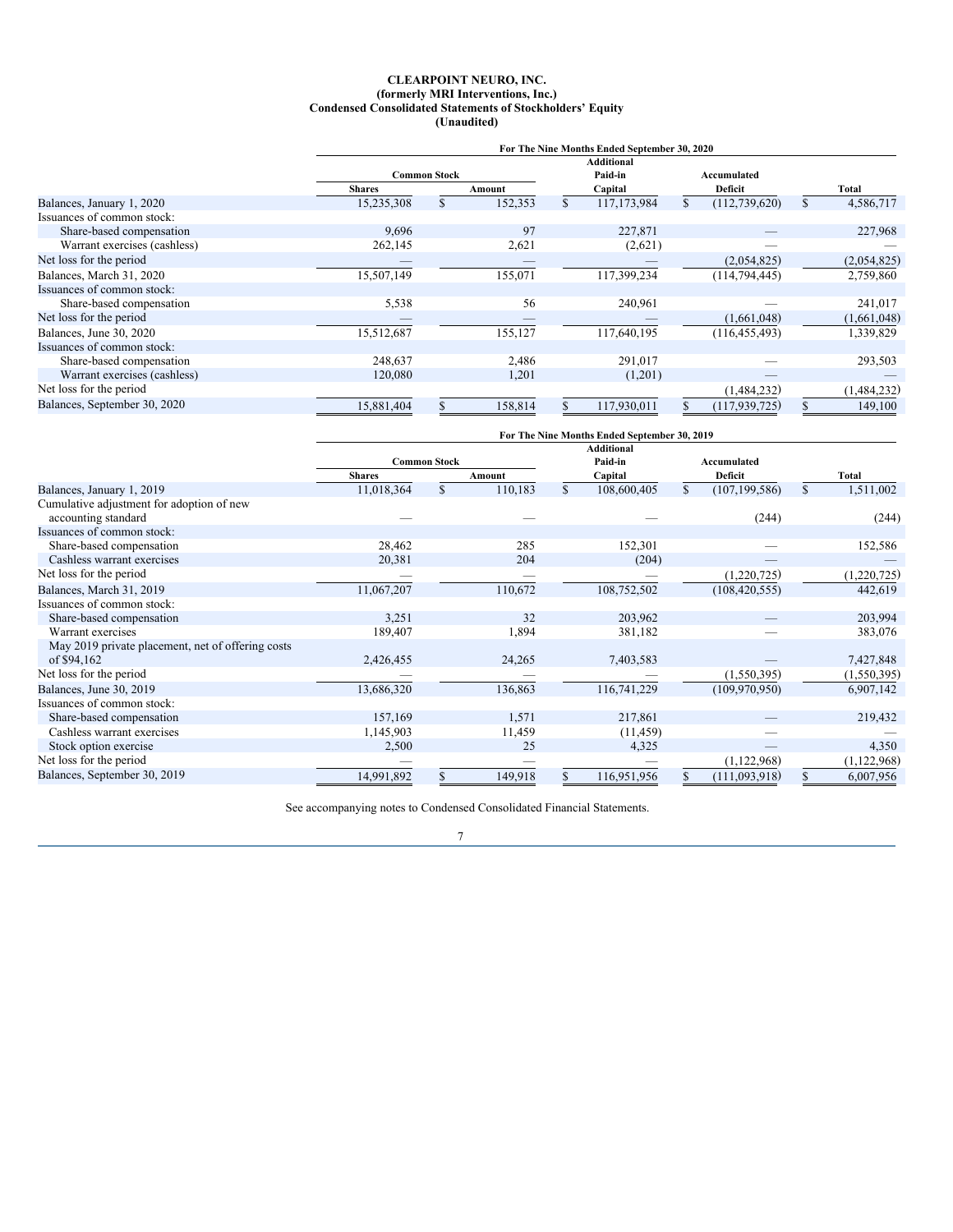## **CLEARPOINT NEURO, INC. (formerly MRI Interventions, Inc.)**

#### **Condensed Consolidated Statements of Cash Flows (Unaudited)**

<span id="page-7-0"></span>

|                                                                                                      | <b>For The Nine Months Ended</b><br>September 30, |             |    |             |
|------------------------------------------------------------------------------------------------------|---------------------------------------------------|-------------|----|-------------|
|                                                                                                      |                                                   | 2020        |    | 2019        |
| Cash flows from operating activities:                                                                |                                                   |             |    |             |
| Net loss                                                                                             | \$                                                | (5,200,105) | \$ | (3,894,088) |
| Adjustments to reconcile net loss to net cash flows from operating activities:                       |                                                   |             |    |             |
| Depreciation and amortization                                                                        |                                                   | 170,057     |    | 105,310     |
| Share-based compensation                                                                             |                                                   | 762,488     |    | 576,012     |
| Amortization of debt issuance costs and original issue discounts                                     |                                                   | 855,598     |    | 523,969     |
| Amortization of lease rights of use, net of accretion in lease liabilities                           |                                                   | 74,734      |    | 76,871      |
| Increase (decrease) in cash resulting from changes in:                                               |                                                   |             |    |             |
| Accounts receivable                                                                                  |                                                   | (359, 416)  |    | (895, 189)  |
| Inventory, net                                                                                       |                                                   | (323,075)   |    | (908, 413)  |
| Prepaid expenses and other current assets                                                            |                                                   | (135, 658)  |    | (150, 589)  |
| Other assets                                                                                         |                                                   | 59,193      |    | 11,899      |
| Accounts payable and accrued expenses                                                                |                                                   | 59,711      |    | 1,506,279   |
| Accrued interest                                                                                     |                                                   | (959, 661)  |    |             |
| Lease liabilities                                                                                    |                                                   | (70, 896)   |    | (82, 448)   |
| Deferred revenue                                                                                     |                                                   | (337,969)   |    | 746,682     |
| Net cash flows from operating activities                                                             |                                                   | (5,404,999) |    | (2,383,705) |
| Cash flows from investing activities:                                                                |                                                   |             |    |             |
| Purchases of property and equipment                                                                  |                                                   |             |    | (10, 190)   |
| Acquisition of licensing rights                                                                      |                                                   | (441, 341)  |    | (150,000)   |
| Net cash flows from investing activities                                                             |                                                   | (441, 341)  |    | (160.190)   |
| Cash flows from financing activities:                                                                |                                                   |             |    |             |
| Proceeds from issuance of 2020 senior secured convertible notes, net of financing costs and discount |                                                   | 16,757,871  |    |             |
| Proceeds from issuance of Paycheck Protection Program loan                                           |                                                   | 896,000     |    |             |
| Proceeds from private placement of common stock, net of offering costs                               |                                                   |             |    | 7,427,848   |
| Proceeds from stock option and warrant exercises                                                     |                                                   |             |    | 387,426     |
| Repayment of notes payable                                                                           |                                                   | (2,837,656) |    | (2,137,344) |
| Net cash flows from financing activities                                                             |                                                   | 14,816,215  |    | 5,677,930   |
| Net change in cash and cash equivalents                                                              |                                                   | 8,969,875   |    | 3,134,035   |
| Cash and cash equivalents, beginning of period                                                       |                                                   | 5,695,722   |    | 3,101,133   |
| Cash and cash equivalents, end of period                                                             | \$                                                | 14,665,597  | \$ | 6,235,168   |
|                                                                                                      |                                                   |             |    |             |
| <b>SUPPLEMENTAL CASH FLOW INFORMATION</b>                                                            |                                                   |             |    |             |
| Cash paid for:                                                                                       |                                                   |             |    |             |
| Income taxes                                                                                         | <sup>\$</sup>                                     |             | -8 |             |

| $\mathsf{In}$<br><b>THE RAG</b><br>. | $-$                      |                                    |
|--------------------------------------|--------------------------|------------------------------------|
| Intere<br>.                          | $\Omega$<br>20<br>$\sim$ | $\sim$ $\sim$ $\sim$ $\sim$ $\sim$ |

## **NON-CASH TRANSACTIONS**:

- During the nine months ended September 30, 2020, the Company recorded net sales of ClearPoint reusable components having an aggregate net book value of \$38,751 that had previously been transferred from inventory to loaned systems, which are included in property and equipment in the accompanying condensed consolidated balance sheets. During the nine months ended September 30, 2019, the Company recorded net transfers of ClearPoint reusable components having an aggregate net book value of \$191,647 from loaned systems to inventory.
- On January 1, 2019, the Company adopted the provisions of Topic 842 within the Accounting Standards Codification, which resulted in the establishment of operating lease right-of-use assets and operating lease liabilities, each in the aggregate amount of \$480,395.

See accompanying notes to Condensed Consolidated Financial Statements.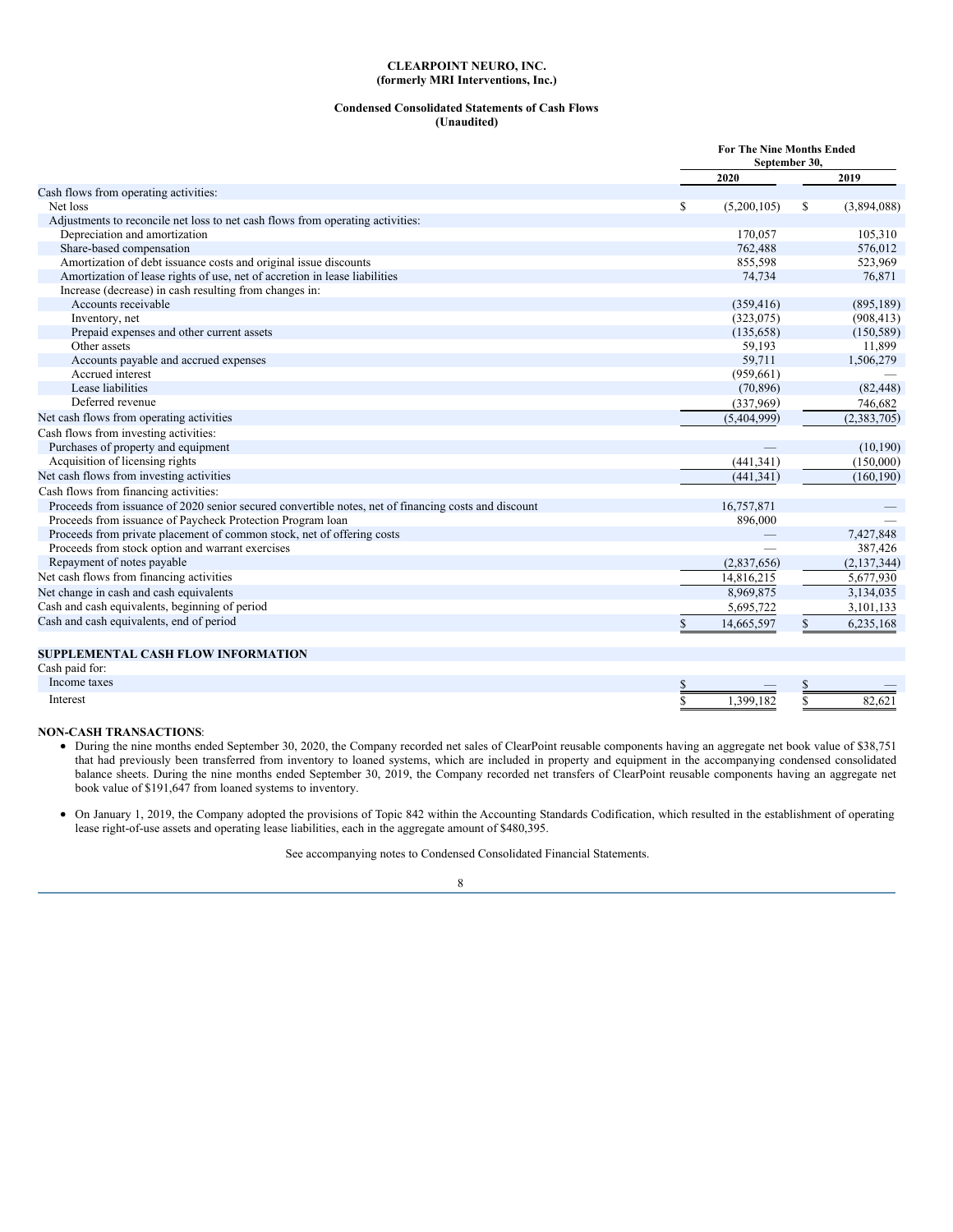## **ClearPoint Neuro, Inc. (formerly MRI Interventions, Inc.)**

## **Notes to Condensed Consolidated Financial Statements (Unaudited)**

#### <span id="page-8-0"></span>**1. Description of the Business and Financial Condition**

ClearPoint Neuro, Inc. (the "Company") is a medical device company focused on the development and commercialization of technology that enables physicians to see inside the brain and heart using direct, intra-procedural magnetic resonance imaging ("MRI") guidance while performing minimally invasive surgical procedures.

The Company's ClearPoint® system, an integrated system comprised of capital equipment and disposable products, is designed to allow minimally invasive procedures in the brain to be performed in an MRI suite. The Company received 510(k) clearance from the U.S. Food and Drug Administration ("FDA") in 2010 to market the ClearPoint system in the United States for general neurological interventional procedures. The Company's ClearTrace<sup>®</sup> system is a product candidate that is designed to allow catheterbased minimally invasive procedures in the heart to be performed in an MRI suite. Although still a product candidate, the Company has reduced its efforts to commercialize the ClearTrace system.

On February 12, 2020, the Company changed its corporate name from MRI Interventions, Inc. to ClearPoint Neuro, Inc., pursuant to a Certificate of Amendment to the Company's Amended and Restated Certificate of Incorporation filed with the Secretary of State of the State of Delaware. In addition, effective as of February 12, 2020, the Company's Board of Directors adopted the Second and Amended Restated Bylaws, to reflect the name change of the Company. No other changes were made to the Company's certificate of incorporation or bylaws. In connection with the Company's name change, effective as of the opening of trading on February 12, 2020, the Company's shares of common stock commenced trading on the Nasdaq Capital Market under the symbol "CLPT".

#### *COVID-19*

On March 11, 2020, the World Health Organization characterized the spread of a novel strain of coronavirus ("COVID-19") as a global pandemic, and on March 13, 2020, the President of the United States proclaimed that the COVID-19 outbreak in the United States constituted a national emergency. Continued widespread infection in the United States is a possibility. Extraordinary actions have been taken by federal, state and local governmental authorities to combat the spread of COVID-19, including issuance of "stay-at-home" directives and similar mandates for many individuals to substantially restrict daily activities and for many businesses to curtail or cease normal operations. These measures, while intended to protect human life, have led to reduced economic activity, including the postponement or cancellation of elective surgical procedures, which historically have represented approximately 80% of the number of surgical procedures using the Company's ClearPoint system. Furthermore, the recessionary conditions on the financial markets and global economy caused by the COVID-19 pandemic could have a material adverse effect on the Company's business, as hospitals postpone or reduce capital purchases and overall spending. Although much of the United States economy has reopened, the COVID-19 pandemic is intensifying in most areas of the country, and many public health experts anticipate a COVID-19 surge in the coming weeks and months of fall and winter. Reinstatement of directives and mandates requiring businesses to again curtail or cease normal operations, including the postponement or cancellation of elective surgeries, remains a possibility, just as some jurisdictions rolled back reopening plans in the summer of 2020. The continuing uncertainty as to whether the federal government will address the resulting fiscal condition in both the near and long-term with measures such as additional fiscal stimulus, as well as other geopolitical issues relating to the global economic slowdown, has increased domestic and global instability. The rapid development and fluidity of the situation precludes any prediction as to the ultimate impact COVID-19 will have on the Company's business, financial condition, results of operation and cash flows, which will depend largely on future developments directly or indirectly relating to the duration and scope of the COVID-19 outbreak in the United States.

#### *Liquidity*

The Company has incurred net losses since its inception, which has resulted in a cumulative deficit at September 30, 2020 of \$118 million. In addition, the Company's use of cash from operations amounted to \$5.4 million for the nine months ended September 30, 2020 and \$2.8 million for the year ended December 31, 2019. Since its inception, the Company has financed its operations principally from the sale of equity securities, the issuance of notes payable, product and service contracts and license arrangements.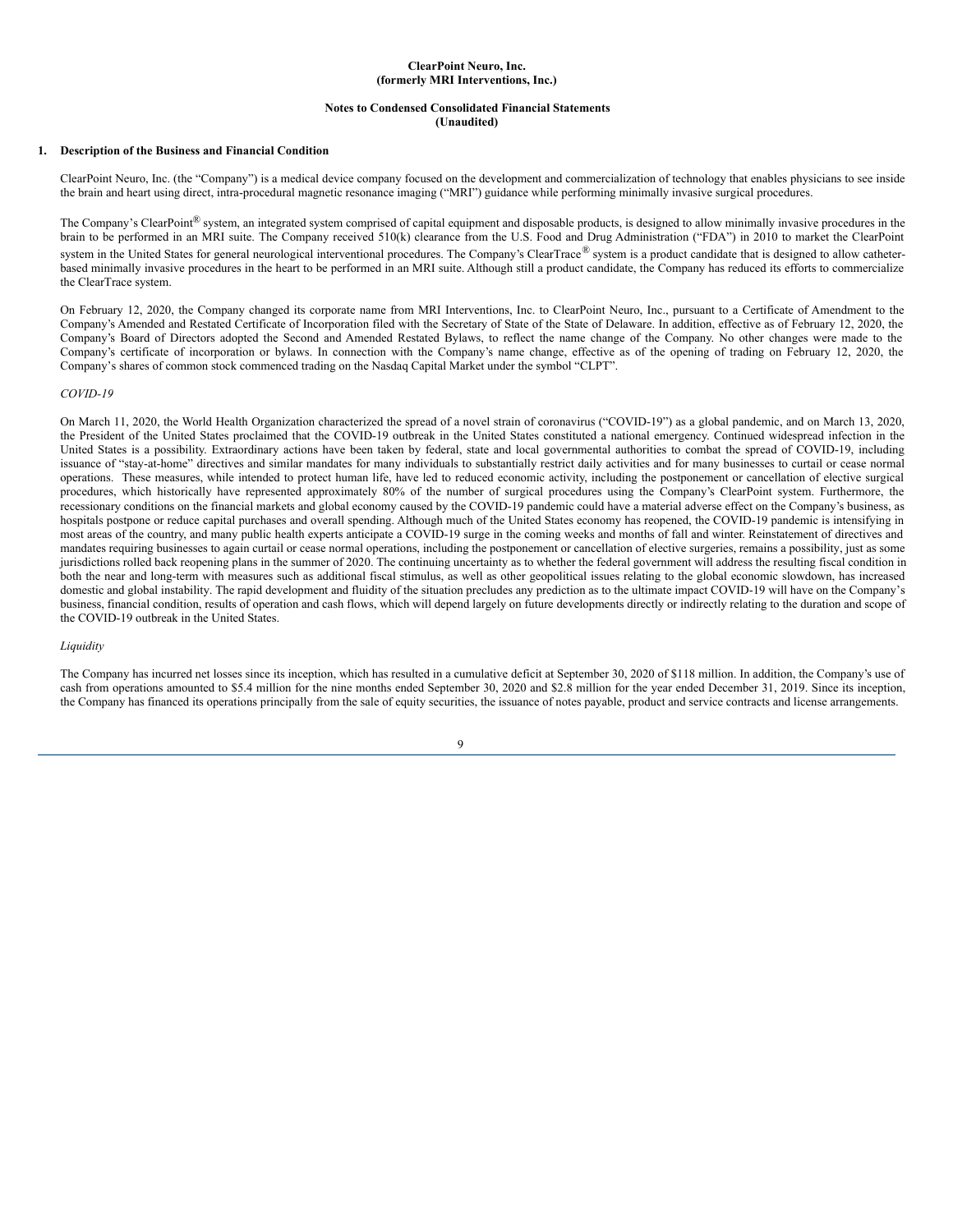As discussed in Note 7, in May 2019, the Company entered into a Securities Purchase Agreement with certain accredited investors under which such investors purchased 2,426,455 shares of the Company's common stock at \$3.10 per share (the "2019 PIPE), resulting in proceeds of approximately \$7.5 million, before deducting offering expenses aggregating approximately \$94,000.

In addition, as discussed in Note 5, in January 2020, the Company entered into a Securities Purchase Agreement with two investors under which the Company issued to such investors an aggregate principal amount of \$17.5 million of floating rate secured convertible notes (the "2020 Secured Notes"), resulting in proceeds, net of financing costs paid and payable, and a commitment fee paid to one of the investors, of approximately \$16.8 million. From the net proceeds received from the issuance of the 2020 Secured Notes, which have a five-year term, the Company repaid and retired the 2010 Junior Secured Notes Payable (the "2010 Secured Notes") that otherwise would have matured in October and November 2020.

Also, as discussed in Note 5, in April 2020, the Company received \$896,000 in proceeds through a loan funded under the Payroll Protection Program as part of the CARES Act. As of September 30, 2020, the Company has retained and expanded its employee base and has used the funds for the purposes described under the terms of the loan. As a result, the Company has submitted an application requesting that all of the loan be forgiven. However, there is no assurance that the Company will be successful in obtaining such forgiveness.

Based on the foregoing, in management's opinion, cash and cash equivalent balances at September 30, 2020, when combined with the proceeds from issuance of the 2020 Secured Notes (after repayment of the 2010 Secured Notes) and receipt of the proceeds from the loan funded under the Payroll Protection Program, are sufficient to support the Company's operations and meet its obligations for at least the next twelve months.

## **2. Basis of Presentation and Summary of Significant Accounting Policies**

#### *Basis of Presentation and Use of Estimates*

In the opinion of management, the accompanying unaudited condensed consolidated financial statements have been prepared on a basis consistent with the Company's December 31, 2019 audited consolidated financial statements, and include all adjustments, consisting of only normal recurring adjustments, necessary to fairly state the information set forth therein. These condensed consolidated financial statements have been prepared in accordance with United States Securities and Exchange Commission ("SEC") rules for interim financial information, and, therefore, omit certain information and footnote disclosures necessary to present such statements in accordance with generally accepted accounting principles in the U.S. ("GAAP"). The preparation of these condensed consolidated financial statements in conformity with GAAP requires management to make estimates and assumptions that affect the reported amounts of assets, liabilities, revenues, expenses and the related disclosures at the date of the financial statements and during the reporting period. Actual results could materially differ from these estimates. These condensed consolidated financial statements should be read in conjunction with the audited consolidated financial statements and notes thereto included in the Company's 2019 Form 10-K. The accompanying condensed consolidated balance sheet as of December 31, 2019 has been derived from the audited consolidated financial statements at that date but does not include all information and footnotes required by GAAP for a complete set of financial statements. The results of operations for the three and nine months ended September 30, 2020 may not be indicative of the results to be expected for the entire year or any future periods.

#### *Inventory*

Inventory is carried at the lower of cost (first-in, first-out method) or net realizable value. Items in inventory relate predominantly to the Company's ClearPoint system. Software license inventory related to ClearPoint systems undergoing on-site customer evaluation is included in inventory in the accompanying condensed consolidated balance sheets. All other software license inventory is classified as a non-current asset. The Company periodically reviews its inventory for obsolete items and provides a reserve upon identification of potential obsolete items.

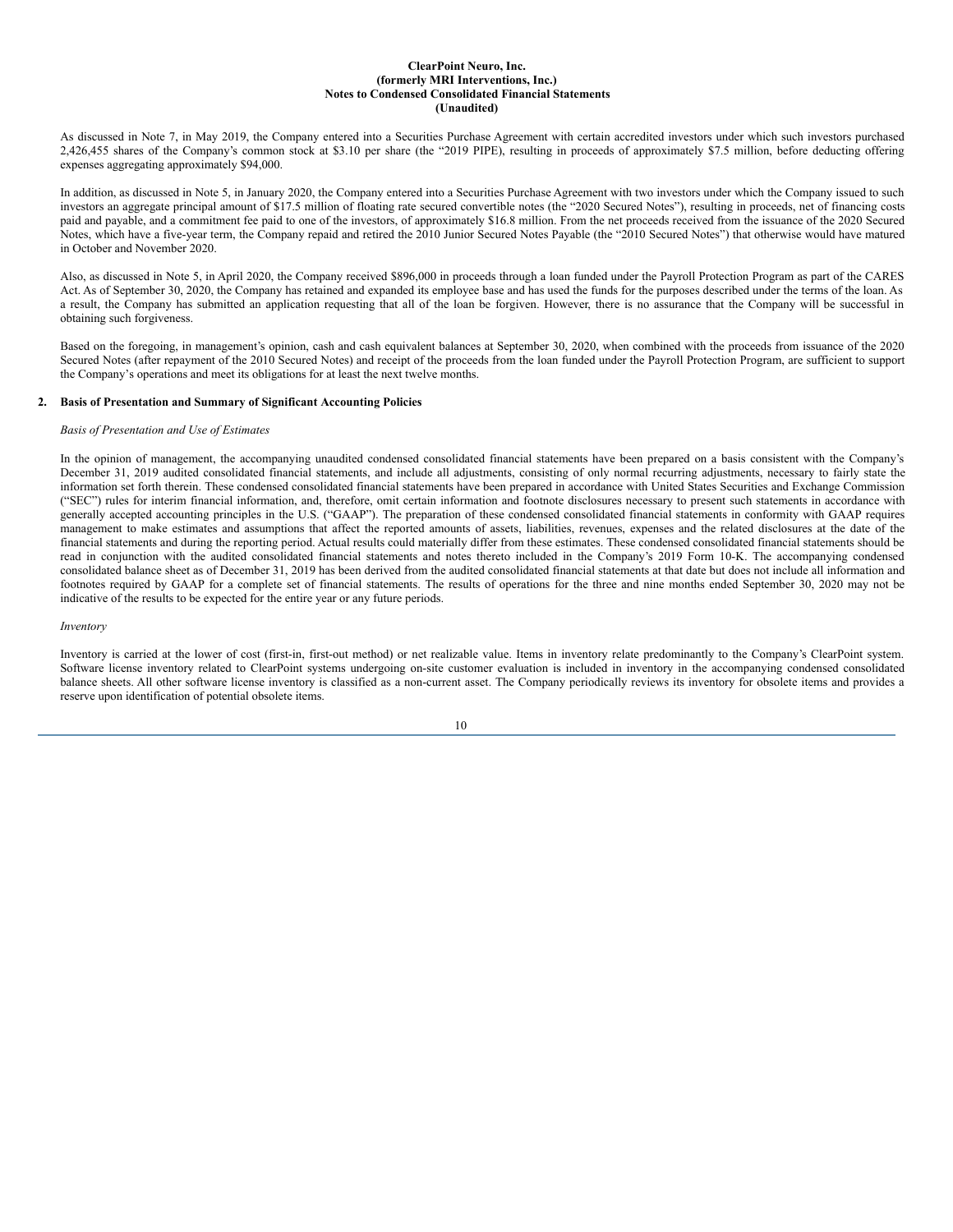## *Intangible Assets*

In 2020 and 2019, the Company entered into certain license agreements that provide rights to the Company for the development and commercialization of products in the functional neurosurgery field. Under the terms of those certain license agreements, the Company paid an aggregate \$591,341 to the licensors upon execution of the license agreements for access to the underlying technologies and will make future payments based on the achievement of regulatory and commercialization milestones as defined in the license agreements.

In conformity with Accounting Standards Codification Section 350, "Intangibles – Goodwill and Other," the Company amortizes its investment in the license rights described above over an expected useful life of five years.

## *Revenue Recognition*

The Company's revenues are comprised primarily of: (1) product revenues resulting from the sale of functional neurosurgery navigation, therapy, and biologics and drug delivery disposable products; (2) product revenues resulting from the sale of ClearPoint capital equipment and software; (3) revenues resulting from the service, installation, training and shipping related to ClearPoint capital equipment and software; and (4) clinical case support revenues in connection with customer-sponsored clinical trials. The Company recognizes revenue when control of the Company's products and services is transferred to its customers in an amount that reflects the consideration the Company expects to receive from its customers in exchange for those products and services, in a process that involves identifying the contract with a customer, determining the performance obligations in the contract, determining the contract price, allocating the contract price to the distinct performance obligations in the contract, and recognizing revenue when the performance obligations have been satisfied. A performance obligation is considered distinct from other obligations in a contract when it provides a benefit to the customer either on its own or together with other resources that are readily available to the customer and is separately identified in the contract. The Company considers a performance obligation satisfied once it has transferred control of a good or service to the customer, meaning the customer has the ability to use and obtain the benefit of the good or service. The Company recognizes revenue for satisfied performance obligations only when it determines there are no uncertainties regarding payment terms or transfer of control.

## *Lines of Business; Timing of Revenue Recognition*

Functional neurosurgery navigation product, biologics and drug delivery systems product, and therapy product sales: Revenues from the sale of functional neurosurgery navigation products (consisting of disposable products sold commercially and related to cases utilizing the Company's ClearPoint system), biologics and drug delivery systems (consisting primarily of disposable products related to customer-sponsored clinical trials utilizing the ClearPoint system), and therapy products (consisting primarily of disposable laser-related products used in non-neurosurgical procedures), are generally based on customer purchase orders, the predominance of which require delivery within one week of the order having been placed, and are recognized at the point in time of delivery to the customer, which is the point at which legal title, and risks and rewards of ownership, along with physical possession, transfer to the customer.

· *Capital equipment and software sales*

o *Capital equipment and software sales preceded by evaluation periods:* The predominance of capital equipment and software sales (consisting of integrated computer hardware and software that are integral components of the Company's ClearPoint system) are preceded by customer evaluation periods of generally 90 days. During these evaluation periods, installation of, and training of customer personnel on, the systems have been completed and the systems have been in operation. Accordingly, revenue from capital equipment and software sales following such evaluation periods is recognized at the point in time the Company is in receipt of an executed purchase agreement or purchase order.

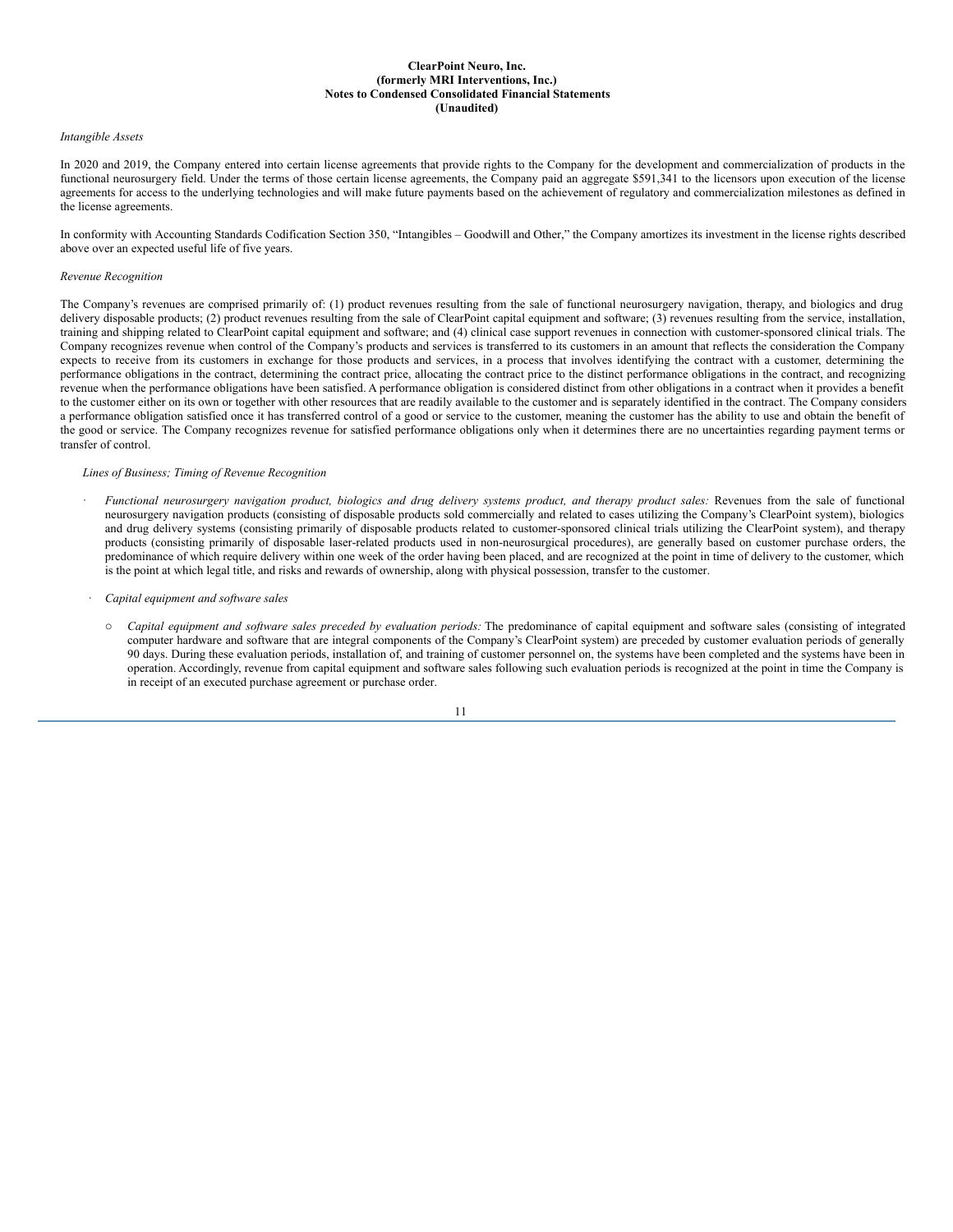o *Capital equipment and software sales not preceded by evaluation periods:*Revenue from sales of capital equipment and software not having been preceded by an evaluation period is recognized at the point in time that the equipment has been delivered to the customer.

For both types of capital equipment and software sales described above, the Company's determination of the point in time at which to recognize revenue represents that point at which the customer has legal title, physical possession, and the risks and rewards of ownership, and the Company has a present right to payment.

- · *Therapy services:* The Company recognizes revenue for such services at the point in time that the performance obligation has been satisfied.
- · *Biologics and drug delivery services:*
	- o *Outsourced technical clinical support of cases performed pursuant to customer-sponsored clinical trials:*
		- § *Service Access Fees:* For contracts in which the Company receives a periodic fixed fee, irrespective of the number of cases attended by Company personnel during such periods, revenue is recognized ratably over the period covered by such fees. A time-elapsed output method is used for such fees because the Company transfers control evenly by providing a stand-ready service.
		- § *Procedure-Based Fees:* The Company recognizes revenue at the point in time a case is attended by Company personnel.
- Services related to sales of capital equipment and software sales: Revenues from services related to sales of capital equipment and software are recognized over the period of time such services are rendered.
- · *Capital equipment-related services:*
	- o *Equipment service:* Revenue from service of ClearPoint capital equipment and software previously sold to customers is based on agreements with terms ranging from one to three years and revenue is recognized ratably on a monthly basis over the term of the service agreement. A time-elapsed output method is used for rental and service revenues because the Company transfers control evenly by providing a stand-ready service.
	- o *Installation, training and shipping:* Consistent with the Company's recognition of revenue for capital equipment and software sales as described above, fees for installation, training and shipping in connection with sales of capital equipment and software that have been preceded by customer evaluation periods are recognized as revenue at the point in time the Company is in receipt of an executed purchase order for the equipment and software. Installation, training and shipping fees related to capital equipment and software sales not having been preceded by an evaluation period are recognized as revenue at the point in time that the related services are performed.

The Company operates in one industry segment, and substantially all its sales are to U.S.-based customers.

Payment terms under contracts with customers generally are in a range of 30-60 days after the customers' receipt of the Company's invoices.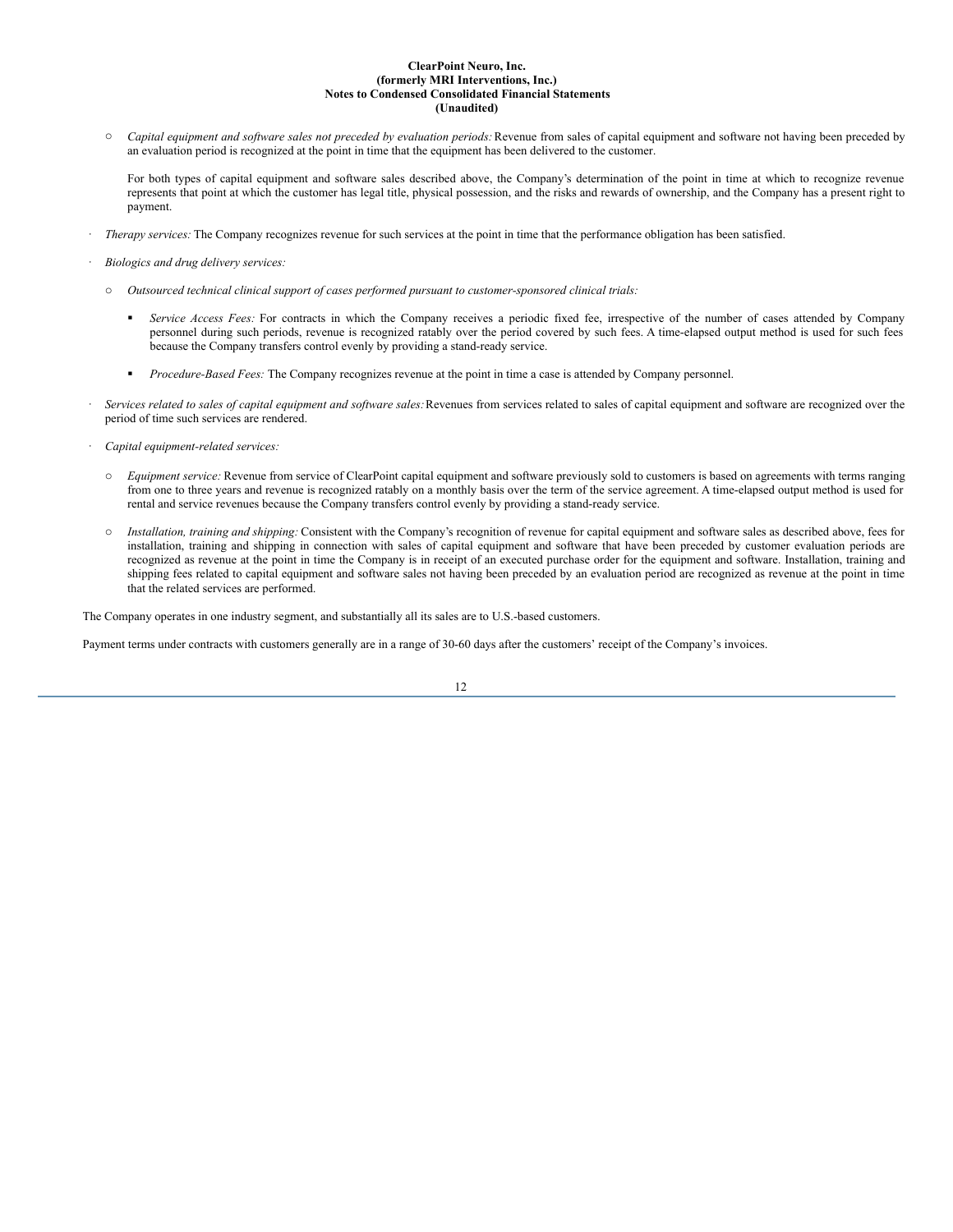The Company provides a one-year warranty on its functional neurosurgery navigation products, biologics and drug delivery products, and capital equipment and software products that are not otherwise covered by a third-party manufacturer's warranty. The Company's contracts with customers do not provide for a right of return other than for product defects.

See Note 3 for additional information regarding revenue recognition.

#### *Net Loss Per Share*

The Company computes net loss per share using the weighted-average number of common shares outstanding during the period. Basic and diluted net loss per share are the same because the conversion, exercise or issuance of all potential common stock equivalents, which comprise the entire amount of the Company's outstanding common stock options and warrants, as described in Note 7, and the potential conversion of the 2020 Secured Notes, as described in Note 5, would be anti-dilutive.

#### *Concentration Risks and Other Risks and Uncertainties*

Financial instruments that potentially subject the Company to significant concentrations of credit risk consist primarily of cash and cash equivalents and accounts receivable. The Company holds its cash and cash equivalents on deposit with financial institutions in the U.S. insured by the Federal Deposit Insurance Corporation. At September 30, 2020, the Company had approximately \$7.9 million in bank balances that were in excess of the insured limits.

Information with respect to accounts receivable from those customers who comprised more than 10% of accounts receivable at September 30, 2020 and December 31, 2019 is as follows:

|           | September 30. |                   |
|-----------|---------------|-------------------|
|           | 2020          | December 31, 2019 |
| -ustomer` | 12%           | 12%               |

Information with respect to customers that accounted for sales in excess of 10% of total sales in the three-month periods ended September 30, 2020 and 2019 is as follows:

|                                       | September 30, |      |
|---------------------------------------|---------------|------|
|                                       | 2020          | 2019 |
| $\frac{1}{2}$ ustomer – $\frac{1}{2}$ | 15%           |      |

Information with respect to customers that accounted for sales in excess of 10% of total sales in the nine-month periods ended September 30, 2020 and 2019 is as follows:

|               |      | September 30,                   |
|---------------|------|---------------------------------|
|               | 2020 | 2019                            |
| $'$ ustomer – | 18%  | $\overbrace{\qquad \qquad }^{}$ |

Prior to granting credit, the Company performs credit evaluations of its customers' financial condition, and generally does not require collateral from its customers. The Company will provide an allowance for doubtful accounts when collections become doubtful. The allowance for doubtful accounts at September 30, 2020 and December 31, 2019 was approximately \$43,000 and \$29,000, respectively.

The Company is subject to risks common to emerging companies in the medical device industry, including, but not limited to: new technological innovations; acceptance and competitiveness of its products; dependence on key personnel; dependence on key suppliers; changes in general economic conditions and interest rates; protection of proprietary technology; compliance with changing government regulations; uncertainty of widespread market acceptance of products; access to credit for capital purchases by customers; and product liability claims. Certain components used in manufacturing have relatively few alternative sources of supply and establishing additional or replacement suppliers for such components cannot be accomplished quickly. The inability of any of these suppliers to fulfill the Company's supply requirements may negatively impact future operating results.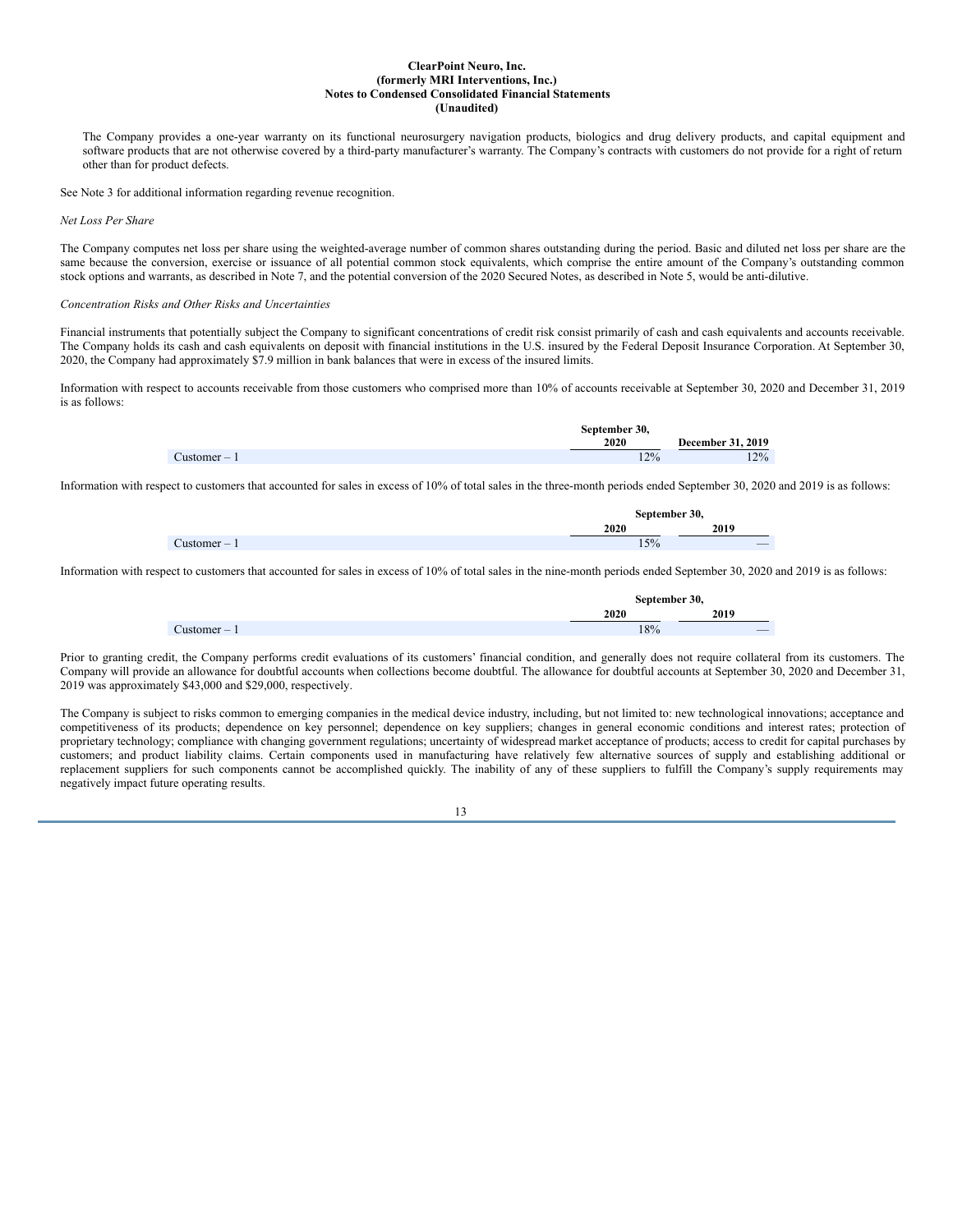# **3. Revenue Recognition**

*Revenue by Service Line*

|                                                   |           | Three Months Ended September 30, |
|---------------------------------------------------|-----------|----------------------------------|
|                                                   | 2020      | 2019                             |
| Functional neurosurgery navigation                |           |                                  |
| Disposable products                               | 1,840,060 | S.<br>1,854,251                  |
| Therapy                                           |           |                                  |
| Disposable products                               |           | 64,095                           |
| Services                                          |           | 50,000                           |
| $Subtotal - therapy$ revenue                      |           | 114,095                          |
| Biologics and drug delivery                       |           |                                  |
| Disposable products                               | 419,946   | 491,257                          |
| Services                                          | 1,054,622 | 72,500                           |
| Subtotal – biologics and drug delivery revenue    | 1,474,568 | 563,757                          |
| Capital equipment and software                    |           |                                  |
| Systems and software products                     | 73,544    | 184,825                          |
| Services                                          | 131,015   | 210,538                          |
| Subtotal – capital equipment and software revenue | 204,559   | 395,363                          |
| Total revenue                                     | 3,519,187 | 2,927,466<br>\$                  |
|                                                   |           | Nine Months Ended September 30,  |
|                                                   | 2020      | 2019                             |

|                                                   |     | 2020      |   | 2019      |
|---------------------------------------------------|-----|-----------|---|-----------|
| Functional neurosurgery navigation                |     |           |   |           |
| Disposable products                               | \$. | 4,573,484 | S | 5,212,460 |
| Therapy                                           |     |           |   |           |
| Disposable products                               |     | 78,800    |   | 81,925    |
| Services                                          |     | 25,000    |   | 200,000   |
| Subtotal $-$ therapy revenue                      |     | 103,800   |   | 281,925   |
| Biologics and drug delivery                       |     |           |   |           |
| Disposable products                               |     | 1,000,276 |   | 957,673   |
| Services                                          |     | 2,646,050 |   | 338,112   |
| Subtotal – biologics and drug delivery revenue    |     | 3,646,326 |   | 1,295,785 |
| Capital equipment and software                    |     |           |   |           |
| Systems and software products                     |     | 377,445   |   | 700,517   |
| Services                                          |     | 411,508   |   | 515,695   |
| Subtotal – capital equipment and software revenue |     | 788,953   |   | 1,216,212 |
| Total revenue                                     |     | 9,112,563 |   | 8,006,382 |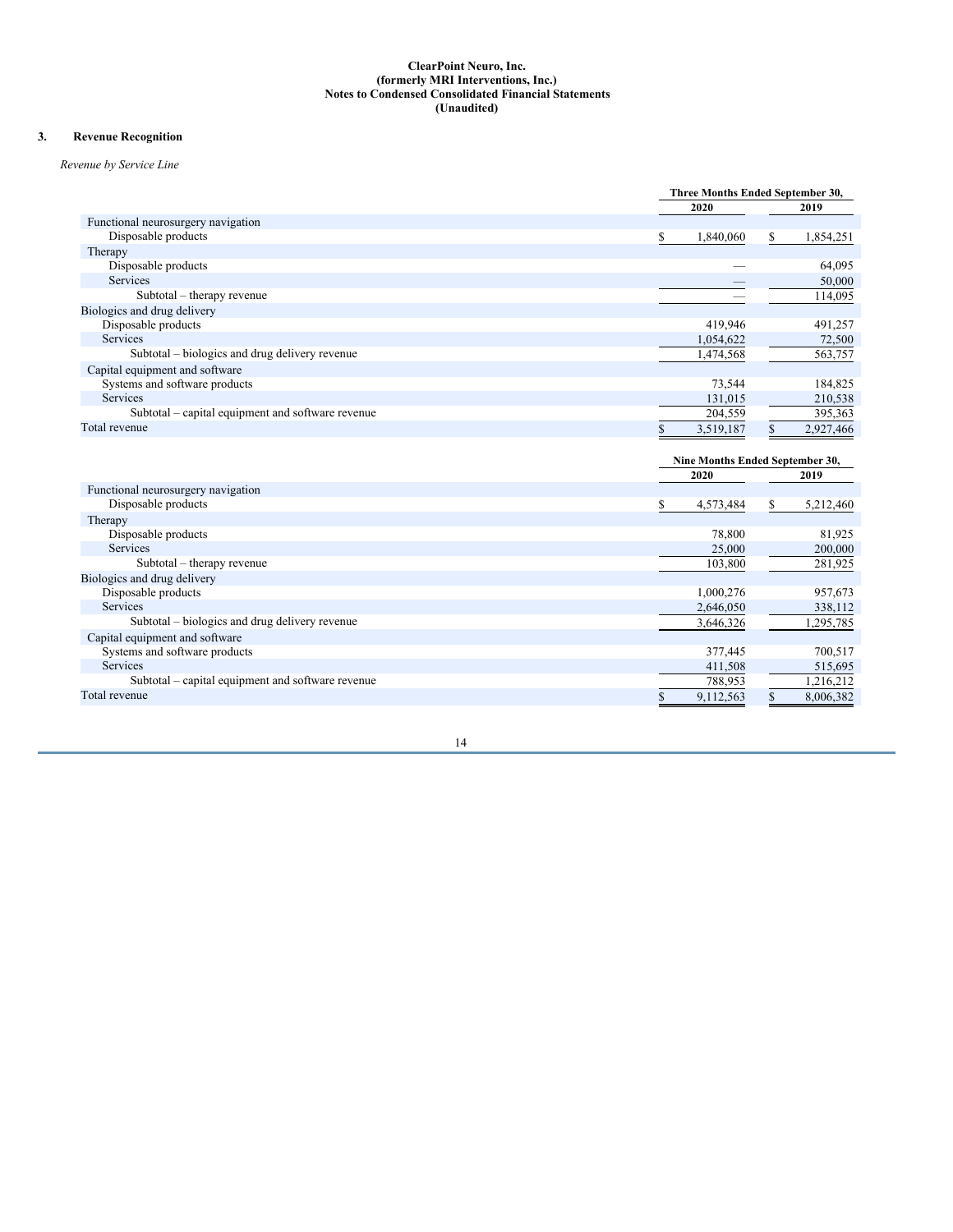#### *Contract Balances*

- · *Contract assets* Substantially all the Company's contracts with customers are based on customer-issued purchase orders for distinct products or services. Customers are billed upon delivery of such products or services, and the related contract assets comprise the accounts receivable balances included in the accompanying condensed consolidated balance sheets.
- Contract liabilities The Company generally bills and collects capital equipment and software-related service fees at the inception of the service agreements, which have terms ranging from one to three years. The unearned portion of such service fees are classified as deferred revenue.

During the three and nine months ended September 30, 2020, the Company recognized capital equipment and software-related service revenue of approximately \$69,000 and \$283,000, respectively, which was previously included in deferred revenue in the accompanying condensed consolidated balance sheet at December 31, 2019.

In September 2019, the Company entered into a Development Services Agreement with a customer under which the Company was entitled to bill the customer for an upfront payment of \$127,600, of which approximately \$83,000 and \$102,000 are included in deferred revenue in the accompanying September 30, 2020 and December 31, 2019 condensed consolidated balance sheets, respectively.

Also, in September 2019, the Company entered into a Letter of Intent, followed by a related Statement of Work (together with the Letter of Intent, the "Project Documents") in November 2019, with a customer which is a stockholder and whose then Chief Operating Officer was a member of the Company's Board of Directors (and was subsequently replaced with the customer's Chief Development Officer), to commence a product development project. Under the terms of the Project Documents, the Company was entitled to bill the customer for: (a) an upfront, nonrefundable payment of \$500,000; and (b) quarterly service fees of \$500,000 commencing in the fourth quarter of 2019. In February 2020, the Company entered into a Supply Agreement and a Statement of Work (the "European SOW") with a European affiliate of the customer. Under the terms of the European SOW, the Company was entitled to bill the customer on a quarterly basis, commencing in the first quarter of 2020, for service fees of \$250,000. During the nine months ended September 30, 2020, the clinical trials contemplated by the Project Documents and the European SOW were delayed as a result of the COVID-19 pandemic. As a result, the Company agreed to reduce such quarterly service fees by an aggregate of \$50,000 and \$250,000 during the three and nine months ended September 30, 2020, respectively. The Company recognizes as revenue each of the upfront payments described in this paragraph in proportional relationship to the transaction prices of the performance obligations contained in the related agreements, and recognizes as revenue the quarterly service fees described in this paragraph as stand-by services beginning in the quarter such services commenced. Based on the foregoing, approximately \$268,000 and \$625,000 of the aggregate amount of all the payments described in this paragraph were included in deferred revenue in the accompanying condensed consolidated balance sheets at September 30, 2020 and December 31, 2019, respectively.

The Company offers an upgraded version of its software at no additional charge to customers purchasing a three-year systems service agreement. The transaction prices of the software and the service agreement are determined through an allocation of the service agreement price based on the standalone prices of the software and the service agreements. The transaction price of the software is recognized as revenue upon its installation and comprised approximately \$66,000 and \$172,000 of unbilled accounts receivable at September 30, 2020 and December 31, 2019, respectively.

#### *Remaining Performance Obligations*

The Company's contracts with customers, other than capital equipment and software-related service agreements discussed below, are predominantly of terms less than one year. Accordingly, the transaction price of remaining performance obligations related to such contracts at September 30, 2020 are not material.

Revenue with respect to remaining performance obligations related to capital equipment and software-related service agreements with original terms in excess of one year and the upfront payments discussed under the heading "Contract Balances" above amounted to approximately \$383,000 at September 30, 2020. The Company expects to recognize this revenue within the next three years.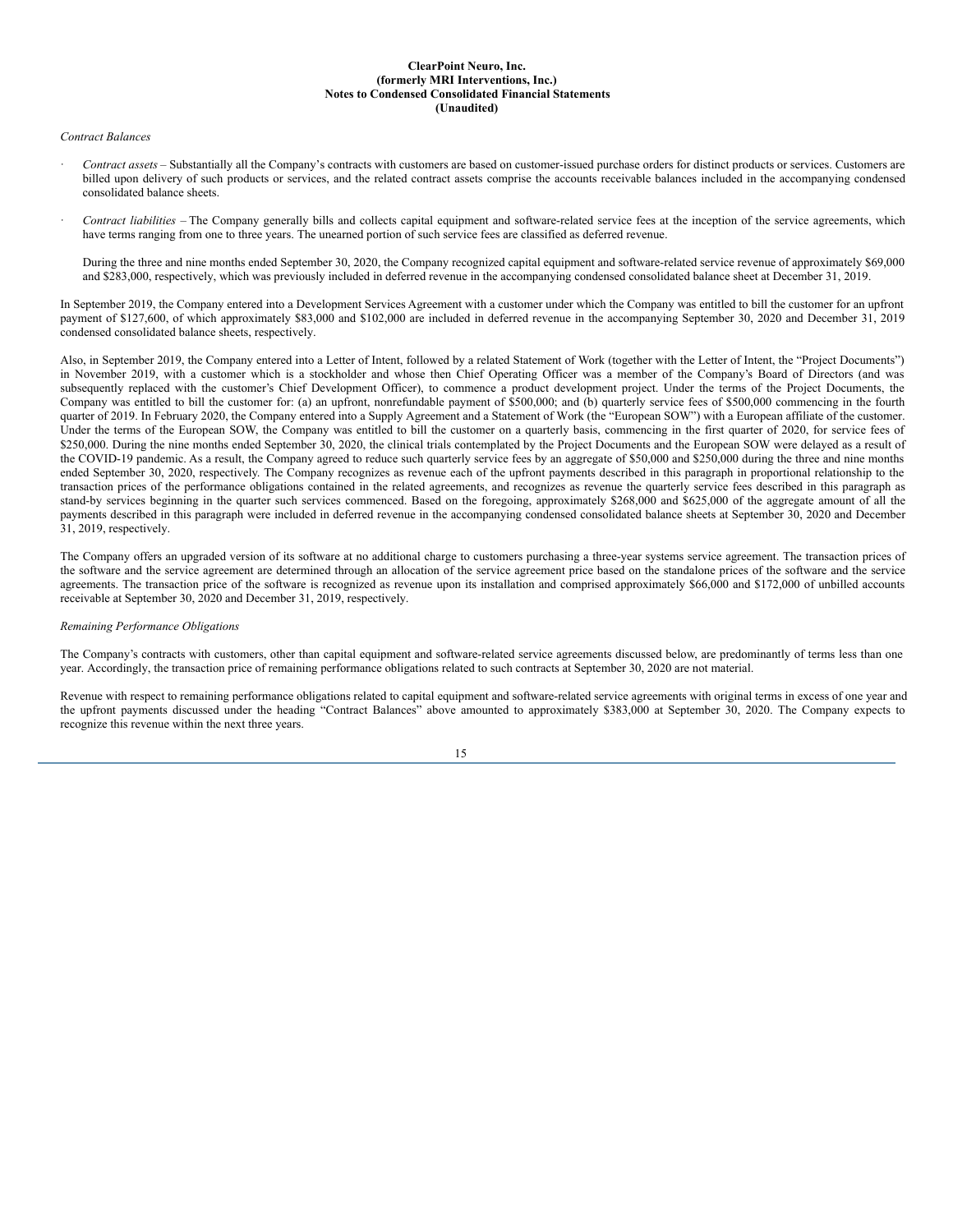#### **4. Inventory**

Inventory consists of the following as of:

|                                            | September 30, |  | December 31, |
|--------------------------------------------|---------------|--|--------------|
|                                            | 2020          |  | 2019         |
| Raw materials and work in process          | 1.724.106     |  | 1,495,190    |
| Software licenses                          | 227,500       |  | 332,500      |
| Finished goods                             | 1,583,037     |  | 1,412,528    |
| Inventory, net, included in current assets | 3,534,643     |  | 3,240,218    |
| Software licenses – non-current            | 571,800       |  | 504,400      |
| Total                                      | 4.106.443     |  | 3,744,618    |

#### **5. Notes Payable**

### *2020 Secured Notes*

On January 29, 2020 (the "Closing Date"), the Company completed a financing transaction (the "2020 Financing Transaction") with two investors (the "2020 Convertible Noteholders"), whereby the Company issued an aggregate principal amount of \$17,500,000 of the 2020 Secured Notes pursuant to a Securities Purchase Agreement (the "SPA") dated January 11, 2020. Unless earlier converted or redeemed, the 2020 Secured Notes will mature on the fifth anniversary of the Closing Date, and bear interest at a rate equal to the sum of (i) the greater of (x) the three (3)-month London Interbank Offered Rate ("LIBOR") and (y) two percent (2%), plus (ii) a margin of 2% on the outstanding balance of the 2020 Secured Notes, payable quarterly on the first business day of each calendar quarter. The 2020 Secured Notes may not be pre-paid without the consent of the noteholder, provided that the Company must offer to pre-pay such other noteholder on the same terms and conditions. Prior to maturity, the 2020 Convertible Noteholders will have the right to convert all or any portion of the outstanding balance of their notes, including any accrued but unpaid interest, into shares of the Company's common stock at a conversion price of \$6.00 per share, subject to certain adjustments as set forth in the 2020 Secured Notes. The 2020 Secured Notes are secured by all the assets of the Company.

Pursuant to the terms and subject to the conditions of the SPA, at any time on or prior to January 11, 2022, the Company shall have the right, but not the obligation, to request that one of the 2020 Convertible Noteholders purchase an additional \$5,000,000 in aggregate principal amount of Second Closing Notes (as defined in the SPA) and an additional \$10,000,000 in aggregate principal amount of additional Third Closing Notes (as defined in the SPA) (together, the "Additional Convertible Notes"), provided that such 2020 Convertible Noteholder has the right, but not the obligation, to purchase such notes. As of September 30, 2020, the Company had made no requests of the 2020 Convertible Noteholder to purchase any of the Additional Convertible Notes. The terms of the Additional Convertible Notes are the same as the terms of the 2020 Secured Notes, except that: (a) the Additional Convertible Notes would bear interest at a rate equal to the sum of (i) the greater of (x) the three (3)-month LIBOR and (y) 2%, plus (ii) a margin of 7% on their outstanding balance; and (b) only 70% of the Additional Convertible Notes' principal amount outstanding would be convertible into shares of the Company's common stock.

The carrying amount of the 2020 Secured Notes in the accompanying September 30, 2020 condensed consolidated balance sheet is presented net of: (a) financing costs, comprised of commissions and legal expenses, having an unamortized balance of \$388,000; and (b) a discount, comprised of a commitment fee paid to one of the 2020 Convertible Noteholders, having an unamortized balance amounting to \$263,000 at that date. The unamortized balance of the financing costs and the discount are charged to interest expense over the term of the 2020 Secured Notes under the effective interest method.

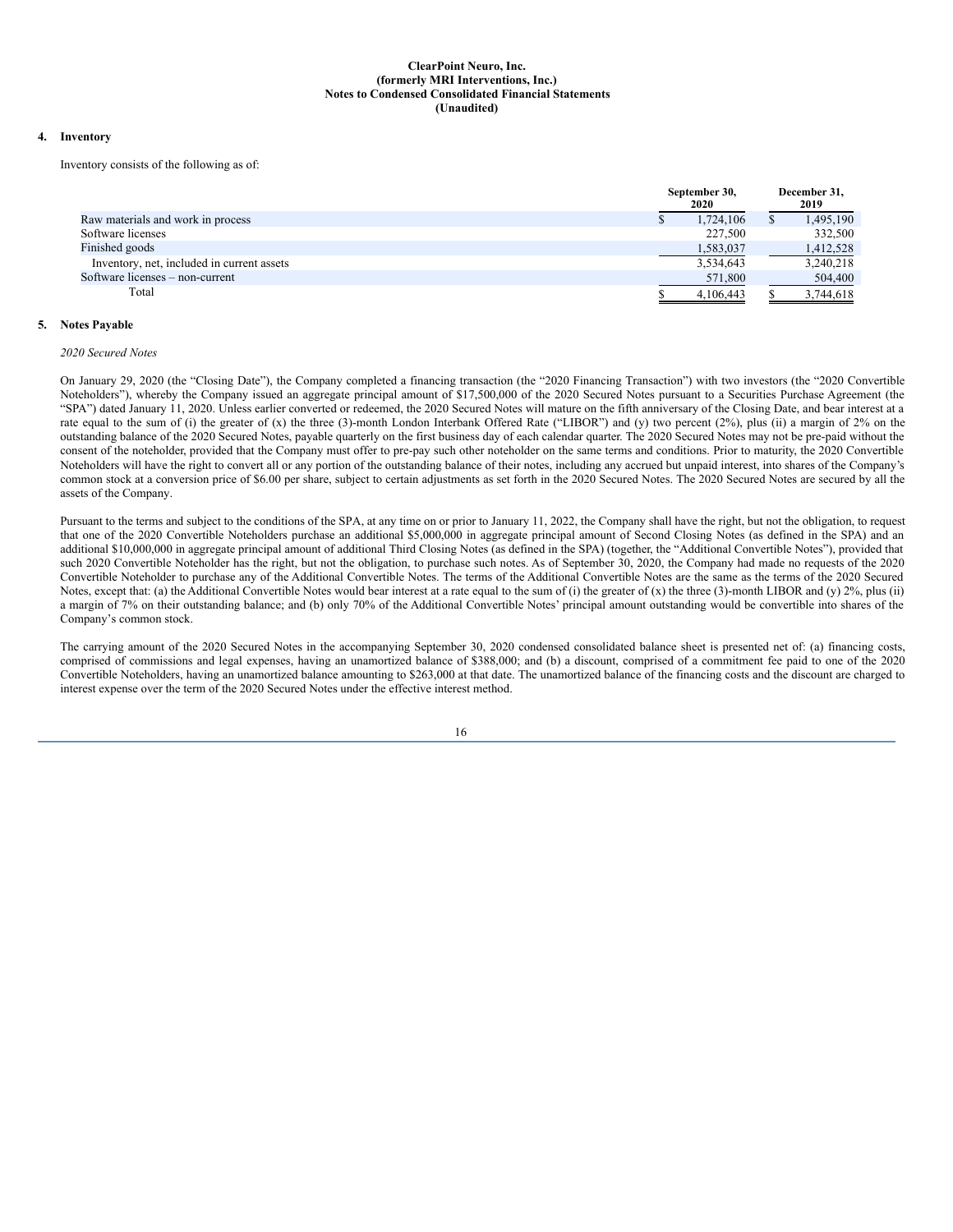An executive officer of one of the 2020 Convertible Noteholders is a member of the Company's Board of Directors, and, pursuant to the terms of the SPA and a Board Observer Agreement entered into by the other 2020 Convertible Noteholder and the Company, the other 2020 Convertible Noteholder appointed an individual to attend and observe meetings of the Company's Board of Directors.

On January 27, 2020, as a condition to completion of the 2020 Financing Transaction, the Company entered into the Fourth Omnibus Amendment to the 2010 Secured Notes, whereby the 2010 Secured Notes were subordinated to the Company's obligations under the terms of the 2020 Secured Notes and the Additional Convertible Notes, as applicable. During its first fiscal quarter of 2020, the Company repaid in full the aggregate outstanding principal amount of the 2010 Secured Notes, amounting to approximately \$2.8 million, which, along with the Company's payment of accrued interest amounting to approximately \$920,000, resulted in the full retirement of the 2010 Secured Notes.

#### *Payroll Protection Program Loan*

In April 2020, the Company received \$896,000 in proceeds through an unsecured loan funded under the Payroll Protection Program as part of the CARES Act, which was enacted by the U.S. Congress in response to the COVID-19 pandemic. The loan has a term through August 2023, bears interest at 1% per annum, and is payable monthly beginning in August 2021. During the period in which the loan has been outstanding, the Company has retained its employee base and has submitted an application for the loan to be forgiven in conformity with the loan's terms. However, there is no assurance that the Company will be successful in obtaining approval for such forgiveness from the U.S. Small Business Administration. Accordingly, until and unless the Company obtains such approval, the note is presented as a note payable in conformity with its payment terms in the accompanying consolidated balance sheets.

## *2010 Secured Notes*

The indebtedness outstanding under the 2010 Secured Notes at December 31, 2019 was \$2.8 million. As discussed above, during the first fiscal quarter of 2020, the Company repaid in full the aggregate outstanding principal amount of the 2010 Secured Notes, together with accrued interest. The Company's Chairman of its Board of Directors and one of the Company's officers held 2010 Secured Notes purchased at the date of original issuance having an aggregate principal balance of \$197,000.

The carrying amount of the 2010 Secured Notes in the accompanying December 31, 2019 condensed consolidated balance sheet is presented net of a discount, having an unamortized balance amounting to \$765,073 at that date, arising from shares issued to the noteholders at issuance of the 2010 Secured Notes. During the nine months ended September 30, 2020, the unamortized balance of this discount was charged to interest expense upon the Company's repayment of the 2010 Secured Notes.

## *Scheduled Notes Payable Maturities*

Scheduled principal payments as of September 30, 2020 with respect to notes payable are summarized as follows:

| <b>Years ending December 31,</b>               |            |
|------------------------------------------------|------------|
| 2020                                           | _          |
| 2021                                           | 185,192    |
| 2022                                           | 447,621    |
| 2023                                           | 263,187    |
| 2024                                           | _          |
| Thereafter                                     | 17,500,000 |
| Total scheduled principal payments             | 18,396,000 |
| Less: Unamortized financing costs and discount | (651, 604) |
| Total                                          | 17,744,396 |

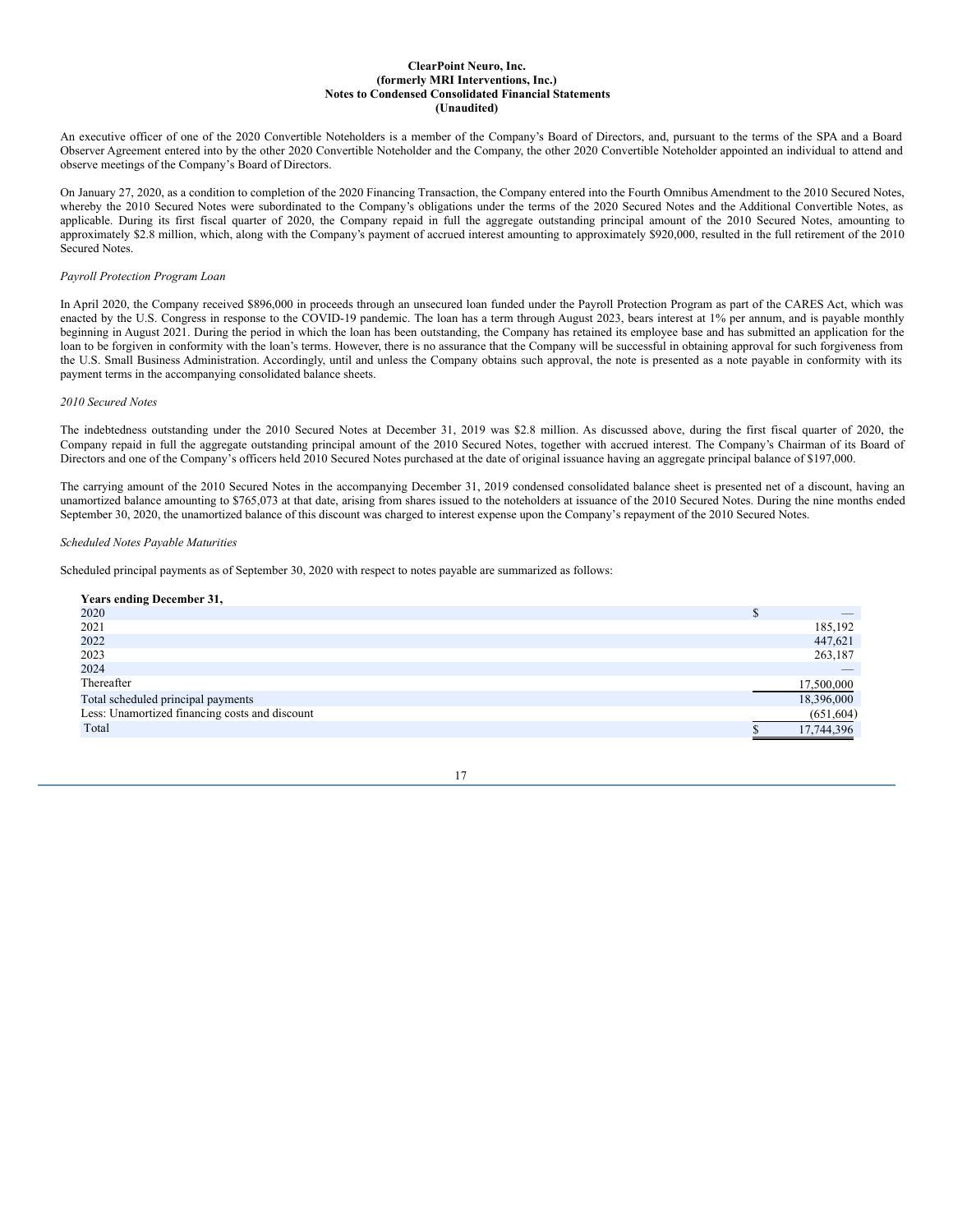#### **6. Leases**

The Company leases office space in Irvine, California that houses its headquarters and manufacturing facility under a non-cancellable operating lease. The lease term commenced on October 1, 2018 and expires in September 2023. The Company has the option to renew the lease for two additional periods of five years each. The Company also leases office space in Mississauga, Ontario, Canada for its software development personnel. The lease term commenced on August 1, 2018, and the Company has entered into an agreement with the landlord to terminate the lease in November 2020. Both office leases are classified as operating leases in conformity with the provisions of Topic 842.

The lease costs included in general and administrative expenses were \$31,252 and \$27,468 for the three months ended September 30, 2020 and 2019, respectively, and were \$87,690 and \$82,405 for the nine months ended September 30, 2020 and 2019, respectively.

## **7. Stockholders' Equity**

#### *2019 Private Placement*

On May 9, 2019, the Company entered into a Securities Purchase Agreement (the "Purchase Agreement") with certain accredited investors (collectively, the "Investors") for the private placement of 2,426,455 shares of the Company's common stock at \$3.10 per share. The Company received aggregate gross proceeds of approximately \$7.5 million, before deducting offering expenses aggregating approximately \$94,000.

The Purchase Agreement also contains representations and warranties by the Company and the Investors and covenants of the Company and the Investors (including indemnification from the Company in the event of breaches of its representations and warranties), certain information rights and other rights, obligations and restrictions, which the Company believes are customary for transactions of this type.

#### *Issuance of Common Stock in Lieu of Cash Payments*

Under the terms of the Amended and Restated Non-Employee Director Compensation Plan, each compensated non-employee member of the Company's Board of Directors may elect to receive all or part of his or her director fees in shares of the Company's common stock. Director fees, whether paid in cash or in shares of common stock, are payable quarterly on the last day of each fiscal quarter. The number of shares of common stock issued to directors is determined by dividing the product of: (i)(a) the fees otherwise payable to each director in cash, times (b) the percentage of fees the director elected to receive in shares of common stock, by (ii) the volume weighted average price per share of common stock over the last five trading days of the quarter. The following is information regarding the number of shares issued to directors as payment for director fees in lieu of cash for the three and nine months ended September 30, 2020 and 2019:



#### *Stock Incentive Plans*

The Company has various share-based compensation plans and share-based compensatory contracts (collectively, the "Plans") under which it has granted share-based awards, such as stock grants, and incentive and non-qualified stock options, to employees, directors, consultants and advisors. Awards may be subject to a vesting schedule as set forth in individual award agreements. Certain of the Plans also have provided for cash-based performance bonus awards.

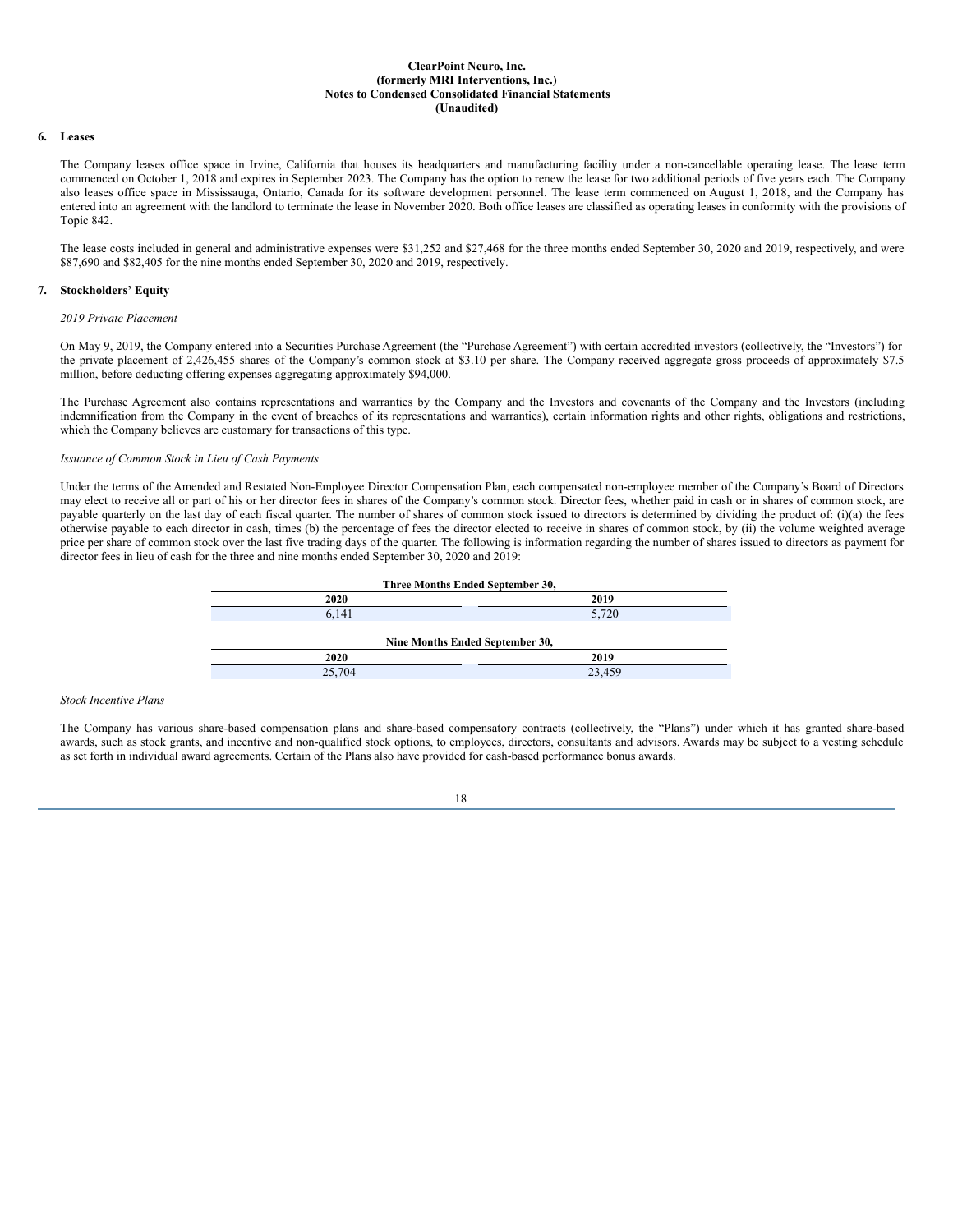From October 2017 until June 2020, the Company granted share-based awards under the Company's Second Amended and Restated 2013 Incentive Compensation Plan (the "Second Amended Plan"). On June 2, 2020, the Company's stockholders approved the Company's Third Amended and Restated 2013 Incentive Compensation Plan (the "Third Amended Plan" and, together with the Second Amended Plan, the "2013 Plan"), under which 1 million shares of the Company's common stock were made available for future issuances under the 2013 Plan, resulting in a total of 2,956,250 shares of the Company's common stock being reserved for issuance under the 2013 Plan. Of this amount, stock grants of 652,157 shares have been awarded and option grants, net of options terminated, expired or forfeited, of 1,260,447 shares were outstanding as of September 30, 2020. Accordingly, 1,043,646 shares remained available for grants under the 2013 Plan as of that date.

Stock option activity under all of the Company's Plans during the nine months ended September 30, 2020 is summarized below:

|                                   | Weighted-<br>average<br><b>Exercise price</b> |  |           |  | <b>Intrinsic</b>       |
|-----------------------------------|-----------------------------------------------|--|-----------|--|------------------------|
|                                   | <b>Shares</b>                                 |  | per share |  | $\mathbf{Value}^{(1)}$ |
| Outstanding at January 1, 2020    | 1,639,167                                     |  | 9.87      |  | 2,892,027              |
| Granted                           | 255,213                                       |  | 4.34      |  | 321,965                |
| Exercised                         | (833)                                         |  | 1.74      |  |                        |
| Outstanding at September 30, 2020 | 1,893,547                                     |  | 9.59      |  | 4,103,901              |

(1) Intrinsic value is calculated as the estimated fair value of the Company's stock at the end of the related period less the option exercise price of in-the-money options.

As of September 30, 2020, there was unrecognized compensation expense of approximately \$1.3 million related to outstanding stock options and shares of restricted stock, which is expected to be recognized over a weighted average period of 2.11 years.

#### *Warrants*

Warrants have generally been issued in connection with financing transactions and for terms of up to five years. Common stock warrant activity for the nine months ended September 30, 2020 was as follows:

|                                   | Weighted-<br>average Exercise<br>price per |  |       |  | Intrinsic     |
|-----------------------------------|--------------------------------------------|--|-------|--|---------------|
|                                   | <b>Shares</b>                              |  | share |  | $Value^{(1)}$ |
| Outstanding at January 1, 2020    | 5,532,267                                  |  | 4.00  |  | 10,470,008    |
| Exercised                         | (625, 407)                                 |  | 2.20  |  |               |
| Outstanding at September 30, 2020 | 4.906.860                                  |  | 4.23  |  | 11,091,657    |

(1) Intrinsic value is calculated as the estimated fair value of the Company's stock at the end of the related period less the option exercise price of in-the-money options.

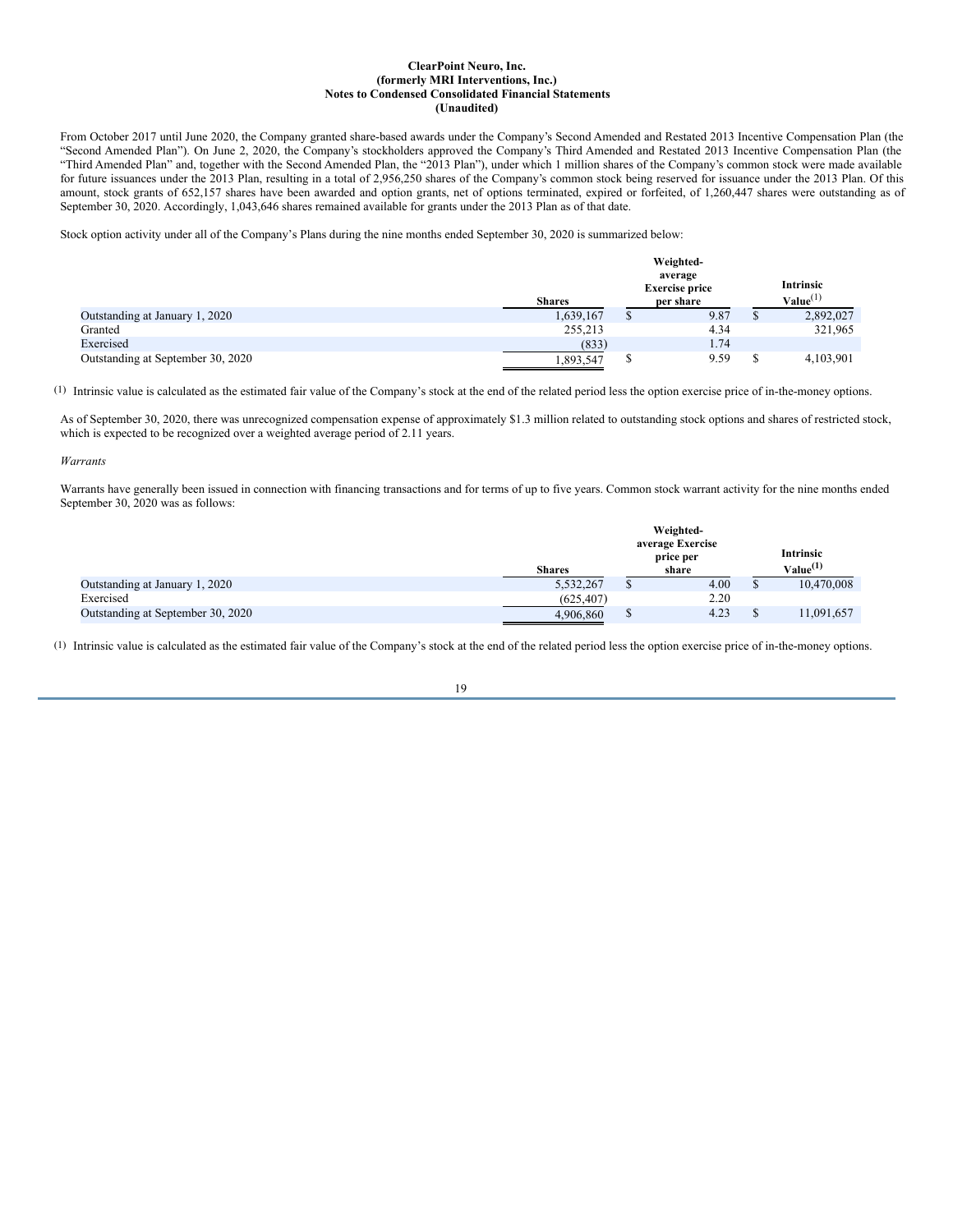#### <span id="page-19-0"></span>**ITEM 2. MANAGEMENT'S DISCUSSION AND ANALYSIS OF FINANCIAL CONDITION AND RESULTS OF OPERATIONS.**

The following discussion and analysis of our financial condition and results of operations should be read together with our unaudited condensed consolidated financial statements and the related notes thereto appearing in Part I, Item 1 of this Quarterly Report. This discussion and analysis contains forward-looking statements that are based upon current expectations and involve risks, assumptions and uncertainties. You should review the section titled "Risk Factors" appearing in our 2019 Form 10-K and in Part  $II$ , Item 1.A of this Quarterly Report for a discussion of important factors that could cause actual results to differ materially from the results described in or implied by the forward-looking statements described in the following discussion and analysis. In addition, historical results and trends that might appear in this Quarterly Report should not *be interpreted as being indicative of future operations.*

## **Overview**

We are a medical device company that develops and commercializes innovative platforms for performing minimally invasive surgical procedures in the brain under direct, intraprocedural MRI guidance. Our principal product platform is our ClearPoint system, which is in commercial use and is used to perform minimally invasive surgical procedures in the brain. The ClearPoint system utilizes intra-procedural MRI to guide the procedures and is designed to work in a hospital's existing MRI suite. We believe that this product platform delivers better patient outcomes, enhances revenue potential for both physicians and hospitals, and reduces costs to the healthcare system.

In 2010, we received regulatory clearance from the FDA to market our ClearPoint system in the U.S. for general neurological procedures. In addition, in 2011, we also obtained CE marking approval for our ClearPoint system, which enables us to sell our ClearPoint system in the European Union. The majority of our product revenues for the three and nine months ended September 30, 2020 relate to sales of our ClearPoint system products. We have financed our operations and internal growth primarily through the sale of equity securities, the issuance of convertible and other secured notes, and license arrangements. We have incurred significant losses since our inception in 1998 as we have devoted substantial efforts to research and development. As of September 30, 2020, we had accumulated losses of approximately \$118 million. We may continue to incur operating losses as we expand our ClearPoint system platform and our business generally.

## **Factors Which May Influence Future Results of Operations**

The following is a description of factors that may influence our future results of operations, and that we believe are important to an understanding of our business and results of operations.

#### *COVID-19*

On March 11, 2020, the World Health Organization characterized COVID-19 as a pandemic, and on March 13, 2020, the President of the United States proclaimed that the COVID-19 outbreak in the United States constituted a national emergency. Continued widespread infection in the United States is a possibility. Extraordinary actions have been taken by federal, state and local governmental authorities to combat the spread of COVID-19, including issuance of "stay-at-home" directives and similar mandates for many individuals to substantially restrict daily activities and for many businesses to curtail or cease normal operations. These measures, while intended to protect human life, have led to reduced economic activity, including the postponement or cancellation of elective surgical procedures, which historically have represented approximately 80% of the number of surgical procedures using the Company's ClearPoint system. Furthermore, the recessionary conditions on the financial markets and global economy caused by the COVID-19 pandemic could have a material adverse effect on the Company's business, as hospitals postpone or deduce capital purchases and overall spending. Although much of the United States economy has reopened, the COVID-19 pandemic is intensifying in most areas of the country, and many public health experts anticipate a COVID-19 surge in the coming weeks and months of fall and winter. Reinstatement of directives and mandates requiring businesses to again curtail or cease normal operations, including postponement or cancellation of elective surgeries, remains a possibility, just as some jurisdictions rolled back reopening plans in the summer of 2020. The continuing uncertainty as to whether the federal government will address the resulting fiscal condition in both the near and long-term with measures such as additional fiscal stimulus, as well as other geopolitical issues relating to the global economic slowdown, has increased domestic and global instability. The rapid development and fluidity of the situation precludes any prediction as to the ultimate impact COVID-19 will have on the Company's business, financial condition, results of operation and cash flows, which will depend largely on future developments directly or indirectly relating to the duration and scope of the COVID-19 outbreak in the United States.

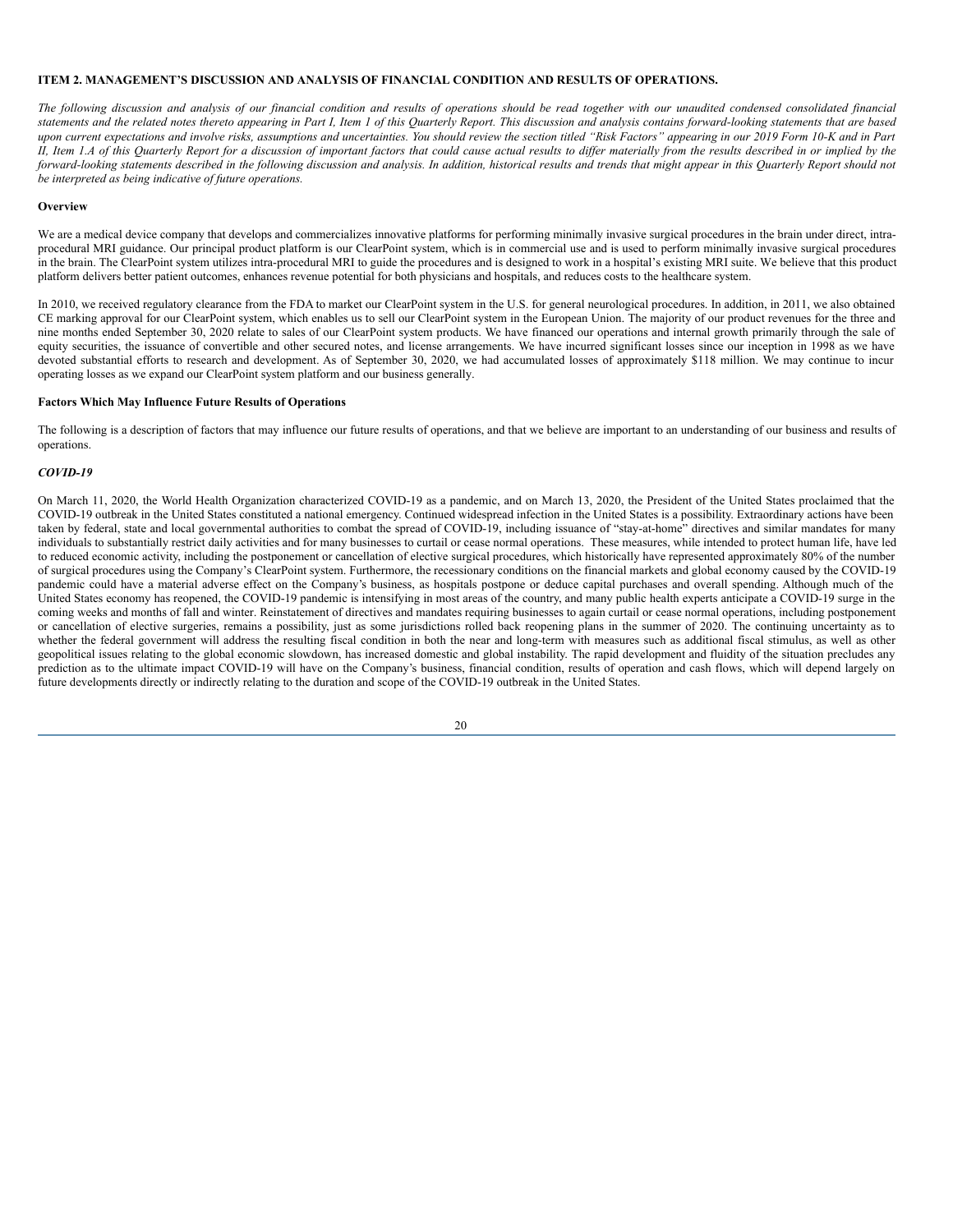## *Key Performance Indicators*

The key performance indicators we utilize on a tactical basis are integrated into our longer-term strategic plan within the following categories:

- Functional neurosurgery navigation
	- o Case volume Underlying the revenue from sales of our functional neurosurgical products reflected in the accompanying Condensed Consolidated Financial Statements appearing elsewhere in this Quarter Report are the procedures, or cases, performed in hospitals utilizing one or more of our products or our clinical services. Case volume data is not influenced by variations in pricing or quantities of product used on a per case basis, and thus provide a more reliable indicator of the growth of our functional neurosurgery navigation line of business. Management analyzes case volume by hospital and by type of procedure to gain information that informs targeted sales and marketing activities. During the three and nine months ended September 30, 2020, the ClearPoint system was used in 200 and 507 cases, respectively, as compared to 231 and 600 cases during the same respective periods in 2019, representing decreases of 13% for the comparative three-month periods and 16% for the comparative nine-month periods. Consistent with the discussion in the section "Results of Operations –Revenues," we attribute these decreases to the COVID-19 pandemic.
	- Number of "Active Surgical Centers" For purposes of analyzing this performance indicator, an Active Surgical Center is a hospital that has purchased products from us or has performed procedures utilizing our ClearPoint system within a rolling 24-month period, and includes hospital sites having purchased the ClearPoint system, as well as sites in which the ClearPoint system is being used on an evaluation basis. The justification for including "evaluation sites" is that our disposable neurosurgical product is sold to such hospitals for their use in cases. In addition to signifying growth, the number of Active Surgical Centers, when analyzed in conjunction with case volume data, further informs targeted sales and marketing activities and confirms where these activities have led to increased penetration of our product lines. As of September 30, 2020, the ClearPoint system was used in more than 60 Active Surgical Centers, as compared to more than 50 such centers as of the same date in 2019.
- Biologics and drug delivery
	- o Number of "Partners" Underlying the revenue from sales of products and services to our biologics and drug delivery customers is the number of customers, or "Partners." Our Partners consist of pharmaceutical and biotech companies that are developing methods to deliver a wide variety of molecules, genes or proteins to targeted brain tissue or structures that would need to bypass the blood-brain barrier for the treatment of a variety of disorders. This is a novel area in which commercialization must be preceded by FDA-mandated clinical trials, which are expensive and time consuming to conduct, and for which the commercial success is uncertain, pending, in part, the outcome of those trials. While our revenues from sales of products and services to these Partners in support of their clinical trials are indicative of growth, the number of such relationships is also of importance as we recognize the possibility that some Partners' research will reach commercial success, and others may not. To the extent our Partners achieve commercial success, our expectation is that we will share in such success through the use of our products and services in delivering our Partners' therapies. At September 30, 2020, we had commercial relationships with approximately 25 Partners, as compared with 20 Partners at September 30, 2019.
- Therapy products We do not expect meaningful revenue from therapy products in 2020 and are targeting a limited market release of such products in 2021. As a result, our milestones in the therapy space are focused on refining the product and obtaining regulatory clearance. Should we be successful in achieving these milestones, we believe our initial performance indicators will focus on case volume and number of Active Surgical Centers, as are currently used in measuring our performance in functional neurosurgery navigation.
- Global scale and efficiency We have been cautious in setting our goals for operations beyond the U.S. so as to conserve our resources and not establish a foreign presence in advance of being assured of a corresponding revenue stream. In late 2020 and into 2021, we expect to take the first steps in leveraging the CE Marks we have for our ClearPoint system and SmartFlow cannula to establish an initial presence in Europe for product sales and clinical advisory services. From this initial presence, we believe that future global key performance indicators will be similar to those described above for our U.S. business: case volume, number of Active Surgical Centers and number of biologics and drug delivery Partners.

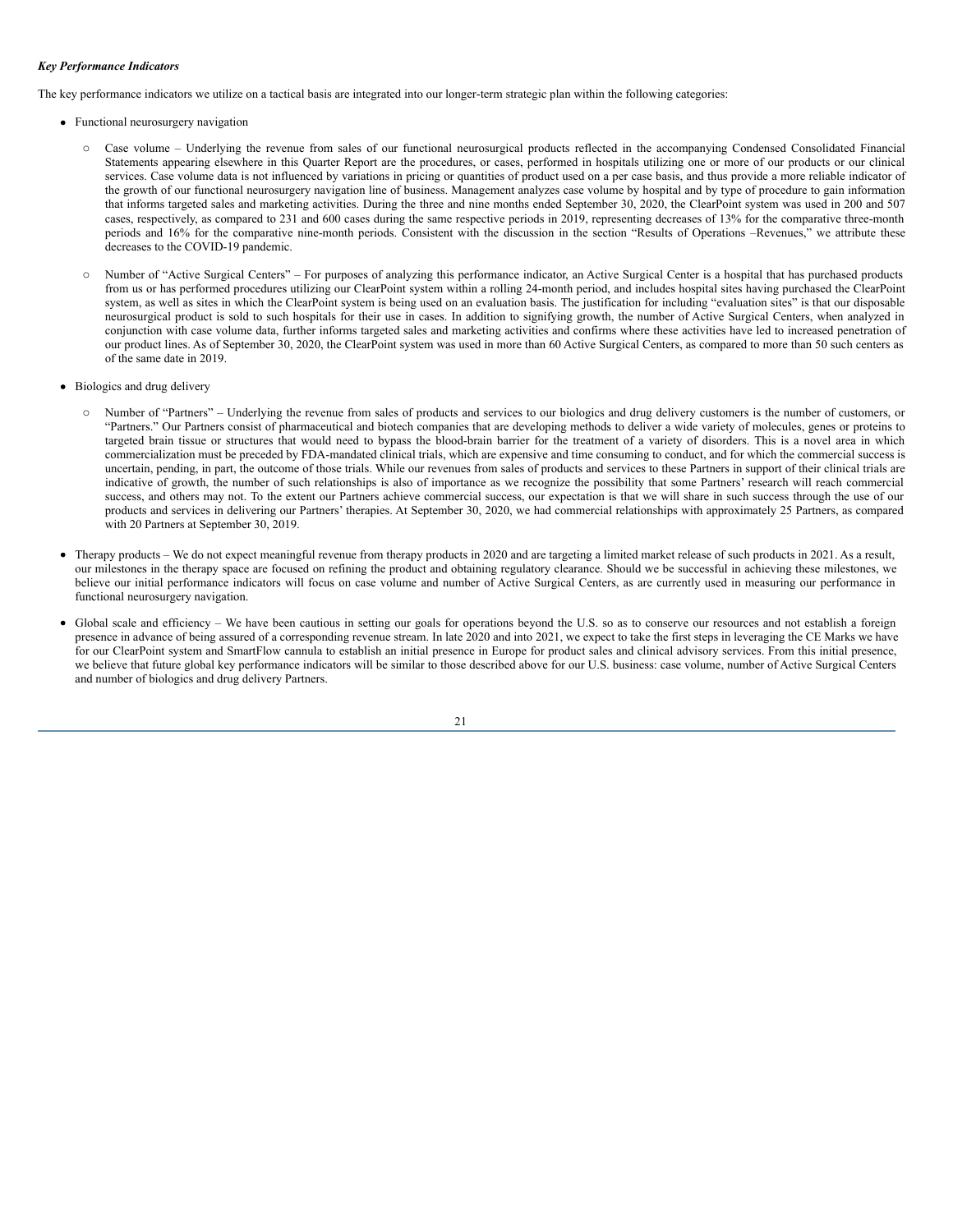#### *Revenues*

In 2010, we received 510(k) clearance from the FDA to market our ClearPoint system in the U.S. for general neurological procedures. Future revenues from sales of our ClearPoint platform products and services are difficult to predict and may not be sufficient to offset our continuing research and development expenses and our increasing selling, general and administrative expenses.

Generating recurring revenues from the sale of functional neurosurgery navigation products is an important part of our business model for our ClearPoint system. We anticipate that, over time, recurring revenues will constitute an increasing percentage of our total revenues as we leverage installations of our ClearPoint system to generate recurring sales of our functional neurosurgery navigation products. Our product revenues were approximately \$2.3 million and \$6.0 million for the three and nine months ended September 30, 2020, respectively, and predominantly related to our ClearPoint system.

In addition, we expect that, over time, service revenues will constitute an increasing portion of our total revenues based on: (a) leveraging current and future installations of ClearPoint systems, as discussed above, so as to result in an increase in capital equipment and software related service revenues; and (b) increasing biologics and drug delivery service revenues should our customers in this space be successful in expansion of their clinical trials, and should we be successful in continuing to establish relationships with new biologic and drug delivery partners. Our service revenues were approximately \$1.2 million and \$3.1 million for the three and nine months ended September 30, 2020, respectively.

Our revenue recognition policies are more fully described in Note 2 to the Condensed Consolidated Financial Statements included above in Part I, Item 1 in this Quarterly Report.

## *Cost of Revenues*

Cost of revenues includes the direct costs associated with the assembly and purchase of components for functional neurosurgery navigation products, biologics and drug delivery products, non-neurosurgical therapy products, and ClearPoint capital equipment and software which we have sold, and for which we have recognized the revenue in accordance with our revenue recognition policy. Cost of revenues also includes the allocation of manufacturing overhead costs and depreciation of loaned systems installed under our ClearPoint placement program, as well as provisions for obsolete, impaired, or excess inventory. With the anticipated increases in the contribution to total revenues of sales of recurring products and services, as discussed above, we expect gross margin, as a percentage of total revenue, to increase over time.

#### *Research and Development Costs*

Our research and development costs consist primarily of costs associated with the conceptualization, design, testing, and prototyping of our ClearPoint system products. Such costs include salaries, travel, and benefits for research and development personnel, including related share-based compensation; materials and laboratory supplies in research and development activities; consultant costs; and licensing costs related to technology not yet commercialized. We anticipate that, over time, our research and development costs may increase as we: (i) continue to develop enhancements to our ClearPoint system; and (ii) seek to expand the application of our technological platforms. From our inception through September 30, 2020, we have incurred approximately \$59 million in research and development expenses.

Product development timelines, likelihood of success, and total costs can vary widely by product candidate. There are also risks inherent in the regulatory clearance and approval process. At this time, we are unable to estimate with any certainty the costs that we will incur in our efforts to expand the application of our technological platforms.

#### *Sales and Marketing, and General and Administrative Expenses*

Our sales and marketing, and general and administrative expenses consist primarily of salaries, incentive-based compensation, travel and benefits, including related share-based compensation; marketing costs; professional fees, including fees for attorneys and outside accountants; occupancy costs; insurance; and other general and administrative expenses, which include, but are not limited to, corporate licenses, director fees, hiring costs, taxes, postage, office supplies and meeting costs. Our sales and marketing expenses are expected to increase due to costs associated with the commercialization of our ClearPoint system and the increased headcount necessary to support growth in operations.

## **Critical Accounting Policies**

There have been no significant changes in our critical accounting policies during the three or nine months ended September 30, 2020 as compared to the critical accounting policies described in our 2019 Form 10-K.

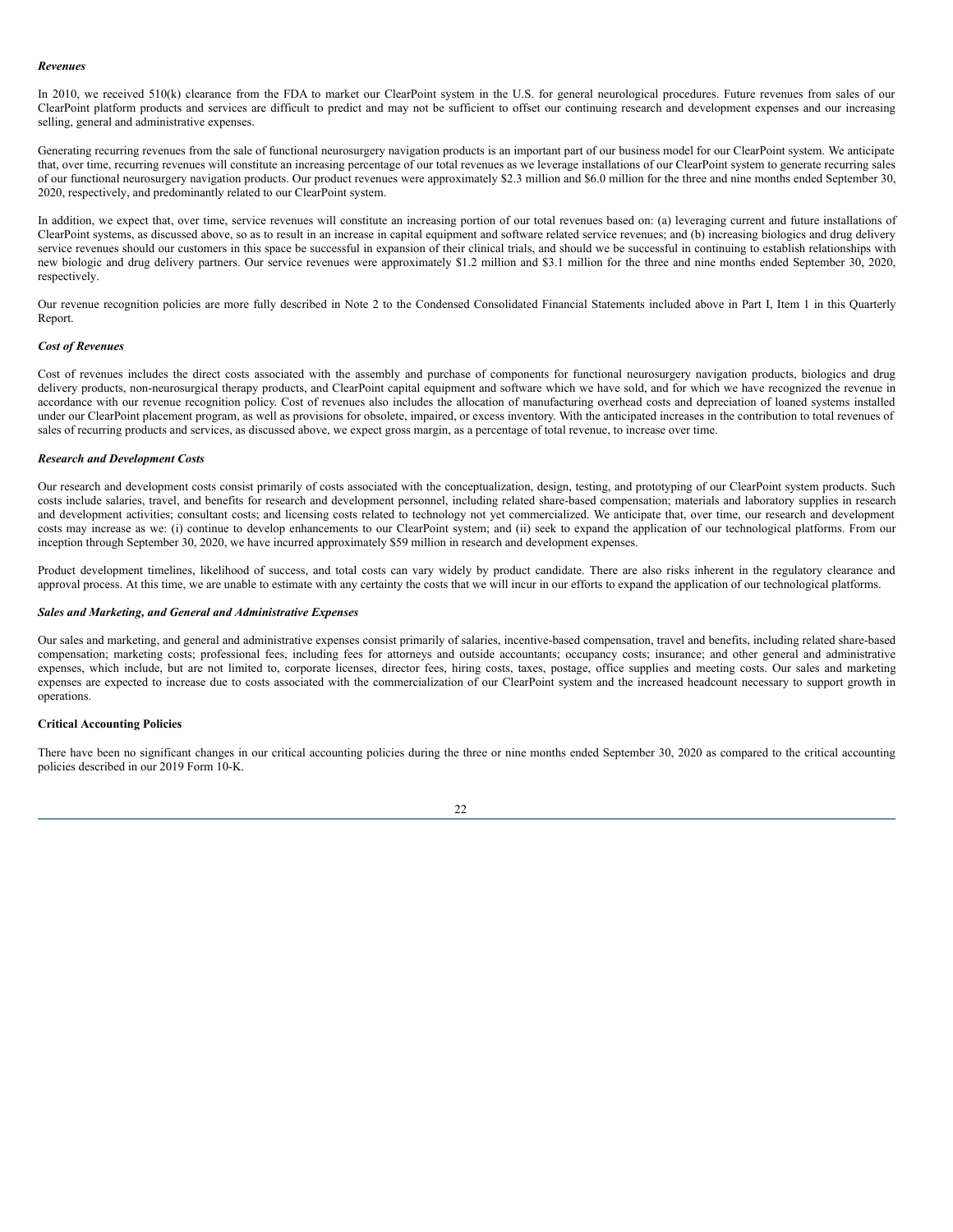## **Results of Operations**

## *Three Months Ended September 30, 2020 Compared to the Three Months Ended September 30, 2019*

|                                     | Three Months Ended September 30, |               |  |             |                      |
|-------------------------------------|----------------------------------|---------------|--|-------------|----------------------|
|                                     |                                  | 2020          |  | 2019        | Percentage<br>Change |
| Product revenues                    |                                  | 2,333,550     |  | 2,594,428   | $(10)\%$             |
| Service and other revenues          |                                  | 1,185,637     |  | 333,038     | 256%                 |
| Total revenues                      |                                  | 3,519,187     |  | 2,927,466   | 20%                  |
| Cost of revenues                    |                                  | 718,787       |  | 983,042     | (27)%                |
| Research and development costs      |                                  | 1.209.048     |  | 761.881     | 59%                  |
| Sales and marketing expenses        |                                  | 1.492.948     |  | 1,063,143   | 40%                  |
| General and administrative expenses |                                  | 1,369,900     |  | 1,029,929   | 33%                  |
| Other income (expense):             |                                  |               |  |             |                      |
| Other income (expense), net         |                                  | (11, 491)     |  | 728         | $(1678)\%$           |
| Interest expense, net               |                                  | (201, 245)    |  | (213, 167)  | $(6)\%$              |
| Net loss                            |                                  | (1, 484, 232) |  | (1,122,968) | 32%                  |

*Revenues.* Total revenues were \$3.5 million for the three months ended September 30, 2020, and \$2.9 million for the three months ended September 30, 2019, which represents an increase of \$592,000, or 20%.

Functional neurosurgery navigation revenue, which consists of disposable product commercial sales related to cases utilizing the ClearPoint system, decreased 1% to \$1.8 million for the three months ended September 30, 2020, from \$1.9 million for the same period in 2019. This decrease was due to the effects of the COVID-19 pandemic, in which elective surgical procedures, historically representing approximately 80% of our ClearPoint system case volume, were postponed or cancelled. Although elective surgeries have been resumed, albeit generally at reduced levels, in certain areas of the U.S., we are unable to determine the extent to which such factors as the timing, adoption or viability of such resumption will impact our revenue. Accordingly, we are unable to determine the length of time that the COVID-19 pandemic will adversely affect our product revenues. There were no increases in functional neurosurgery product prices during the period between the three months ended September 30, 2020 and the same period in 2019 that would be reasonably expected to affect a typical customer order.

Biologics and drug delivery revenues, which include sales of disposable products and services related to customer-sponsored clinical trials utilizing our products, increased 162% to \$1.5 million for the three months ended September 30, 2020, from \$564,000 for the same period in 2019. This increase was due to an increase, during the quarter ended September 30, 2020, relative to the same period in 2019, in biologic and drug delivery service revenues of \$982,000. This increase in biologics and drug delivery service revenues is attributable to the establishment of additional relationships with biologic and drug delivery companies that included period-based retainers for clinical services in support of such companies' respective clinical trials. This increase notwithstanding, our biologic and drug delivery customers are reestablishing their estimated timelines for initiation or resumption of their clinical trials, however, these timelines have not been finalized, given the uncertainties of when hospitals will be able to resume such clinical trial cases. Accordingly, depending on the length of the pandemic, future biologics and drug delivery revenues could be adversely impacted. There were no increases in biologics and drug delivery product prices during the period between the three months ended September 30, 2020 and the same period in 2019 that would be reasonably expected to affect a typical customer order.

Capital equipment and software revenue, consisting of sales of ClearPoint reusable hardware and software, and of related services, decreased 48% to \$205,000 for the three months ended September 30, 2020, from \$395,000 for the same period in 2019. While revenues from this product line historically have varied from quarter to quarter, we believe that many hospitals have postponed capital equipment acquisition activities due to the COVID-19 pandemic. There were no increases in capital equipment product prices during the period between the three months ended September 30, 2020 and the same period in 2019 that would be reasonably expected to affect a typical customer order.

*Cost of Revenues.* Cost of revenues was \$719,000, representing a gross margin of 80%, for the three months ended September 30, 2020, and was \$983,000, representing a gross margin of 66%, for the three months ended September 30, 2019. This increase in gross margin was due primarily to a shift in the mix of revenues by line of business that resulted in service revenues, which bear higher gross margins in comparison to other product lines, representing a greater contribution to total sales for the three months ended September 30, 2020, relative to the same period in 2019. While we believe that this factor may prevail during the period that precautionary measures are in effect due to the COVID-19 pandemic, we also believe it is likely that gross margin will erode from its current level in the event that the mix of revenues and overhead allocations return to historical norms.

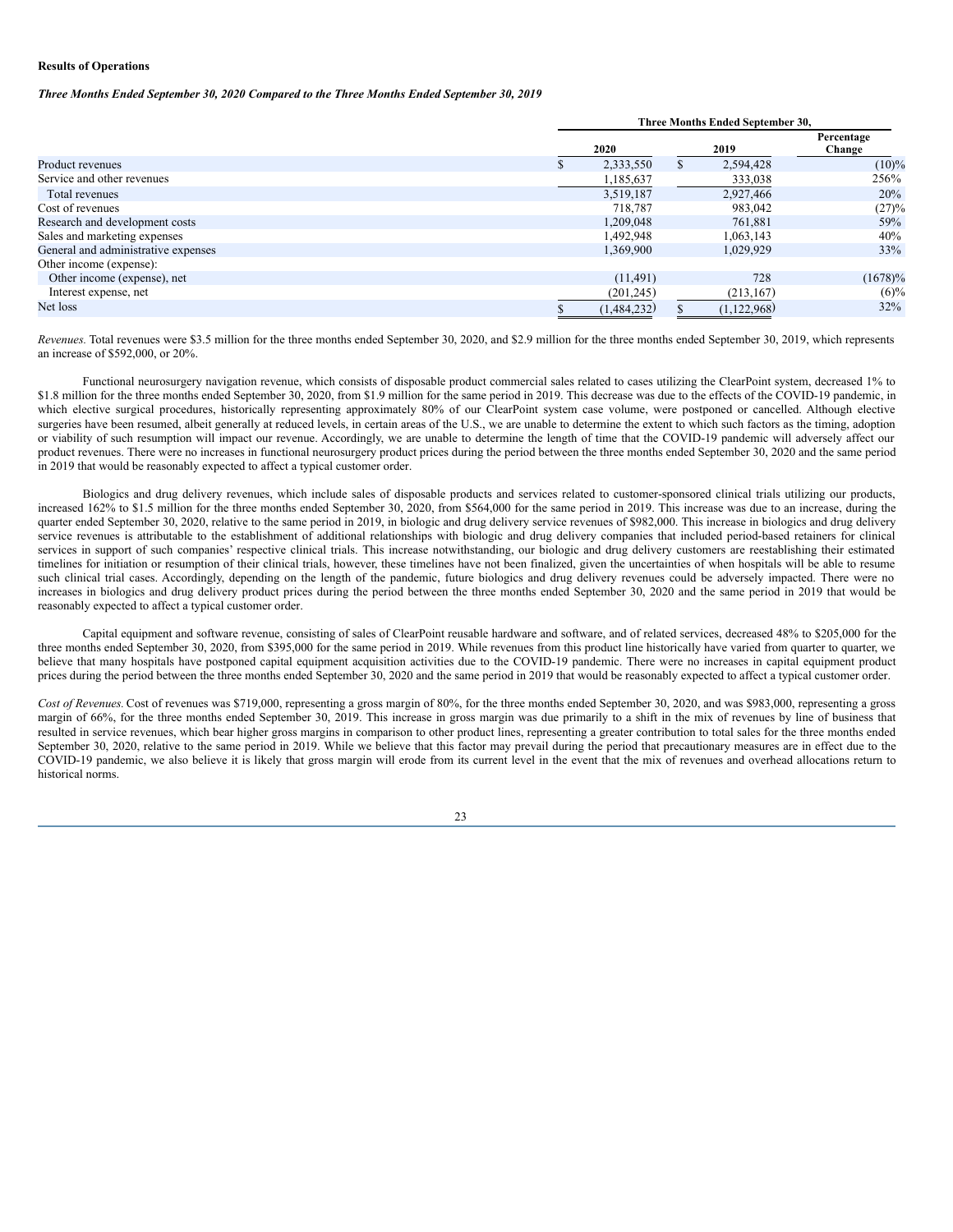*Research and Development Costs.* Research and development costs were \$1.2 million for the three months ended September 30, 2020, compared to \$762,000 for the same period in 2019, an increase of \$447,000, or 59%. The increase was due primarily to increases in personnel costs of \$185,000 due to increases in headcount and compensation, software development costs of \$74,000 from the initiation of new projects, intellectual property costs of \$55,000 and product development costs of \$32,000 related to the increased product development activity, license amortization costs of \$22,000 resulting primarily from licensing rights acquired in 2020.

*Sales and Marketing Expenses.* Sales and marketing expenses were \$1.5 million for the three months ended September 30, 2020, compared to \$1.1 million for the same period in 2019, an increase of \$430,000, or 40%. This increase was due primarily to increases in personnel costs of \$466,000 resulting from increases in headcount and compensation, and in marketing costs of \$29,000 due to an increase in marketing activities. These increases were partially offset by a decrease in travel and entertainment expenses of \$80,000 resulting primarily from reduced activity due to the effects of the COVID-19 pandemic.

*General and Administrative Expenses*. General and administrative expenses were \$1.4 million for the three months ended September 30, 2020, compared to \$1.0 million for the same period in 2019, an increase of \$340,000, or 33%. This increase was due primarily to an increase in share-based compensation of \$120,000, a \$146,000 reduction of allocation of shared departmental resources to production due to the reduced manufacturing activity as an effect of the COVID-19 pandemic, and an increase in insurance costs of \$59,000 based on general market conditions for the coverages the Company deems appropriate. These increases were partially offset by a decrease of \$43,000 in professional fees, which vary from quarter to quarter.

*Interest Expense.* Net interest expense for the three months ended September 30, 2020 was \$201,000, compared with \$213,000 for the same period in 2019. This decrease was primarily due to a \$106,000 decrease in the amortization of the discount associated with the 2010 Secured Notes, which were repaid and retired during the fiscal quarter ended March 31, 2020. This decrease was substantially offset by a \$104,000 increase in interest expense associated with the 2020 Secured Notes issued in January 2020, relative to the interest incurred in 2019 associated with the 2010 Secured Notes. Additional information with respect to the 2010 Secured Notes and the 2020 Secured Notes is in Note 5 to the Condensed Consolidated Financial Statements included elsewhere in this Quarterly Report.

### *Nine Months Ended September 30, 2020 Compared to the Nine Months Ended September 30, 2019*

|                                     | Nine Months Ended September 30, |  |             |                      |  |
|-------------------------------------|---------------------------------|--|-------------|----------------------|--|
|                                     | 2020                            |  | 2019        | Percentage<br>Change |  |
| Product revenues                    | 6.030.005                       |  | 6,952,575   | $(13)\%$             |  |
| Service and other revenues          | 3,082,558                       |  | 1,053,807   | 193%                 |  |
| Total revenues                      | 9,112,563                       |  | 8,006,382   | 14%                  |  |
| Cost of revenues                    | 2,276,927                       |  | 2,899,837   | $(21)\%$             |  |
| Research and development costs      | 2,860,877                       |  | 2,044,224   | 40%                  |  |
| Sales and marketing expenses        | 3,915,920                       |  | 3,246,912   | 21%                  |  |
| General and administrative expenses | 4,013,493                       |  | 2,991,305   | 34%                  |  |
| Other income (expense):             |                                 |  |             |                      |  |
| Other income (expense), net         | (5,360)                         |  | 8.100       | $(166)\%$            |  |
| Interest expense, net               | (1,240,091)                     |  | (726,292)   | (71)%                |  |
| Net loss                            | (5,200,105)                     |  | (3,894,088) | $(34)\%$             |  |

*Revenues.* Total revenues were \$9.1 million for the nine months ended September 30, 2020, and \$8.0 million for the nine months ended September 30, 2019, which represents an increase of \$1.1 million, or 14%.

Functional neurosurgery navigation revenue, which consists of disposable product commercial sales related to cases utilizing the ClearPoint system, decreased 12% to \$4.6 million for the nine months ended September 30, 2020, from \$5.2 million for the same period in 2019. This decrease was due to the effects of the COVID-19 pandemic, in which elective surgical procedures, historically representing approximately 80% of our ClearPoint system case volume, were postponed or cancelled. Although elective surgeries have been resumed, albeit generally at reduced levels, we are unable to determine the extent to which such factors as the timing, adoption or viability of such resumption will impact our revenue. Accordingly, we are unable to determine the length of time that the COVID-19 pandemic will adversely affect our product revenues. There were no increases in functional neurosurgery navigation product prices during the period between the nine months ended September 30, 2020 and the same period in 2019 that would be reasonably expected to affect a typical customer order.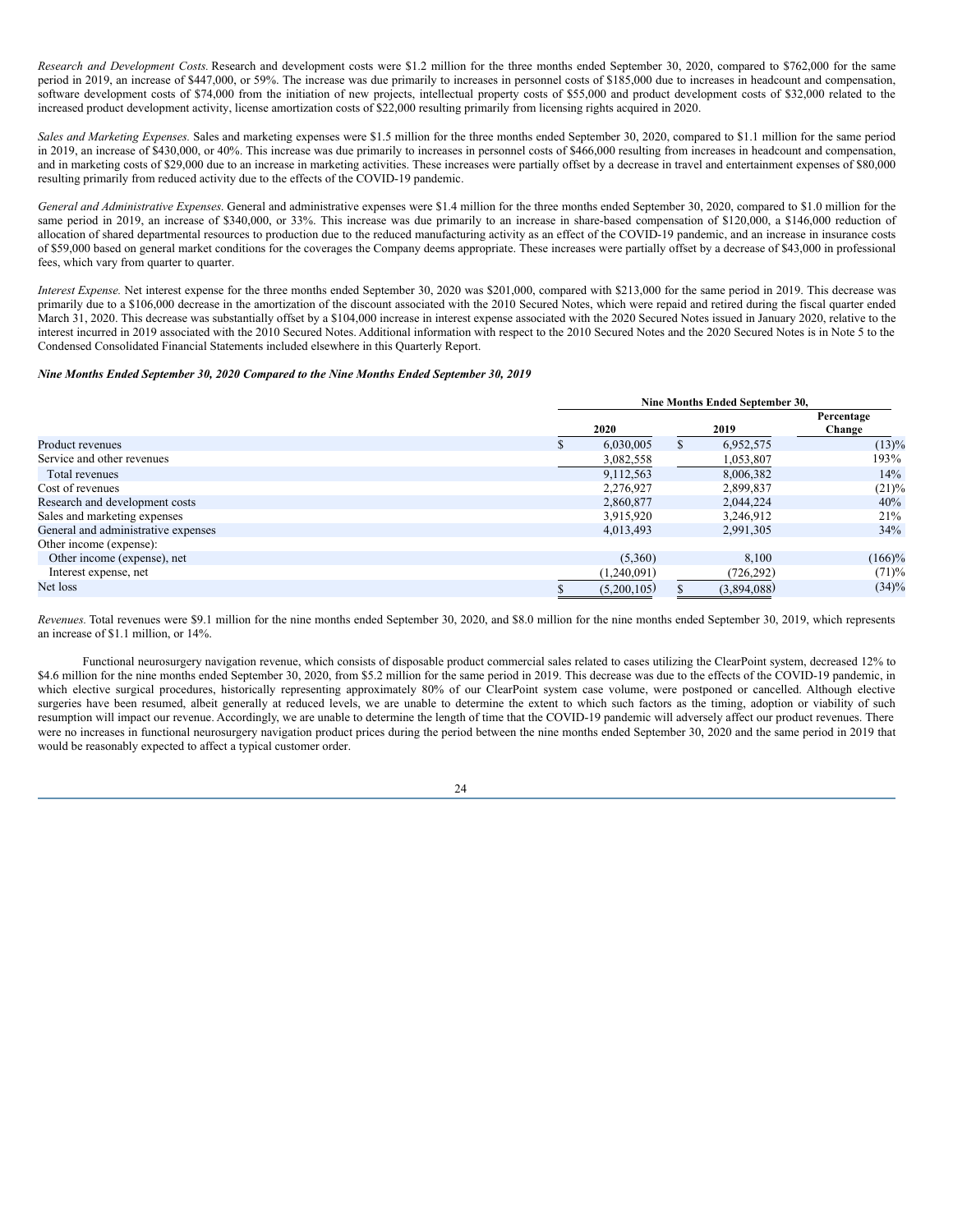Biologics and drug delivery revenues, which include sales of disposable products and services related to customer-sponsored clinical trials utilizing our products, increased 181% to \$3.6 million for the nine months ended September 30, 2020, from \$1.3 million for the same period in 2019. This increase was due primarily to an increase, during the nine months ended September 30, 2020, relative to the same period in 2019, in biologics and drug delivery service revenues of \$2.3 million. This increase in biologics and drug delivery service revenues is attributable to the establishment of additional relationships with biologic and drug delivery companies that included periodbased retainers for clinical services in support of such companies' respective clinical trials. This increase notwithstanding, our biologic and drug delivery customers are reestablishing their estimated timelines for initiation or resumption of their clinical trials, however, these timelines have not been finalized, given the uncertainties of when hospitals will be able to resume such clinical trial cases. Accordingly, depending on the length of the pandemic, future biologics and drug delivery revenues could be adversely impacted. There were no increases in biologics and drug delivery product prices during the period between the nine months ended September 30, 2020 and the same period in 2019 that would be reasonably expected to affect a typical customer order.

Capital equipment and software revenue, consisting of sales of ClearPoint reusable hardware and software, and related services, decreased 35% to \$789,000 for the nine months ended September 30, 2020, from \$1.2 million for the same period in 2019. While revenues from this product line historically have varied from quarter to quarter, we believe that many hospitals have postponed capital equipment acquisition activities due to the COVID-19 pandemic. There were no increases in capital equipment product prices during the period between the nine months ended September 30, 2020 and the same period in 2019 that would be reasonably expected to affect a typical customer order.

*Cost of Revenues.* Cost of revenues was \$2.3 million, representing a gross margin of 75%, for the nine months ended September 30, 2020, and was \$2.9 million, representing a gross margin of 64%, for the nine months ended September 30, 2019. This increase in gross margin was due primarily to a shift in the mix of revenues by line of business that resulted in service revenues, which bear higher gross margins in comparison to other product lines, representing a greater contribution to total sales for the nine months ended September 30, 2020, relative to the same period in 2019. While we believe that this factor may prevail during the period that precautionary measures are in effect due to the COVID-19 pandemic, we also believe it is likely that gross margin will erode from its current level in the event that the mix of revenues and overhead allocations return to historical norms.

*Research and Development Costs.* Research and development costs were \$2.9 million for the nine months ended September 30, 2020, compared to \$2.0 million for the same period in 2019, an increase of \$817,000, or 40%. The increase was due primarily to increases in personnel costs of \$403,000 due to increases in headcount and compensation, intellectual property costs of \$163,000 and software development costs of \$73,000 due to increased project activity, license amortization costs of \$81,000 resulting primarily from licensing rights acquired in 2020, and outside consulting costs of \$98,000 in connection with enhancements to the Company's quality system.

*Sales and Marketing Expenses.* Sales and marketing expenses were \$3.9 million for the nine months ended September 30, 2020 and \$3.2 million for the same period in 2019, an increase of \$669,000, or 21%. The increase was due primarily to increases in personnel costs of \$778,000 resulting from increased headcount in our clinical and marketing teams as well as increased compensation, and meeting costs of \$75,000. These increases were partially offset by decreases in travel and entertainment expenses of \$236,000 resulting from reduced activity due to the COVID-19 pandemic.

*General and Administrative Expenses*. General and administrative expenses were \$4.0 million for the nine months ended September 30, 2020, compared to \$3.0 million for the same period in 2019, an increase of \$1.0 million, or 34%. This increase was due primarily to increases in share-based compensation of \$307,000, professional fees of \$169,000 related primarily to new and potential biologic and drug delivery relationships, and insurance costs of \$72,000. Also contributing to the increase was a \$301,000 reduction in the allocation of shared departmental resources to production due to the reduced manufacturing activity caused by the COVID-19 pandemic. Partially offsetting these increases was a \$51,000 reduction in licenses and miscellaneous taxes.

*Interest Expense.* Net interest expense for the nine months ended September 30, 2020 was \$1.2 million, compared with \$726,000 for the same period in 2019. This increase was primarily due to a \$352,000 increase in the amortization of the discount associated with the 2010 Secured Notes, which were repaid and retired during the nine months ended September 30, 2020, and an increase in interest expense of \$209,000 representing the greater amount of interest associated with the 2020 Secured Notes, as compared to the interest expense incurred in 2019 associated with the 2010 Secured Notes and the secured notes issued in 2014 and repaid in June 2019. Additional information with respect to the 2010 Secured Notes and the 2020 Secured Notes is in Note 5 to the Condensed Consolidated Financial Statements included elsewhere in this Quarterly Report.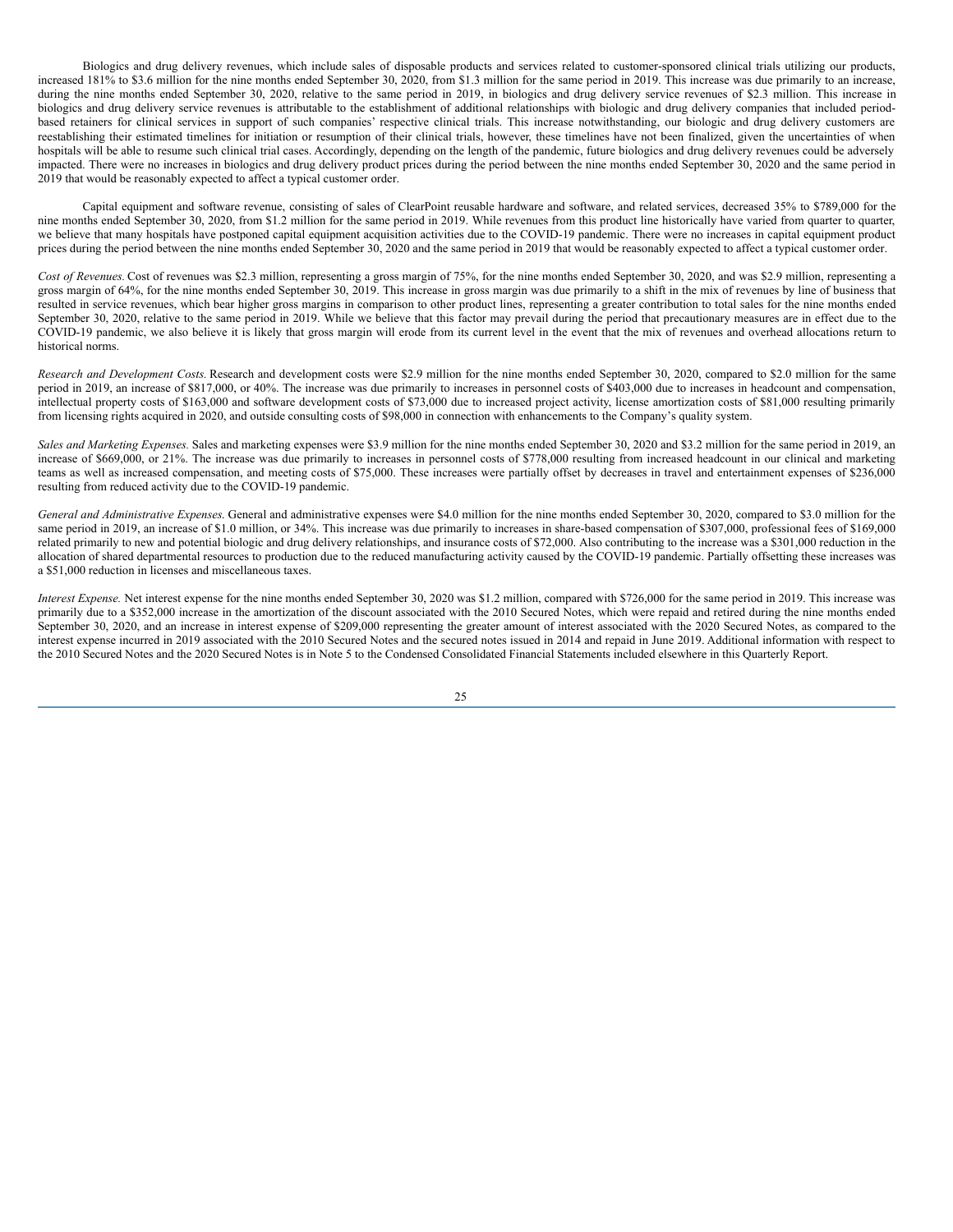## **Liquidity and Capital Resources**

We have incurred net losses since our inception which has resulted in a cumulative deficit at September 30, 2020 of \$118 million. In addition, our use of cash from operations amounted to \$5.4 million for the nine months ended September 30, 2020 and \$2.8 million for the year ended December 31, 2019. Since inception, we have financed our operations principally from the sale of equity securities, the issuance of notes payable, product and service contracts and license arrangements.

As discussed in Note 7 to the Condensed Consolidated Financial Statements included elsewhere in this Quarterly Report, in May 2019, we entered into the 2019 PIPE under which such investors purchased 2,426,455 shares of our common stock at \$3.10 per share, resulting in proceeds of approximately \$7.5 million, before deducting offering expenses aggregating approximately \$94,000. In addition, as discussed in Note 5 to the Condensed Consolidated Financial Statements included elsewhere in this Quarterly Report, in January 2020, we issued the 2020 Secured Notes, resulting in proceeds, net of financing costs paid and payable, and a commitment fee to one of the investors, of approximately \$16.8 million. From the net proceeds received from the issuance of the 2020 Secured Notes, which have a five-year term, we repaid and retired the 2010 Secured Notes that otherwise would have matured in October and November 2020. Also, as discussed in Note 5 to the Condensed Consolidated Financial Statements included elsewhere in this Quarterly Report, in April 2020 we received \$896,000 in proceeds through a loan funded under the Payroll Protection Program as part of the CARES Act. During the period between the April 2020 receipt of proceeds and September 30, 2020, we have retained and expanded our employee base and have used the loan proceeds for the purposes described under the terms of the loan. As a result, we have submitted an application requesting that all of the loan be forgiven. However, there is no assurance that we will be successful in obtaining such forgiveness. Based on the foregoing, in management's opinion, cash and cash equivalent balances at September 30, 2020, when combined with the proceeds from issuance of the 2020 Secured Notes (after repayment of the 2010 Secured Notes) and receipt of the proceeds from the loan funded under the Payroll Protection Program, are sufficient to support our operations and meet our obligations for at least the next twelve months.

#### **Cash Flows**

Cash activity for the nine months ended September 30, 2020 and 2019 is summarized as follows:

|                                         | <b>Nine Months Ended</b><br>September 30. |  |             |
|-----------------------------------------|-------------------------------------------|--|-------------|
|                                         | 2020                                      |  | 2019        |
| Cash used in operating activities       | (5,404,999)                               |  | (2,383,705) |
| Cash used in investing activities       | (441, 341)                                |  | (160, 190)  |
| Cash provided by financing activities   | 14,816,215                                |  | 5,677,930   |
| Net change in cash and cash equivalents | 8.969.875                                 |  | 3,134,035   |

*Net Cash Flows from Operating Activities.* We used \$5.4 million and \$2.4 million of cash for operating activities during the nine months ended September 30, 2020 and 2019, respectively.

During the nine months ended September 30, 2020, uses of cash in operating activities primarily consisted of: (i) our \$5.2 million net loss; (ii) increases in accounts receivable of \$359,000, inventory of \$323,000, and prepaid expenses and other current assets of \$136,000; and (iii) decreases in accrued interest of \$960,000, lease liabilities of \$71,000, and deferred revenue of \$338,000. These uses were partially offset by: (a) a decrease in other assets of \$59,000; (b) an increase in accounts payable and accrued expenses of \$60,000; and (c) net non-cash expenses included in our net loss aggregating \$1.9 million and consisting primarily of depreciation and amortization, share-based compensation, and amortization of debt issuance costs, original issue discounts on debt and lease rights-of-use, net of accretion in lease liabilities.

During the nine months ended September 30, 2019, uses of cash in operating activities primarily consisted of: (i) our \$3.9 million net loss; (ii) increases in accounts receivable of \$895,000, inventory of \$908,000, and prepaid expenses and other current assets of \$151,000; and (iii) a decrease in lease liabilities of \$82,000. These uses were partially offset by: (a) a decrease in other assets of \$12,000; (b) increases in accounts payable and accrued expenses of \$1.5 million and in deferred revenue of \$747,000; and (c) net noncash expenses included in our net loss aggregating \$1.3 million and consisting primarily of depreciation and amortization, share-based compensation, and amortization of debt issuance costs, original issue discounts on debt and lease rights-of-use, net of accretion in lease liabilities.

*Net Cash Flows from Investing Activities.* Net cash flows used in investing activities for the nine months ended September 30, 2020 and 2019 were \$441,000 and \$160,000, respectively, and consisted primarily of acquisitions of medical device license rights.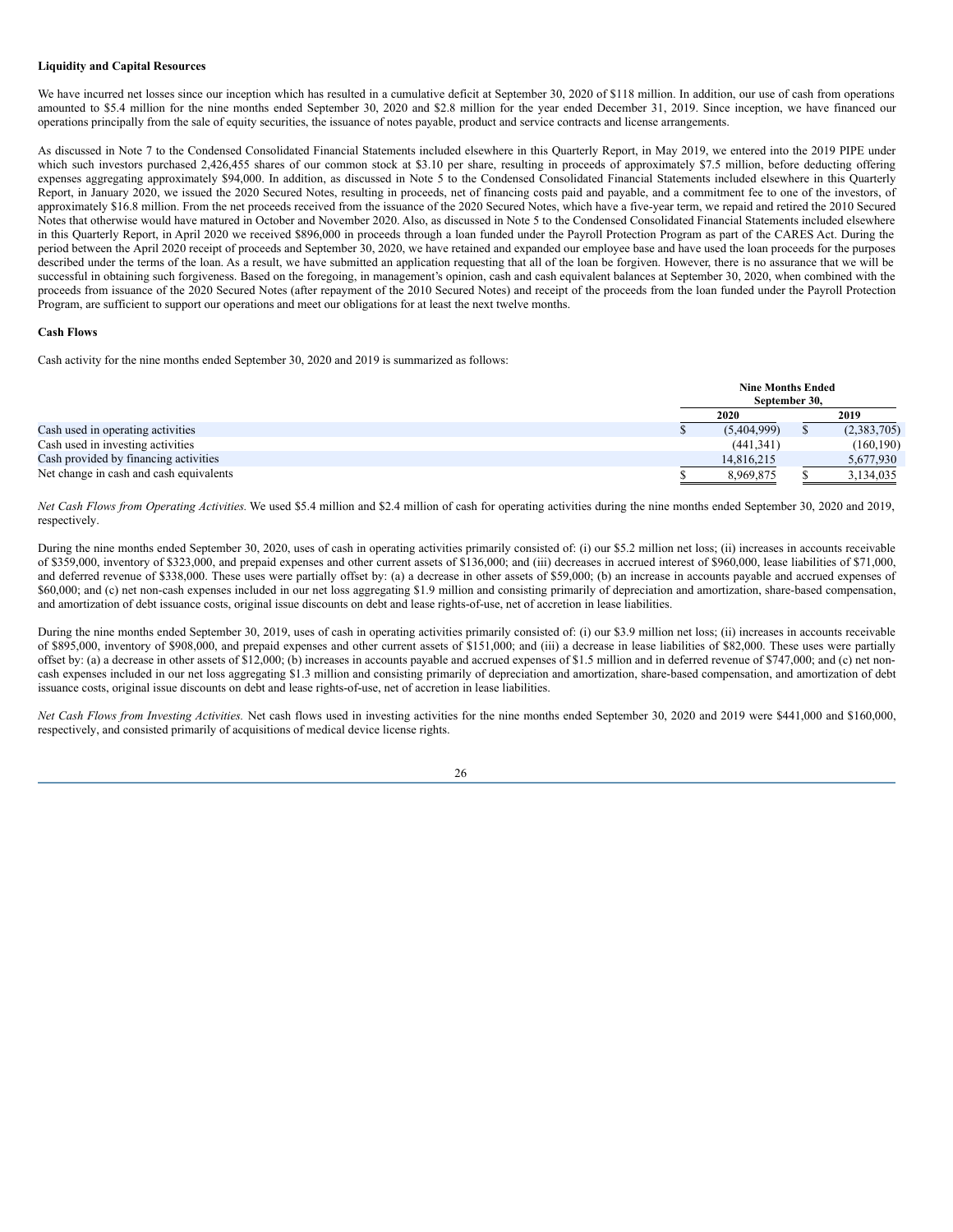*Net Cash Flows from Financing Activities.* Net cash flows from financing activities for the nine months ended September 30, 2020 consisted of the proceeds, net financing costs and discount paid as of that date, of \$16.8 million received from the issuance of the 2020 Secured Notes, and the proceeds of \$896,000 from the Payroll Protection Program loan. The proceeds from these activities were partially offset by the repayment of the 2010 Secured Notes amounting to \$2.8 million. The 2020 Secured Notes, the Payroll Protection Act Loan and the repayment of the 2010 Secured Notes are described in Note 5 to the Condensed Consolidated Financial Statements included elsewhere in this Quarterly Report.

Net cash flows from financing activities for the nine months ended September 30, 2019 consisted of: (a) net proceeds of \$7.4 million received from the sale of shares of our common stock under the terms of the 2019 PIPE as described in Note  $\overline{7}$  to the condensed consolidated financial statements included elsewhere in this Quarterly Report; and (b) \$387,000 received from warrant exercises. These proceeds were partially offset by the \$2.0 million repayment, in June 2019, of the 2014 Secured Notes, and the \$162,000 repayment of certain of the 2010 Secured Notes, both as described in Note 5 to the condensed consolidated financial statements included elsewhere in this Quarterly Report.

## **Operating Capital and Capital Expenditure Requirements**

To date, we have not achieved profitability. We could continue to incur net losses as we continue our efforts to expand the commercialization of our ClearPoint system products and pursue additional applications for our technology platforms. Our cash balances are primarily held in a variety of demand accounts with a view to liquidity and capital preservation.

Because of the numerous risks and uncertainties associated with the development and commercialization of medical devices, we are unable to estimate the exact amounts of capital outlays and operating expenditures necessary to successfully commercialize our ClearPoint system products and pursue additional applications for our technology platforms. Our future capital requirements will depend on many factors, including, but not limited to, the following:

- the ultimate duration and impact of the COVID-19 pandemic;
- the timing of broader market acceptance and adoption of our ClearPoint system products;
- the scope, rate of progress and cost of our ongoing product development activities relating to our ClearPoint system;
- the cost and timing of expanding our sales, clinical support, marketing and distribution capabilities, and other corporate infrastructure;
- the cost and timing of establishing inventories at levels sufficient to support our sales;
- the effect of competing technological and market developments;
- the cost of pursuing additional applications of our technology platforms under current collaborative arrangements, and the terms and timing of any future collaborative, licensing or other arrangements that we may establish;
- the cost and timing of any clinical trials;
- the cost and timing of regulatory filings, clearances and approvals; and
- the cost of filing, prosecuting, defending and enforcing any patent claims and other intellectual property rights.

## **Off-Balance Sheet Arrangements**

We are not a party to any off-balance sheet arrangements that have, or are reasonably likely to have, a material current or future effect on our financial condition, revenues or expenses, results of operations, liquidity, capital expenditures or capital resources.

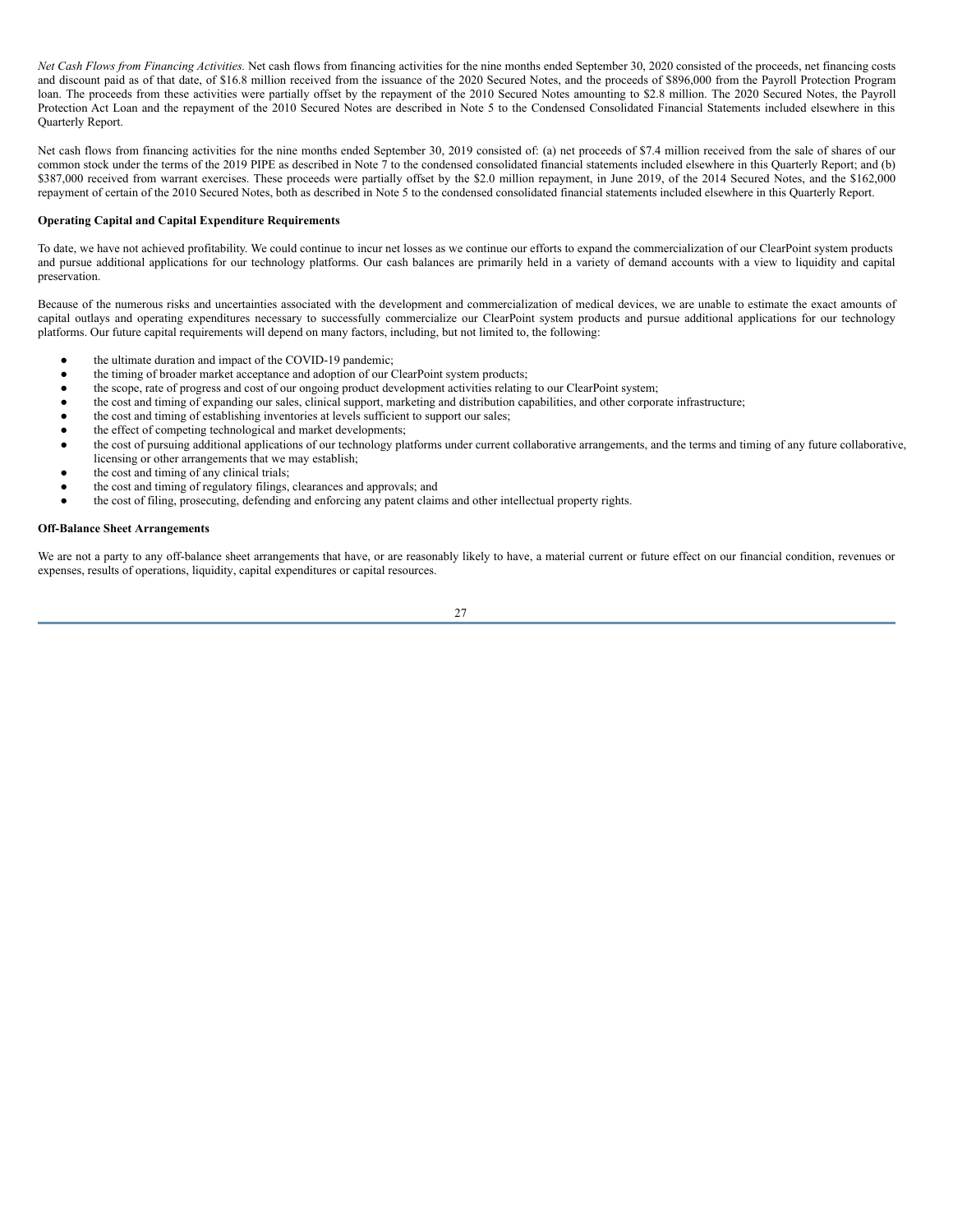#### <span id="page-27-0"></span>**ITEM 3. QUANTITATIVE AND QUALITATIVE DISCLOSURES ABOUT MARKET RISK.**

## **Interest Rate Risk**

Our exposure to market risk is limited primarily to interest income sensitivity, which is affected by changes in the general level of U.S. interest rates, because all our investments are in short-term bank deposits and institutional money market funds. The primary objective of our investment activities is to preserve principal while at the same time maximizing income we receive without significantly increasing risk. Due to the nature of our short-term investments, we believe that we are not subject to any material market risk exposure.

## **Foreign Currency Risk**

To date, we have not recorded a significant amount of sales in currencies other than U.S. dollars, and have only limited business transactions in foreign currencies. We do not currently engage in hedging or similar transactions to reduce our foreign currency risks, which at present, are not material. We believe we have no material exposure to risk from changes in foreign currency exchange rates at this time. We will continue to monitor and evaluate our internal processes relating to foreign currency exchange, including the potential use of hedging strategies.

# <span id="page-27-1"></span>**ITEM 4. CONTROLS AND PROCEDURES.**

## **Disclosure Controls and Procedures**

We have established disclosure controls and procedures, as such term is defined in Rule 13a-15(e) under the Securities Exchange Act of 1934 (the "Exchange Act"). Our disclosure controls and procedures are designed to ensure that material information relating to us is made known to our principal executive officer and principal financial officer by others within our organization. Under the supervision and with the participation of our management, including our principal executive officer and principal financial officer, we conducted an evaluation of the effectiveness of our disclosure controls and procedures as of September 30, 2020 to ensure that the information required to be disclosed by us in the reports that we file or submit under the Exchange Act is recorded, processed, summarized, and reported within the time periods specified in the SEC's rules and forms. Disclosure controls and procedures include, without limitation, controls and procedures designed to ensure that information required to be disclosed by us in the reports that we file or submit under the Exchange Act is accumulated and communicated to our management, including our principal executive officer and principal financial officer as appropriate, to allow timely decisions regarding required disclosure. Based on this evaluation, our principal executive officer and principal financial officer concluded that our disclosure controls and procedures were effective as of September 30, 2020.

## **Changes in Internal Control Over Financial Reporting**

During the quarter ended September 30, 2020, there were no changes in our internal control over financial reporting that materially affected, or that are reasonably likely to materially affect, our internal control over financial reporting.

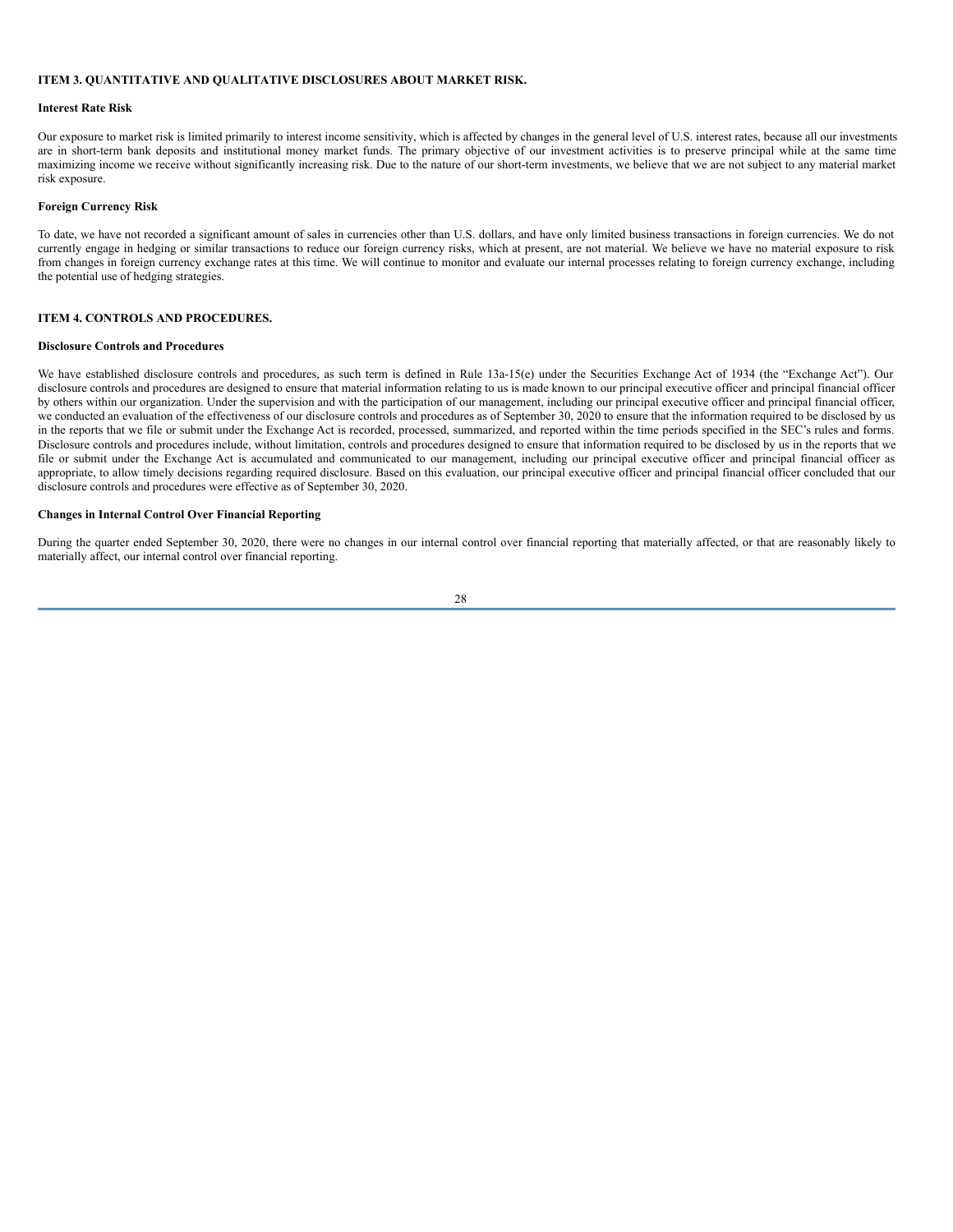## <span id="page-28-0"></span>**PART II – OTHER INFORMATION**

## <span id="page-28-1"></span>**ITEM 1. LEGAL PROCEEDINGS.**

None.

## <span id="page-28-2"></span>**ITEM 1A. RISK FACTORS.**

Except as noted below, there have been no material changes to the risk factors disclosed in our 2019 Form 19-K under Item 1A. "Risk Factors."

## The COVID-19 pandemic and mitigation efforts to control the spread of the disease have and are expected to continue to materially impact our business, and our financial condition, results of operations and cash flows could be materially adversely affected by factors relating to COVID-19.

On March 11, 2020, the World Health Organization characterized COVID-19 as a pandemic, and on March 13, 2020, the President of the United States proclaimed that the COVID-19 outbreak in the United States constitutes a national emergency. Continued widespread infection in the United States is a possibility. Extraordinary actions have been taken by federal, state and local governmental authorities to combat the spread of COVID-19, including issuance of "stay-at-home" directives and similar mandates for many individuals to substantially restrict daily activities and for many businesses to curtail or cease normal operations. These measures, while intended to protect human life, have led to reduced economic activity, including the postponement or cancellation of elective surgical procedures, which historically represents approximately 80% of the procedures utilizing our products and services. Furthermore, the business shutdowns and the disruptions to financial markets caused by COVID-19 pandemic has led to recessionary conditions in the economy in the short term, which could negatively impact our business, as hospitals curtail and reduce capital and overall spending. While much of the United States economy has reopened, the pandemic is intensifying in most areas of the country, and many public health experts anticipate a COVID-19 surge in the coming weeks and months of fall and winter. Reinstatement of directives and mandates requiring businesses to again curtail or cease normal operations, including the postponement or cancellation of elective surgeries, remains a possibility, just as some jurisdictions rolled back reopening plans in the summer of 2020. The continuing uncertainty as to whether the federal government will address the resulting fiscal condition in both the near and long-term with measures such as additional fiscal stimulus, as well as other geopolitical issues relating to the global economic slowdown, has increased domestic and global instability.

The ongoing COVID-19 pandemic and restrictions intended to prevent its spread could have significant adverse impacts on our business, financial condition, results of operations and cash flows in a variety of ways that are difficult to predict. Such adverse impacts will depend on, among other factors:

- federal, state, local and industry-initiated efforts that may adversely affect the ability to perform elective surgeries;
- disruptions to the supply chain of critical components;
- severe and prolonged disruption and instability in the financial markets, including the debt and equity capital markets, which have already experienced and may continue  $\bullet$ to experience significant volatility, or deteriorations in credit and financing conditions, which may affect our ability to access capital necessary to fund our business operations or refinance maturing debt on a timely basis, on attractive terms or at all, which would adversely affect our ability to meet liquidity and capital expenditure requirements;
- sustained stock market volatility that negatively affects the market price of our securities, including market conditions unrelated to our operating performance or prospects;
- our ability to manage our business to the extent our management or personnel are impacted in significant numbers by the COVID-19 pandemic and are not willing, available or allowed to conduct work; and
- our ability to ensure business continuity in the event our continuity of operations plan is not effective or improperly implemented during the COVID-19 pandemic.

The ongoing COVID-19 pandemic and the current economic, financial and capital markets environment present material risks and uncertainties for us. However, the rapid development and fluidity of the situation precludes any prediction as to the ultimate impact COVID-19 will have on our business, financial condition, results of operation and cash flows, which will depend largely on future developments directly or indirectly relating to the duration and scope of the COVID-19 outbreak in the United States. To the extent the COVID-19 pandemic adversely affects our business, financial condition, results of operation and cash flows, it may also have the effect of heightening many of the other risks described in the "Risk Factors" section of our 2019 Form 10-K.

# <span id="page-28-3"></span>**ITEM 2. UNREGISTERED SALES OF EQUITY SECURITIES AND USE OF PROCEEDS.**

None.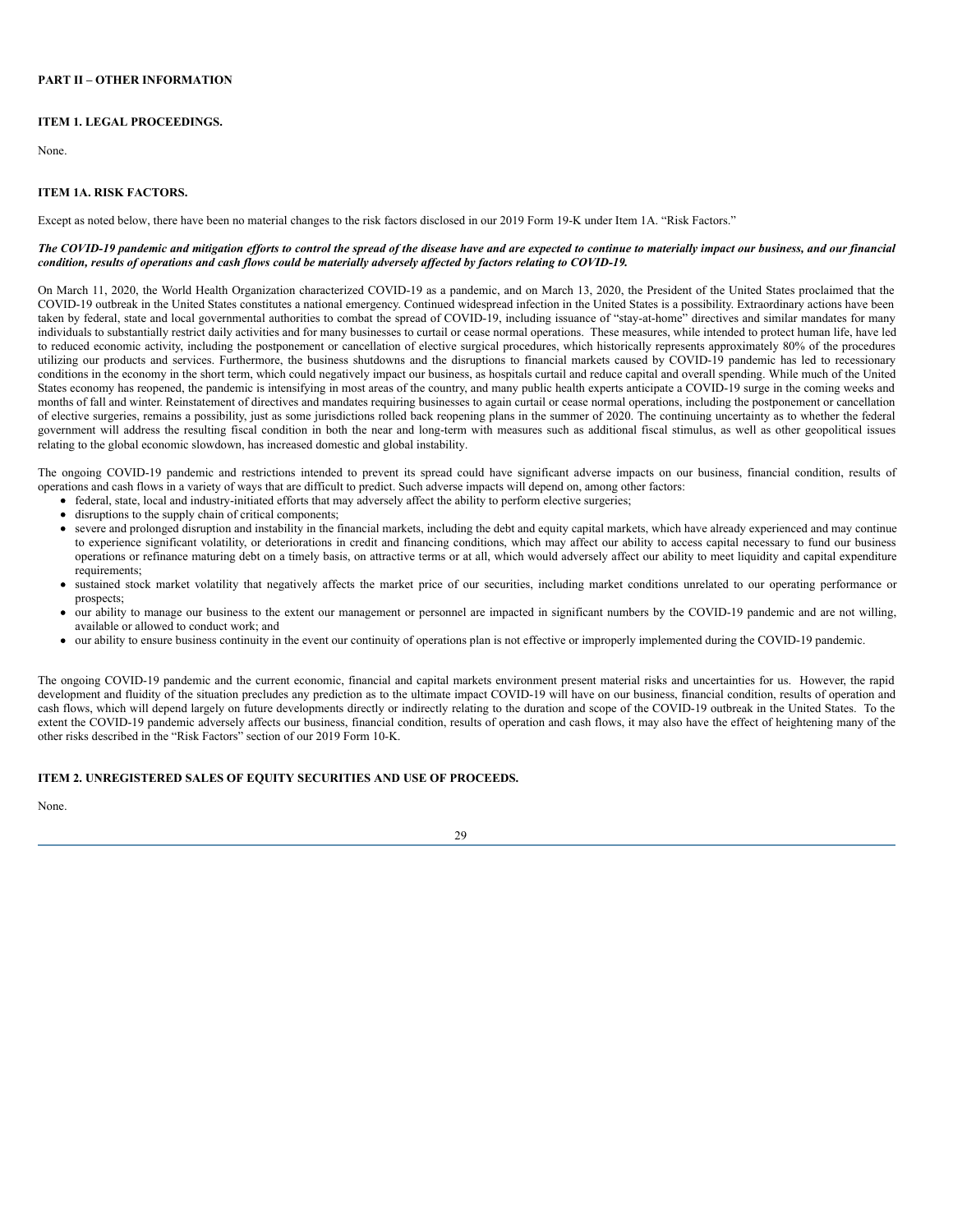# <span id="page-29-0"></span>**ITEM 3. DEFAULTS UPON SENIOR SECURITIES.**

None.

# <span id="page-29-1"></span>**ITEM 4. MINE SAFETY DISCLOSURES.**

None.

# <span id="page-29-2"></span>**ITEM 5. OTHER INFORMATION.**

None.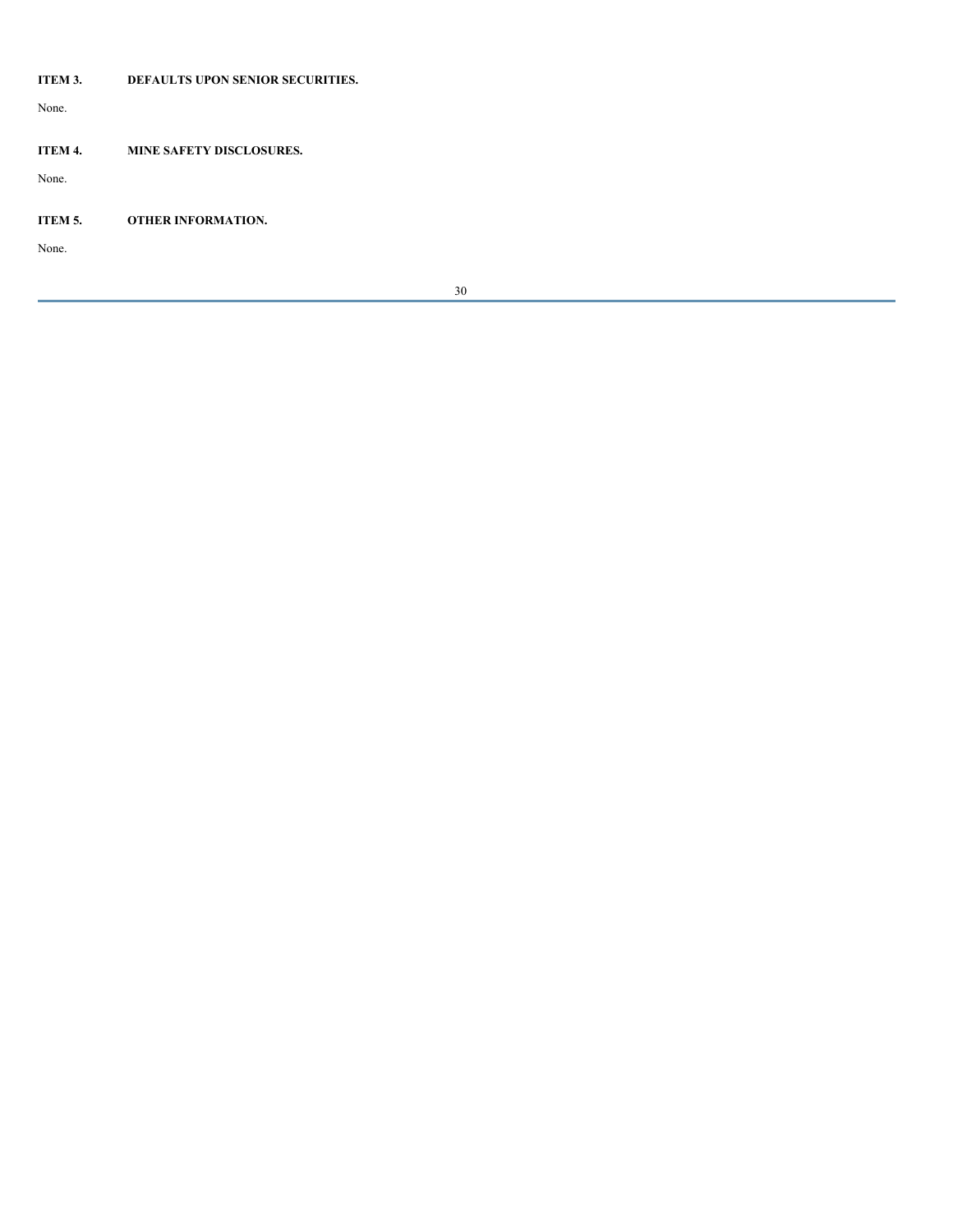# <span id="page-30-0"></span>**ITEM 6. EXHIBITS.**

The exhibits listed below are filed, furnished or incorporated by reference as part of this Quarterly Report.

| <b>Exhibit</b> |                                                                                                                                                            |
|----------------|------------------------------------------------------------------------------------------------------------------------------------------------------------|
| Number         | <b>Exhibit Description</b>                                                                                                                                 |
| 10.1           | Transition Agreement, dated as of September 14, 2020, by and between the Company and Harold A. Hurwitz (incorporated by reference to Exhibit 10.1 to the   |
|                | Company's Current Report on Form 8-K (File No. 001-34822) filed with the SEC on September 14, 2020).                                                       |
| 10.2           | Employment Agreement, dated as of September 14, 2020, by and between the Company and Danilo D'Alessandro (incorporated by reference to Exhibit 10.2)       |
|                | to the Company's Current Report on Form 8-K (File No. 001-34822) filed with the SEC on September 14, 2020).                                                |
| $31.1*$        | Certification of Chief Executive Officer Pursuant to Rule 13a-14(a) Under the Securities Exchange Act of 1934                                              |
| $31.2*$        | Certification of Chief Financial Officer Pursuant to Rule 13a-14(a) Under the Securities Exchange Act of 1934                                              |
| $32+$          | Certification of Chief Executive Officer and Chief Financial Officer Pursuant to Rule 13a-14(b) under the Securities Exchange Act of 1934 and Section 1350 |
|                | of Chapter 60 of Title 18 of the United States Code                                                                                                        |
| $101$ . INS*   | <b>XBRL</b> Instance                                                                                                                                       |
| $101.SCH*$     | <b>XBRL Taxonomy Extension Schema</b>                                                                                                                      |
| $101.CAL*$     | <b>XBRL Taxonomy Extension Calculation</b>                                                                                                                 |
| $101.DEF*$     | <b>XBRL Taxonomy Extension Definition</b>                                                                                                                  |
| $101.LAB*$     | <b>XBRL Taxonomy Extension Labels</b>                                                                                                                      |
| 101.PRE*       | <b>XBRL Taxonomy Extension Presentation</b>                                                                                                                |

\* Filed herewith.

+ This certification is being furnished solely to accompany this Quarterly Report pursuant to 18 U.S.C. Section 1350, and it is not being filed for purposes of Section 18 of the Securities Exchange Act of 1934 and is not to be incorporated by reference into any filing of the Company, whether made before or after the date hereof, regardless of any general incorporation language in such filing.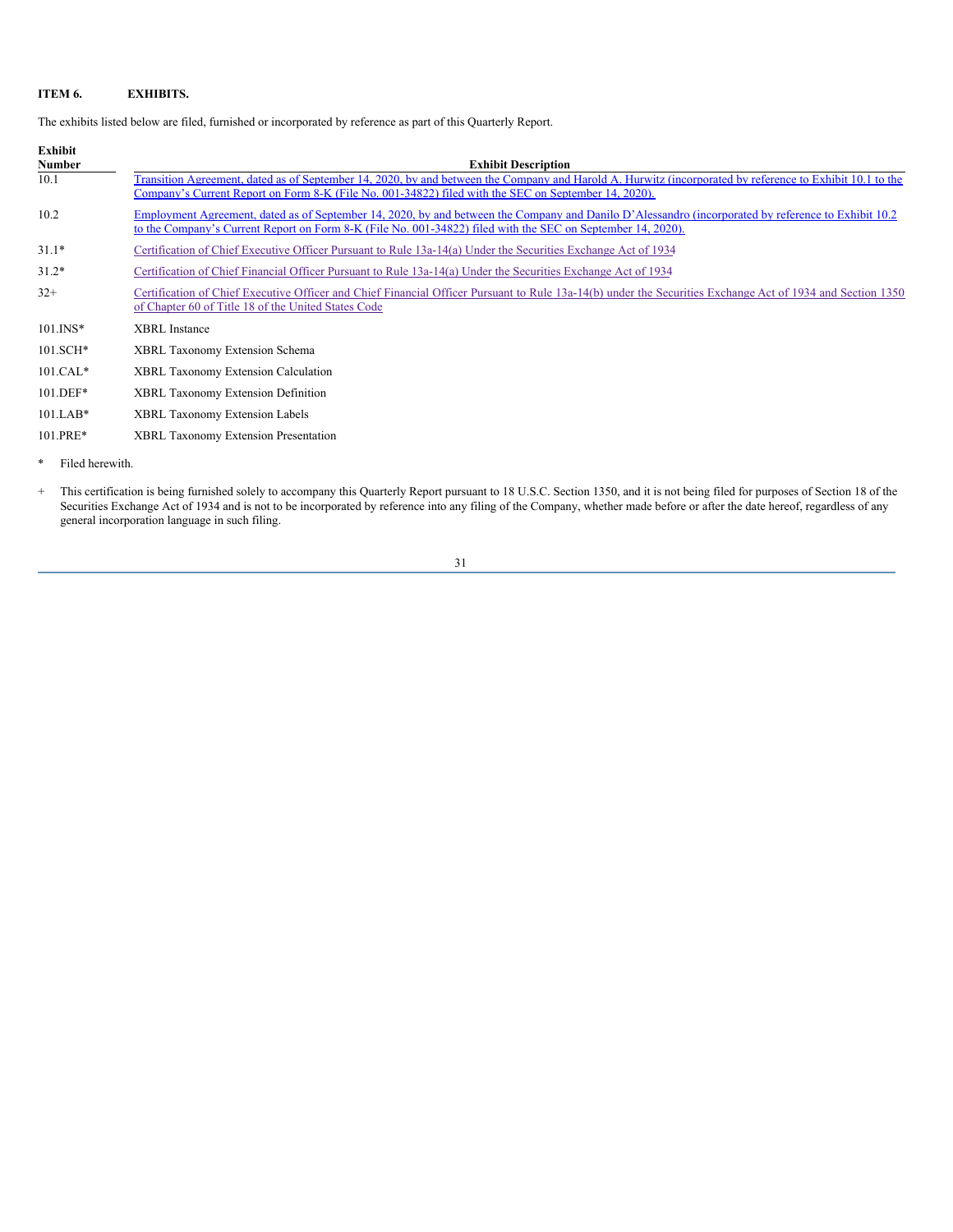# **SIGNATURES**

<span id="page-31-0"></span>Pursuant to the requirements of the Securities Exchange Act of 1934, the registrant has duly caused this report to be signed on its behalf by the undersigned thereunto duly authorized.

Date: November 12, 2020

CLEARPOINT NEURO, INC.

By: /s/ Joseph M. Burnett

Joseph M. Burnett *Chief Executive Of icer (Principal Executive Of icer)*

By: /s/ Harold A. Hurwitz Harold A. Hurwitz *Chief Financial Of icer (Principal Financial Of icer and Principal Accounting Of icer)*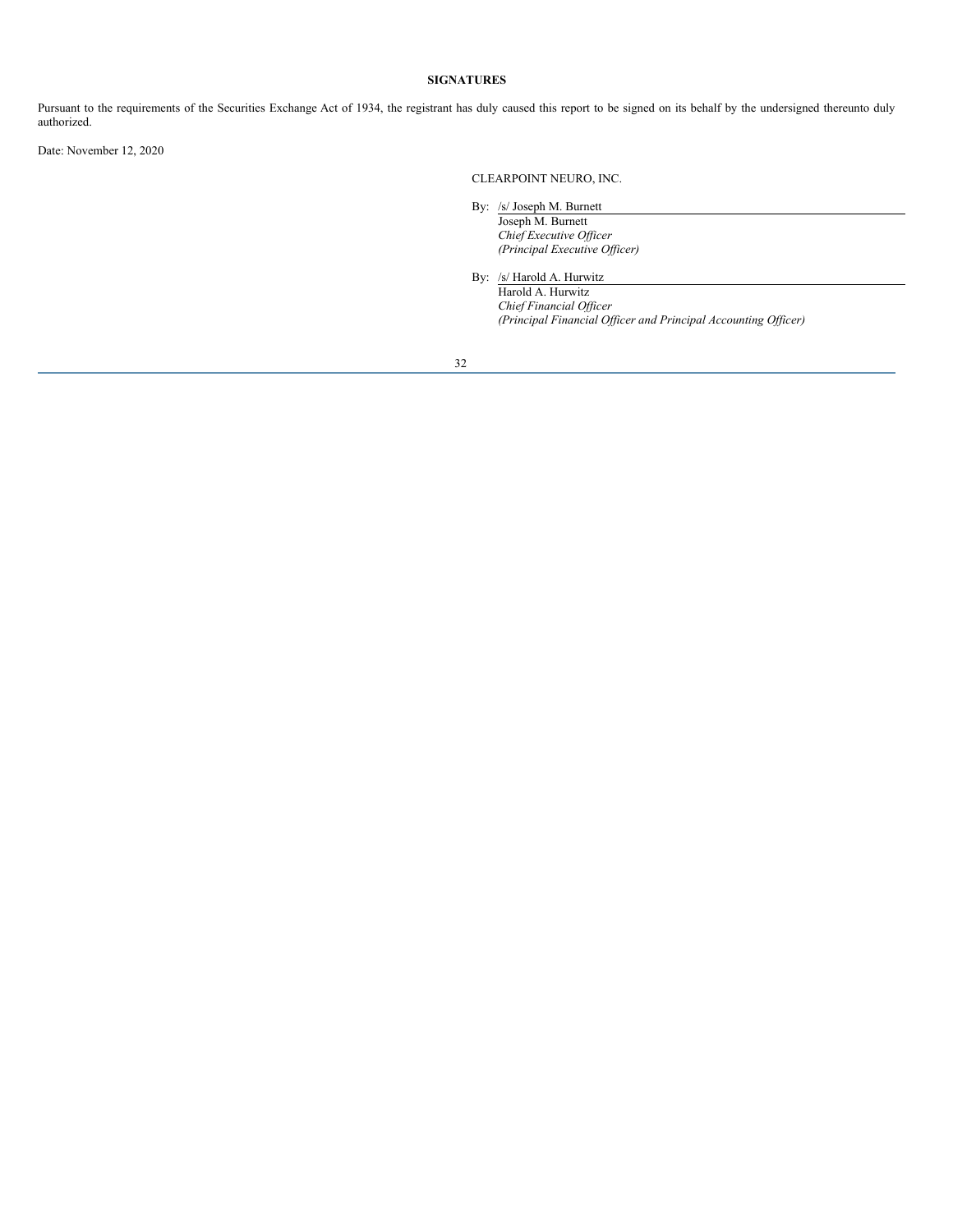#### **CERTIFICATION OF CHIEF EXECUTIVE OFFICER PURSUANT TO RULE 13a-14(a) UNDER THE SECURITIES EXCHANGE ACT OF 1934**

<span id="page-32-0"></span>I, Joseph M. Burnett, certify that:

- 1. I have reviewed this quarterly report on Form 10-Q for the quarter ended September 30, 2020, of ClearPoint Neuro, Inc.;
- 2. Based on my knowledge, this report does not contain any untrue statement of a material fact or omit to state a material fact necessary to make the statements made, in light of the circumstances under which such statements were made, not misleading with respect to the period covered by this report;
- 3. Based on my knowledge, the financial statements, and other financial information included in this report, fairly present in all material respects the financial condition, results of operations and cash flows of the registrant as of, and for, the periods presented in this report;
- 4. The registrant's other certifying officer(s) and I are responsible for establishing and maintaining disclosure controls and procedures (as defined in Exchange Act Rules 13a-15(e) and 15d-15(e)) and internal control over financial reporting (as defined in Exchange Act Rules 13a-15(f) and 15d-15(f)) for the registrant and have:
	- (a) designed such disclosure controls and procedures, or caused such disclosure controls and procedures to be designed under our supervision, to ensure that material information relating to the registrant, including its consolidated subsidiaries, is made known to us by others within those entities, particularly during the period in which this report is being prepared;
	- (b) designed such internal control over financial reporting, or caused such internal control over financial reporting to be designed under our supervision, to provide reasonable assurance regarding the reliability of financial reporting and the preparation of financial statements for external purposes in accordance with generally accepted accounting principles;
	- (c) evaluated the effectiveness of the registrant's disclosure controls and procedures and presented in this report our conclusions about the effectiveness of the disclosure controls and procedures, as of the end of the period covered by this report based on such evaluation; and
	- (d) disclosed in this report any change in the registrant's internal control over financial reporting that occurred during the registrant's most recent fiscal quarter (the registrant's fourth fiscal quarter in the case of an annual report) that has materially affected, or is reasonably likely to materially affect, the registrant's internal control over financial reporting; and
- 5. The registrant's other certifying officer(s) and I have disclosed, based on our most recent evaluation of internal control over financial reporting, to the registrant's auditors and the audit committee of the registrant's board of directors (or persons performing the equivalent functions):
	- (a) all significant deficiencies and material weaknesses in the design or operation of internal control over financial reporting which are reasonably likely to adversely affect the registrant's ability to record, process, summarize and report financial information; and
	- (b) any fraud, whether or not material, that involves management or other employees who have a significant role in the registrant's internal control over financial reporting.

Date: November 12, 2020 /s/ Joseph M. Burnett

Joseph M. Burnett Chief Executive Officer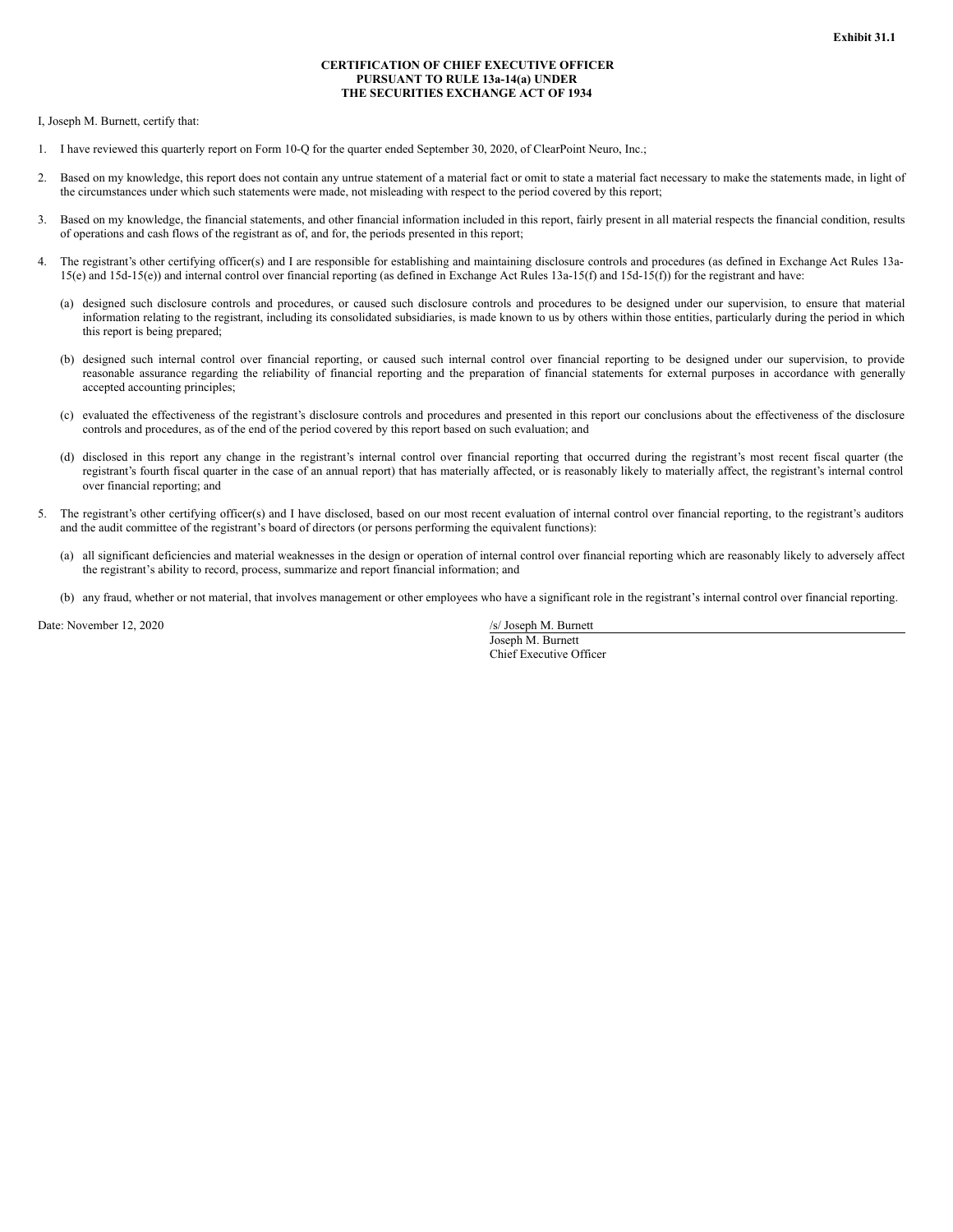### **CERTIFICATION OF CHIEF FINANCIAL OFFICER PURSUANT TO RULE 13a-14(a) UNDER THE SECURITIES EXCHANGE ACT OF 1934**

<span id="page-33-0"></span>I, Harold A. Hurwitz, certify that:

- 1. I have reviewed this quarterly report on Form 10-Q for the quarter ended September 30, 2020, of ClearPoint Neuro, Inc.;
- 2. Based on my knowledge, this report does not contain any untrue statement of a material fact or omit to state a material fact necessary to make the statements made, in light of the circumstances under which such statements were made, not misleading with respect to the period covered by this report;
- 3. Based on my knowledge, the financial statements, and other financial information included in this report, fairly present in all material respects the financial condition, results of operations and cash flows of the registrant as of, and for, the periods presented in this report;
- 4. The registrant's other certifying officer(s) and I are responsible for establishing and maintaining disclosure controls and procedures (as defined in Exchange Act Rules 13a-15(e) and 15d-15(e)) and internal control over financial reporting (as defined in Exchange Act Rules 13a-15(f) and 15d-15(f)) for the registrant and have:
	- (a) designed such disclosure controls and procedures, or caused such disclosure controls and procedures to be designed under our supervision, to ensure that material information relating to the registrant, including its consolidated subsidiaries, is made known to us by others within those entities, particularly during the period in which this report is being prepared;
	- (b) designed such internal control over financial reporting, or caused such internal control over financial reporting to be designed under our supervision, to provide reasonable assurance regarding the reliability of financial reporting and the preparation of financial statements for external purposes in accordance with generally accepted accounting principles;
	- (c) evaluated the effectiveness of the registrant's disclosure controls and procedures and presented in this report our conclusions about the effectiveness of the disclosure controls and procedures, as of the end of the period covered by this report based on such evaluation; and
	- (d) disclosed in this report any change in the registrant's internal control over financial reporting that occurred during the registrant's most recent fiscal quarter (the registrant's fourth fiscal quarter in the case of an annual report) that has materially affected, or is reasonably likely to materially affect, the registrant's internal control over financial reporting; and
- 5. The registrant's other certifying officer(s) and I have disclosed, based on our most recent evaluation of internal control over financial reporting, to the registrant's auditors and the audit committee of the registrant's board of directors (or persons performing the equivalent functions):
	- (a) all significant deficiencies and material weaknesses in the design or operation of internal control over financial reporting which are reasonably likely to adversely affect the registrant's ability to record, process, summarize and report financial information; and
	- (b) any fraud, whether or not material, that involves management or other employees who have a significant role in the registrant's internal control over financial reporting.

Date: November 12, 2020 /s/ Harold A. Hurwitz

Harold A. Hurwitz Chief Financial Officer